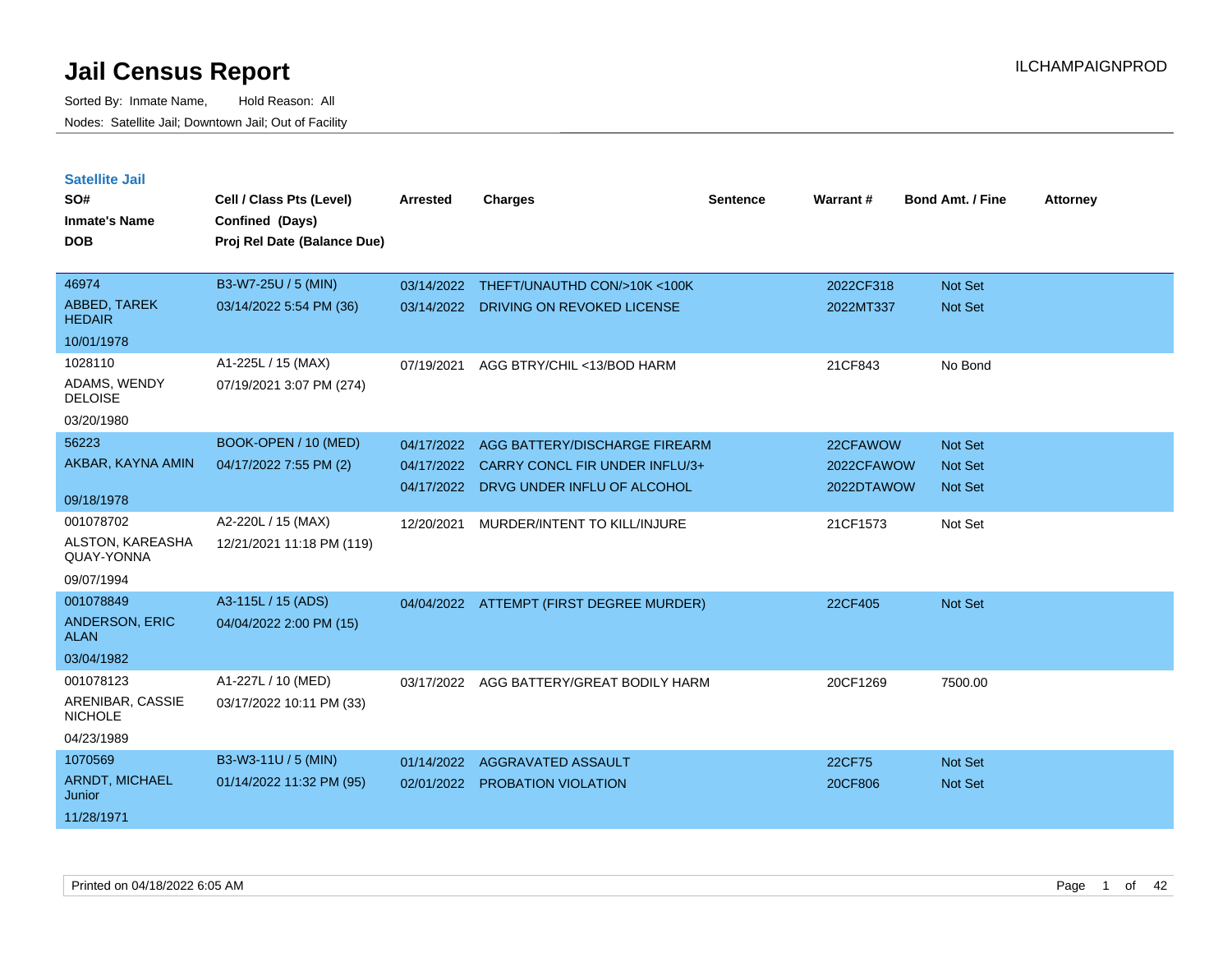| SO#                                                          |                             |                 |                                        |                 |                 |                         |                 |
|--------------------------------------------------------------|-----------------------------|-----------------|----------------------------------------|-----------------|-----------------|-------------------------|-----------------|
|                                                              | Cell / Class Pts (Level)    | <b>Arrested</b> | <b>Charges</b>                         | <b>Sentence</b> | <b>Warrant#</b> | <b>Bond Amt. / Fine</b> | <b>Attorney</b> |
| <b>Inmate's Name</b>                                         | Confined (Days)             |                 |                                        |                 |                 |                         |                 |
| <b>DOB</b>                                                   | Proj Rel Date (Balance Due) |                 |                                        |                 |                 |                         |                 |
|                                                              |                             |                 |                                        |                 |                 |                         |                 |
| 001078292                                                    | A4-201U / 10 (MED)          |                 | 03/27/2022 ARMED VIOLENCE/CATEGORY I   |                 | 22CF361         | No Bond                 |                 |
| <b>BAILEY, DIVONTAE</b><br><b>ANTONIO JEWELEON</b>           | 03/27/2022 7:43 PM (23)     |                 |                                        |                 |                 |                         |                 |
| 09/28/2001                                                   |                             |                 |                                        |                 |                 |                         |                 |
| 001079072                                                    | BOOKH-3 / 15 (MAX)          | 04/16/2022      | UNLAWFUL USE OF A WEAPON               |                 | 2022-CF-AWOW    | Not Set                 |                 |
| BAKER, DAVID C                                               | 04/16/2022 4:44 PM (3)      | 04/16/2022      | POSSESSION OF STOLEN FIREARM           |                 |                 | Not Set                 |                 |
| 04/10/1996                                                   |                             | 04/16/2022      | <b>VIOLATE ORDER PROTECTION</b>        |                 |                 | Not Set                 |                 |
| 001079027                                                    | B1-105U / 10 (MED)          |                 | 04/07/2022 AGG UNLAWFUL USE OF WEAPON  |                 | 2022CF425       | Not Set                 |                 |
| <b>BANKS, GRANZLEE</b>                                       | 04/07/2022 3:10 PM (12)     |                 |                                        |                 |                 |                         |                 |
| 01/13/1993                                                   |                             |                 |                                        |                 |                 |                         |                 |
| 001078565                                                    | B1-104U / 15 (MAX)          | 11/05/2021      | POSSESSION OF STOLEN FIREARM           |                 | 21CF1366        | Not Set                 |                 |
| <b>BARBER, MARK</b>                                          | 11/05/2021 7:40 AM (165)    | 11/05/2021      | RECEIVE/POSS/SELL STOLEN VEH           |                 | 2021CF1309      | 25000.00                |                 |
| ANTHONY, Junior                                              |                             | 11/05/2021      | <b>BURGLARY</b>                        |                 | 21CF1369        | Not Set                 |                 |
| 09/24/2003                                                   |                             |                 |                                        |                 |                 |                         |                 |
| 518851                                                       | A4-104L / 10 (MED)          | 01/11/2022      | DRIVING ON REVOKED LICENSE             |                 | 2020TR16539     | 1500.00                 |                 |
| BARKER, ALEXANDER                                            | 01/11/2022 2:37 PM (98)     | 01/11/2022      | OBSTRUCTING IDENTIFICATION             |                 | 2020CM222       | 1500.00                 |                 |
| <b>MASSIE</b>                                                |                             | 01/11/2022      | FELON POSS/USE WEAPON/FIREARM          |                 | 20CF361         | 15000.00                |                 |
| 09/24/1986                                                   |                             | 01/11/2022      | POSS AMT CON SUB EXCEPT(A)/(D)         |                 | 2020CF863       | 15000.00                |                 |
|                                                              |                             | 01/11/2022      | <b>BAD CHK/OBTAIN CON PROP/&gt;150</b> |                 | 20CF192         | 15000.00                |                 |
|                                                              |                             | 01/11/2022      | <b>BAD CHK/OBTAIN CON PROP/&gt;150</b> |                 | 19CF1686        | 15000.00                |                 |
|                                                              |                             |                 | 01/11/2022 METH DELIVERY/15<100 GRAMS  | 20y (DOC)       | 20CF1383        | No Bond                 |                 |
| 969121                                                       | A4-206L / 15 (MAX)          | 11/25/2021      | <b>CRIM TRESPASS TO RESIDENCE</b>      |                 | 21CF1444        | Not Set                 |                 |
| BECKLEY, ANTHONY                                             | 11/25/2021 7:16 PM (145)    |                 | HOME INVASION/GREAT BOD HARM           |                 |                 | No Bond                 |                 |
| <b>PATRICK</b>                                               |                             | 11/25/2021      |                                        | 4y (DOC)        | 2021CF840       |                         |                 |
| 06/30/1989                                                   |                             |                 |                                        |                 |                 |                         |                 |
| 001077327                                                    | B1-207L / 10 (MED)          | 04/10/2022      | <b>DOMESTIC BATTERY</b>                |                 | 21CM826         | 1000.00                 |                 |
| BENJAMIN, CLARENCE 04/10/2022 5:16 AM (9)<br><b>HAFIZ EL</b> |                             | 04/10/2022      | RESIST/OBSTRUCTING A PEACE OFFICEI     |                 | 22CM102         | 100.00                  |                 |
| 11/07/1985                                                   |                             |                 |                                        |                 |                 |                         |                 |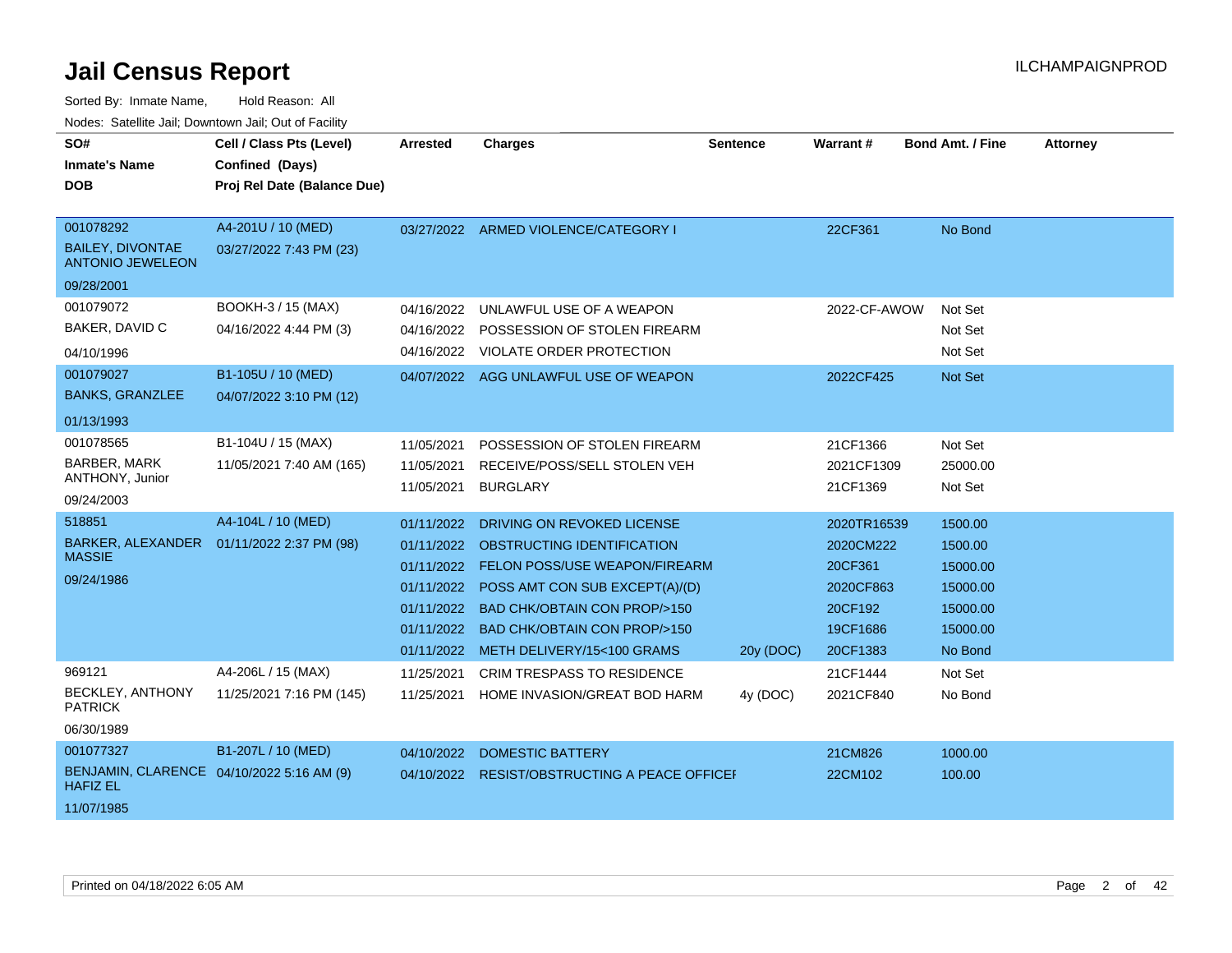Sorted By: Inmate Name, Hold Reason: All Nodes: Satellite Jail; Downtown Jail; Out of Facility

| <b>Nedee:</b> Catoline can, Domnomi can, Oat or I domt           |                                                                            |                 |                                           |                 |            |                         |                 |
|------------------------------------------------------------------|----------------------------------------------------------------------------|-----------------|-------------------------------------------|-----------------|------------|-------------------------|-----------------|
| SO#<br><b>Inmate's Name</b><br><b>DOB</b>                        | Cell / Class Pts (Level)<br>Confined (Days)<br>Proj Rel Date (Balance Due) | <b>Arrested</b> | <b>Charges</b>                            | <b>Sentence</b> | Warrant#   | <b>Bond Amt. / Fine</b> | <b>Attorney</b> |
| 001078969<br>BEVERLY, SAYVION<br><b>LAMONTE</b>                  | B1-104L / 10 (MED)<br>03/22/2022 10:20 PM (28)                             |                 | 03/22/2022 AGG UNLAWFUL USE WEAPON/PERSON |                 | 22CF345    | Not Set                 |                 |
| 11/20/2002                                                       |                                                                            |                 |                                           |                 |            |                         |                 |
| 993169<br>BRAATEN, KAYLAN<br>AMBER                               | A1-226L / 10 (MED)<br>03/04/2022 9:40 AM (46)                              |                 | 03/04/2022 RESIDENTIAL BURGLARY           | 6y (DOC)        | 21CF1059   | No Bond                 |                 |
| 10/29/1990                                                       |                                                                            |                 |                                           |                 |            |                         |                 |
| 923208<br><b>BREADY, ANDREW</b><br><b>NICHOLAS</b><br>06/08/1988 | B3-W3-12L / 10 (MED)<br>01/22/2022 7:43 PM (87)                            |                 | 01/22/2022 CRIM TRES TO RES/PERS PRESENT  |                 | 22CF92     | Not Set                 |                 |
| 001079000<br>BROCK, TONY LAMAR<br>04/01/2004                     | A4-201L / 15 (MAX)<br>04/01/2022 9:02 AM (18)                              |                 | 04/01/2022 MURDER/STRONG PROB KILL/INJURE |                 | 22CF102    | 2000000.00              |                 |
| 61675<br><b>BROWN, ANTONIO</b><br><b>BURNETT</b><br>03/04/1983   | B1-202L / 10 (MED)<br>02/10/2022 3:28 PM (68)                              |                 | 02/10/2022 AGG DISCHARGE FIREARM/OCC BLDG |                 | 20CF374    | 100000.00               |                 |
| 51247<br><b>BROWN, DANTE</b><br><b>MAURICE</b><br>04/19/1979     | B1-202U / 10 (MED)<br>04/15/2021 6:24 PM (369)                             | 04/15/2021      | FELON POSS/USE WEAPON/FIREARM             |                 | 21CF411    | Not Set                 |                 |
| 1015739<br>03/07/1989                                            | <b>BOOKH-5 / 5 (MIN)</b><br>BROWN, JERI CHANCY 04/14/2022 10:11 PM (5)     | 04/14/2022      | <b>CRIMINAL TRESPASS BUILDING</b>         |                 | 2022CMAWOW | 100.00                  |                 |
| 1028357                                                          | A4-107L / 15 (MAX)                                                         | 03/23/2022      | DOMESTIC BATTERY/OTHER PRIOR              |                 | 22CF348    | Not Set                 |                 |
| <b>BROWN, MARCUS</b><br><b>RICKELL</b><br>01/06/1995             | 03/23/2022 7:13 PM (27)                                                    |                 | 03/23/2022 FELON POSS/USE WEAPON/FIREARM  |                 | 22CF349    | No Bond                 |                 |

Printed on 04/18/2022 6:05 AM **Page 3 of 42**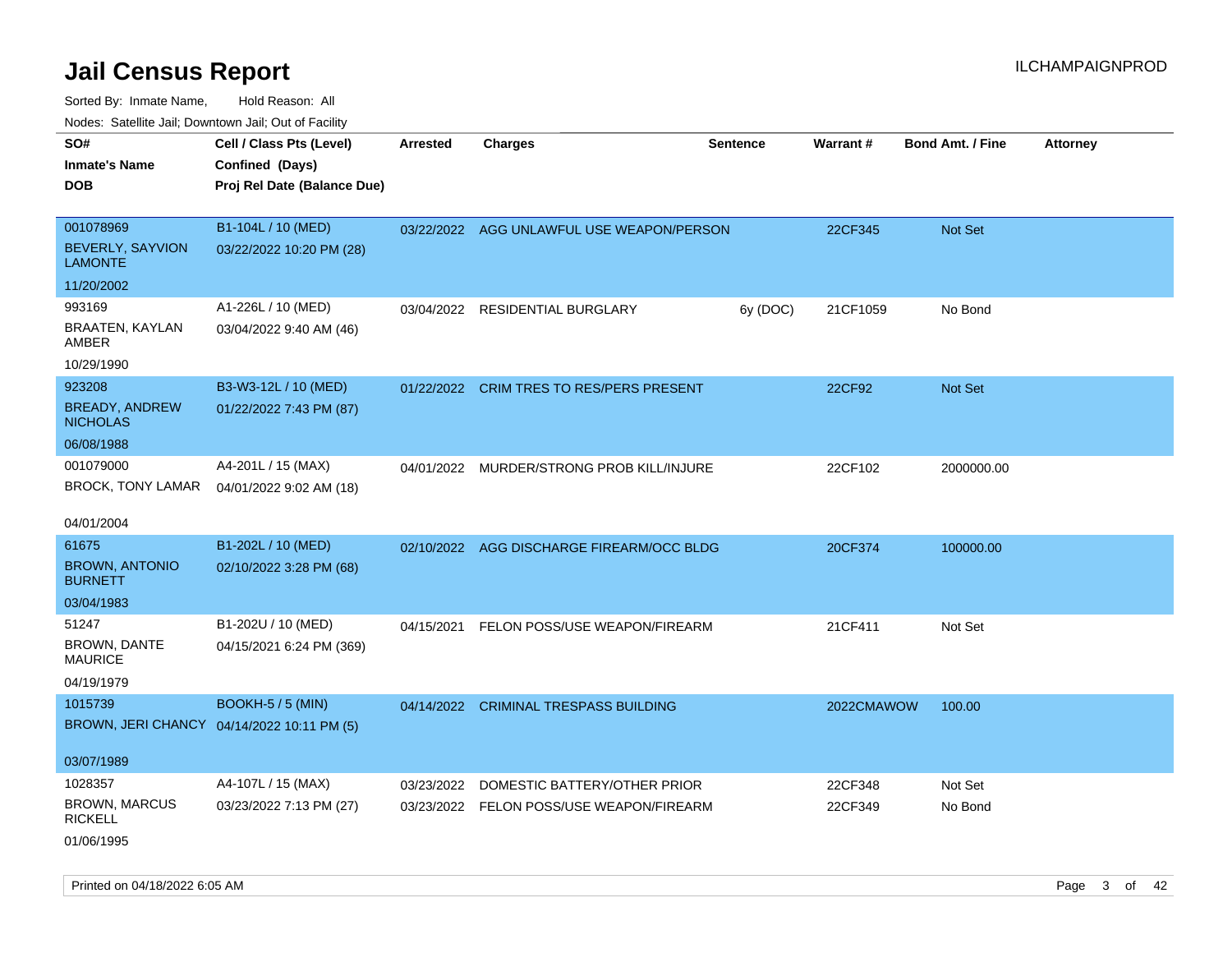| SO#                                          | Cell / Class Pts (Level)                       | <b>Arrested</b>   | <b>Charges</b>                           | <b>Sentence</b> | Warrant#   | <b>Bond Amt. / Fine</b> | <b>Attorney</b> |
|----------------------------------------------|------------------------------------------------|-------------------|------------------------------------------|-----------------|------------|-------------------------|-----------------|
| <b>Inmate's Name</b><br><b>DOB</b>           | Confined (Days)<br>Proj Rel Date (Balance Due) |                   |                                          |                 |            |                         |                 |
| 990921                                       | B4-121L / 15 (MAX)                             | 01/20/2022        | MFG/DEL 1<15 GR COCAINE/ANLG             |                 | 19CF369    | 25000.00                |                 |
| <b>BROWN, QUINTIN</b><br><b>MARSHAUN</b>     | 01/20/2022 7:19 PM (89)                        |                   | 01/20/2022 ARMED HABITUAL CRIMINAL       |                 | 21CF935    | 750000.00               |                 |
| 09/26/1991                                   |                                                |                   |                                          |                 |            |                         |                 |
| 29957                                        | B4-222L / 15 (MAX)                             | 11/13/2021        | FELON POSS/USE WEAPON/FIREARM            |                 | 21CF1390   | Not Set                 |                 |
| BROWN, RODNEY<br>LOUIS                       | 11/13/2021 8:57 PM (157)                       | 11/13/2021        | AGG CRIM SX AB/>5 YR OLDER VIC           |                 | 2019CF0718 | 250000.00               |                 |
| 01/07/1968                                   |                                                |                   |                                          |                 |            |                         |                 |
| 981645                                       | B4-225L / 15 (MAX)                             | 01/27/2022 MURDER |                                          |                 | 22CF114    | 1000000.00              |                 |
| <b>BRUMFIELD,</b><br><b>JONATHAN EZEKEIL</b> | 01/27/2022 8:15 PM (82)                        |                   |                                          |                 |            |                         |                 |
| 08/03/1989                                   |                                                |                   |                                          |                 |            |                         |                 |
| 1047579                                      | A1-124L / 10 (MED)                             |                   | 02/24/2022 ARMED ROBBERY/NO FIREARM      |                 | 22CF232    | Not Set                 |                 |
| BUTLER, TAMYRA<br><b>COSHAWN</b>             | 02/24/2022 5:40 AM (54)                        |                   |                                          |                 |            |                         |                 |
| 07/06/1988                                   |                                                |                   |                                          |                 |            |                         |                 |
| 39474                                        | B1-101U / 10 (ADS)                             | 07/06/2021        | MFG/DEL 15<100 GR HEROIN/ANLG            |                 | 21CF792    | <b>Not Set</b>          |                 |
| <b>CAMPBELL, AARON</b><br><b>JACOB</b>       | 07/06/2021 11:56 PM (287)                      |                   |                                          |                 |            |                         |                 |
| 07/18/1974                                   |                                                |                   |                                          |                 |            |                         |                 |
| 001078953                                    | A4-202L / 10 (MED)                             |                   | 03/15/2022 POSSESSION OF STOLEN FIREARM  |                 | 2022CF319  | Not Set                 |                 |
| CAMPBELL,<br>MOHAMMED BURNELL                | 03/15/2022 10:50 PM (35)                       |                   |                                          |                 |            |                         |                 |
| 09/25/1991                                   |                                                |                   |                                          |                 |            |                         |                 |
| 1045467                                      | A4-104U / 10 (ADS)                             | 04/01/2022        | MFG/DEL CANNABIS/30-500 GRAMS            |                 | 20CF87     | 100000.00 / 34.00       |                 |
| CARPENTER-MOORE,<br>JOSEPH CARL, Junior      | 04/02/2022 5:22 PM (17)                        |                   | 04/01/2022 MFG/DEL CANNABIS/30-500 GRAMS |                 | 19CF1770   | 100000.00 / 34.00       |                 |
| 04/18/1992                                   |                                                |                   |                                          |                 |            |                         |                 |
| 1060436                                      | B1-106U / 10 (MED)                             | 01/06/2022        | AGGRAVATED UNLAWFUL RESTRAINT            |                 | 22CF29     | Not Set                 |                 |
| CARTER, DERESHEO<br><b>DEWAYNE</b>           | 01/06/2022 8:43 PM (103)                       |                   | 01/06/2022 FELON ESCAPE/PEACE OFFICER    |                 | 22CF28     | Not Set                 |                 |
| 09/10/1991                                   |                                                |                   |                                          |                 |            |                         |                 |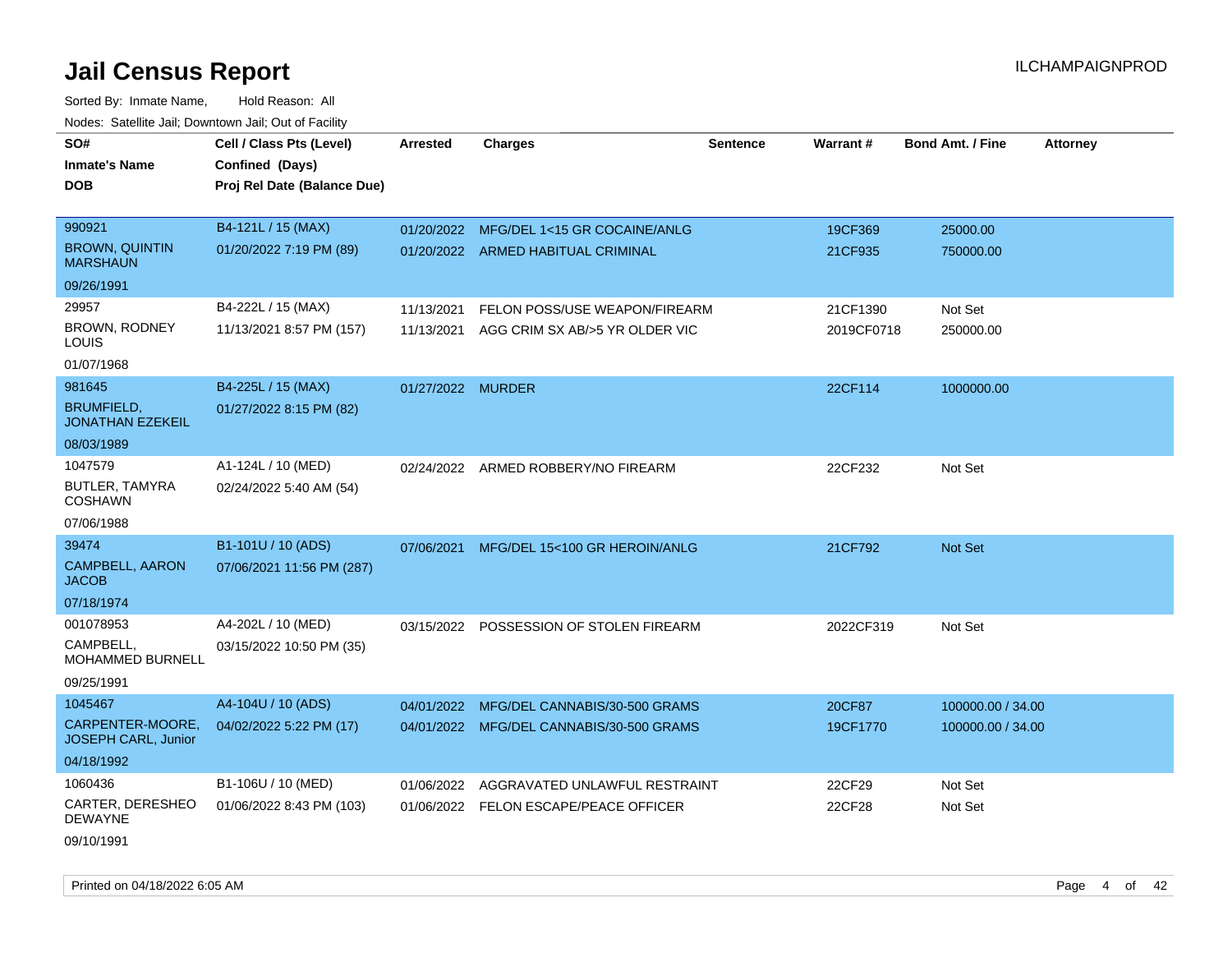| SO#<br><b>Inmate's Name</b>      | Cell / Class Pts (Level)<br>Confined (Days) | Arrested   | <b>Charges</b>                            | <b>Sentence</b> | <b>Warrant#</b> | <b>Bond Amt. / Fine</b> | <b>Attorney</b> |
|----------------------------------|---------------------------------------------|------------|-------------------------------------------|-----------------|-----------------|-------------------------|-----------------|
| <b>DOB</b>                       | Proj Rel Date (Balance Due)                 |            |                                           |                 |                 |                         |                 |
| 1064838                          | <b>BOOKH-7 / 10 (ADS)</b>                   |            | 04/13/2022 VIOLATE OP/OTHER PRIOR         |                 | 2022CM68        | 5000.00                 |                 |
| CARTER, JAMAL<br><b>ANTONIO</b>  | 04/13/2022 6:34 PM (6)                      | 04/13/2022 | DRIVING DURING SUSPENSION                 |                 | 2022MT403       | 5000.00                 |                 |
| 09/25/1997                       |                                             | 04/13/2022 | <b>FELON POSS/USE WEAPON/FIREARM</b>      |                 | 2022CFAWOW      | Not Set                 |                 |
| 001077353                        | B1-106L / 15 (MAX)                          | 02/12/2022 | FELON POSS/USE WEAPON/FIREARM             |                 | 22CF173         | No Bond                 |                 |
| CARTER, JAMES<br><b>IVORY</b>    | 02/13/2022 1:19 AM (65)                     |            | 02/12/2022 ALCOHOL SALES - MINOR 19-20    |                 | 2020OV127       | 1000.00                 |                 |
| 08/12/2000                       |                                             |            |                                           |                 |                 |                         |                 |
| 979443                           | B1-205U / 10 (MED)                          | 04/05/2022 | <b>BURGLARY</b>                           |                 | 22CF410         | No Bond                 |                 |
| CASTELO, SHANE<br><b>ROBERT</b>  | 04/05/2022 1:35 PM (14)                     |            |                                           |                 |                 |                         |                 |
| 03/17/1994                       |                                             |            |                                           |                 |                 |                         |                 |
| 001077451                        | A3-215L / 10 (ADS)                          | 04/10/2022 | DOMESTIC BATTERY                          |                 | 22DV57          | Not Set                 |                 |
| CATHEY, THOMAS<br>EARL           | 04/11/2022 12:18 AM (8)                     | 04/11/2022 | DRIVING ON REVOKED LICENSE                |                 | 2020TR3943      | No Bond                 |                 |
| 04/02/1966                       | 4/20/2022 (0.00)                            |            |                                           |                 |                 |                         |                 |
| 957936                           | A4-103U / 15 (MAX)                          | 03/10/2022 | DELIVERY OF OR POSSESSION OF W/INT        |                 | 22CF295         | <b>Not Set</b>          |                 |
| CAVETTE, JUSTIN<br><b>EUGENE</b> | 03/10/2022 12:10 PM (40)                    |            |                                           |                 |                 |                         |                 |
| 08/02/1988                       |                                             |            |                                           |                 |                 |                         |                 |
| 1029088                          | B1-107L / 10 (MED)                          | 12/21/2021 | FELON POSS/USE FIREARM PRIOR              |                 | 21CF1338        | 250000.00               |                 |
| CHAPPLE, MALIK<br><b>BIANCO</b>  | 12/22/2021 10:02 AM (118)                   |            |                                           |                 |                 |                         |                 |
| 10/25/1994                       |                                             |            |                                           |                 |                 |                         |                 |
| 1072407                          | <b>BOOKH-1 / 10 (MED)</b>                   | 04/17/2022 | FORGERY/ISSUE/DELIVER DOCUMENT            |                 | 2021CF1159      | 250000.00               |                 |
| <b>CLARK, AMY KANANI</b>         | 04/17/2022 1:20 AM (2)                      | 04/17/2022 | AGG BATTERY/PEACE OFFICER                 |                 | 2022CFAWOW      | No Bond                 |                 |
| 11/29/1988                       |                                             | 04/17/2022 | <b>RESIST/OBSTRUCTING A PEACE OFFICEF</b> |                 |                 | No Bond                 |                 |
|                                  |                                             |            | 04/17/2022 POSSESS DRUG PARAPHERNALIA     |                 |                 | No Bond                 |                 |
| 001078812                        | B1-207U / 15 (MAX)                          |            | 02/01/2022 ARMED ROBBERY/ARMED W/FIREARM  |                 | 22CF145         | Not Set                 |                 |
| COBB, SINTRAE<br>SANCHEZ         | 02/01/2022 8:33 PM (77)                     |            |                                           |                 |                 |                         |                 |
| 07/05/2002                       |                                             |            |                                           |                 |                 |                         |                 |
|                                  |                                             |            |                                           |                 |                 |                         |                 |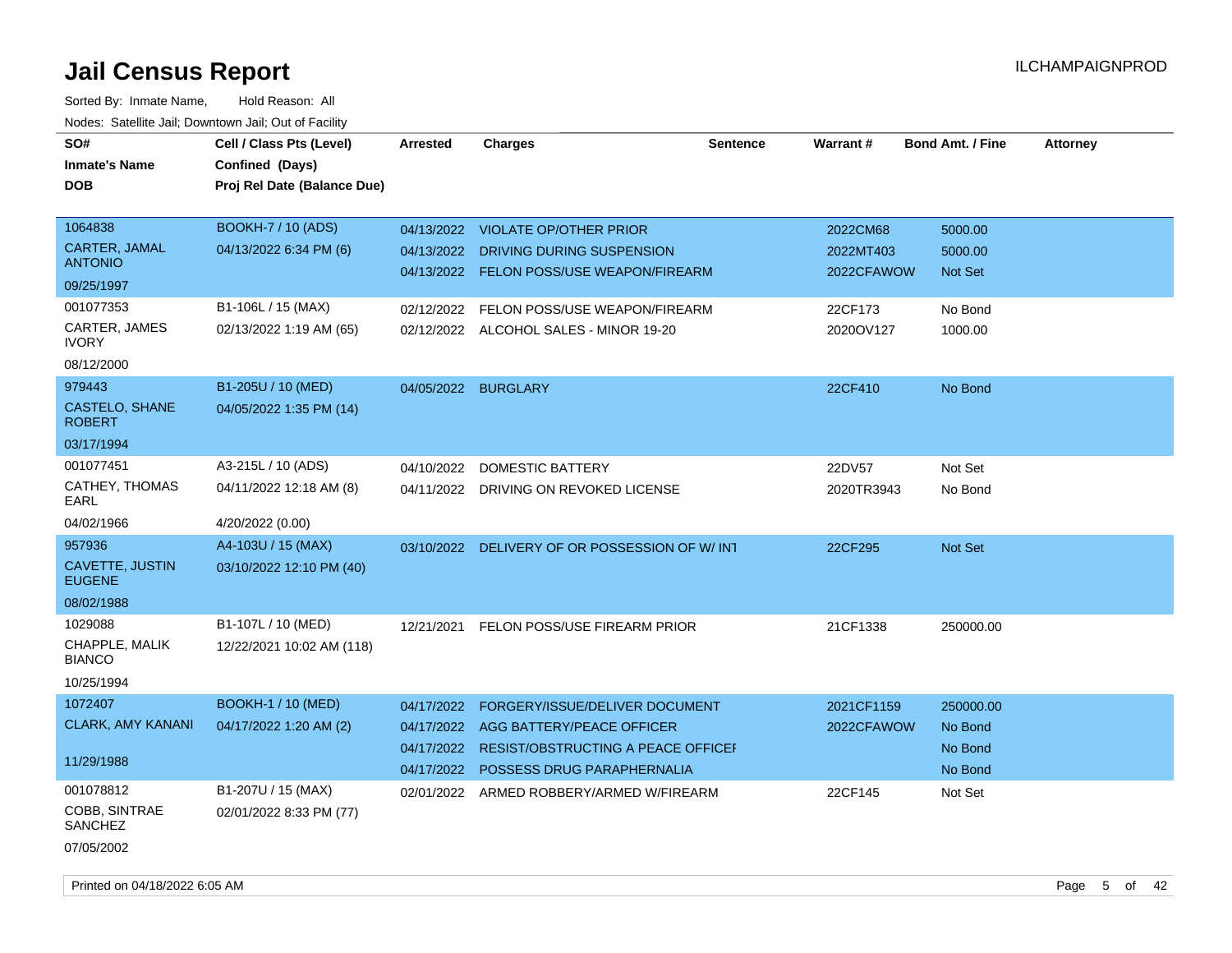| SO#                                       | Cell / Class Pts (Level)                       | <b>Arrested</b> | <b>Charges</b>                          | <b>Sentence</b> | <b>Warrant#</b> | <b>Bond Amt. / Fine</b> | <b>Attorney</b> |
|-------------------------------------------|------------------------------------------------|-----------------|-----------------------------------------|-----------------|-----------------|-------------------------|-----------------|
| <b>Inmate's Name</b><br><b>DOB</b>        | Confined (Days)<br>Proj Rel Date (Balance Due) |                 |                                         |                 |                 |                         |                 |
|                                           |                                                |                 |                                         |                 |                 |                         |                 |
| 001077485                                 | A1-227U / 15 (MAX)                             | 12/21/2021      | MURDER/INTENT TO KILL/INJURE            |                 | 2021CF1282      | 1000000.00              |                 |
| <b>COLBERT, ARIEANA</b><br><b>FELICIA</b> | 12/21/2021 2:08 PM (119)                       |                 |                                         |                 |                 |                         |                 |
| 12/13/2000                                |                                                |                 |                                         |                 |                 |                         |                 |
| 34805                                     | B4-227U / 15 (MAX)                             | 10/01/2021      | <b>DOMESTIC BATTERY</b>                 |                 | 21CF1183        | Not Set                 |                 |
|                                           | CONERLY, KIN JOSEPH 10/01/2021 1:53 AM (200)   | 10/01/2021      | ARMED HABITUAL CRIMINAL                 |                 | 21CF1184        | Not Set                 |                 |
| 11/16/1971                                |                                                | 10/06/2021      | POSS STOLEN VEHICLE > \$25,000          |                 | 19CF1786        | Not Set                 |                 |
| 1072673                                   | <b>BOOKH-7 / 5 (MIN)</b>                       |                 | 04/14/2022 VIOLATE ORDER PROTECTION     |                 | 2022CMAWOW      | No Bond                 |                 |
| <b>COWART, WILL</b><br><b>SIMEON</b>      | 04/14/2022 1:19 PM (5)                         |                 |                                         |                 |                 |                         |                 |
| 02/18/1999                                |                                                |                 |                                         |                 |                 |                         |                 |
| 1074319                                   | B2-DR / 15 (SPH)                               | 10/12/2021      | AGGRAVATED CRUELTY TO ANIMALS           |                 | 21CF1238        | Not Set                 |                 |
| <b>CRAIG, DAVUCCI</b><br><b>DAVION</b>    | 10/12/2021 11:36 AM (189)                      | 10/14/2021      | <b>MURDER</b>                           |                 | 21CF1239        | Not Set                 |                 |
| 08/02/2001                                |                                                |                 |                                         |                 |                 |                         |                 |
| 001077549                                 | B2-T3-10L / 10 (SPH)                           | 12/22/2020      | <b>PRED CRIM SEX ASLT/VICTIM &lt;13</b> |                 | 2020CF1469      | Not Set                 |                 |
| CRISTOBAL-MATEO,<br><b>CRISTOBAL</b>      | 12/22/2020 1:17 PM (483)                       |                 |                                         |                 |                 |                         |                 |
| 12/02/1988                                |                                                |                 |                                         |                 |                 |                         |                 |
| 988538                                    | B3-W7-26L / 10 (MED)                           | 12/21/2021      | AGGRAVATED DOMESTIC BATTERY             |                 | 21CF1564        | Not Set                 |                 |
| DAVIDSON, HARLEY<br><b>KYLE SCOTT</b>     | 12/21/2021 5:45 AM (119)                       |                 |                                         |                 |                 |                         |                 |
| 08/05/1990                                | 4/18/2022 (0.00)                               |                 |                                         |                 |                 |                         |                 |
| 998245                                    | BOOKH-8 / 5 (MIN)                              |                 | 04/14/2022 VIOLATE SEX OFFENDER REGIS   | 3y (DOC)        | 21CF1317        | No Bond                 |                 |
| DAVIS, JEREMY<br><b>EDWARD</b>            | 04/14/2022 1:15 PM (5)                         |                 |                                         |                 |                 |                         |                 |
| 12/20/1990                                |                                                |                 |                                         |                 |                 |                         |                 |
| 1023587                                   | A4-102L / 15 (MAX)                             | 09/24/2021      | MFG/DEL CANNABIS/2.5-10 GRAMS           |                 | 21CF1155        | Not Set                 |                 |
| DAVIS, MARTIN<br><b>DENNIS</b>            | 09/24/2021 9:38 PM (207)                       | 09/24/2021      | ARMED HABITUAL CRIMINAL                 |                 | 2021-CF681      | 500000.00               |                 |
| 12/02/1994                                |                                                |                 |                                         |                 |                 |                         |                 |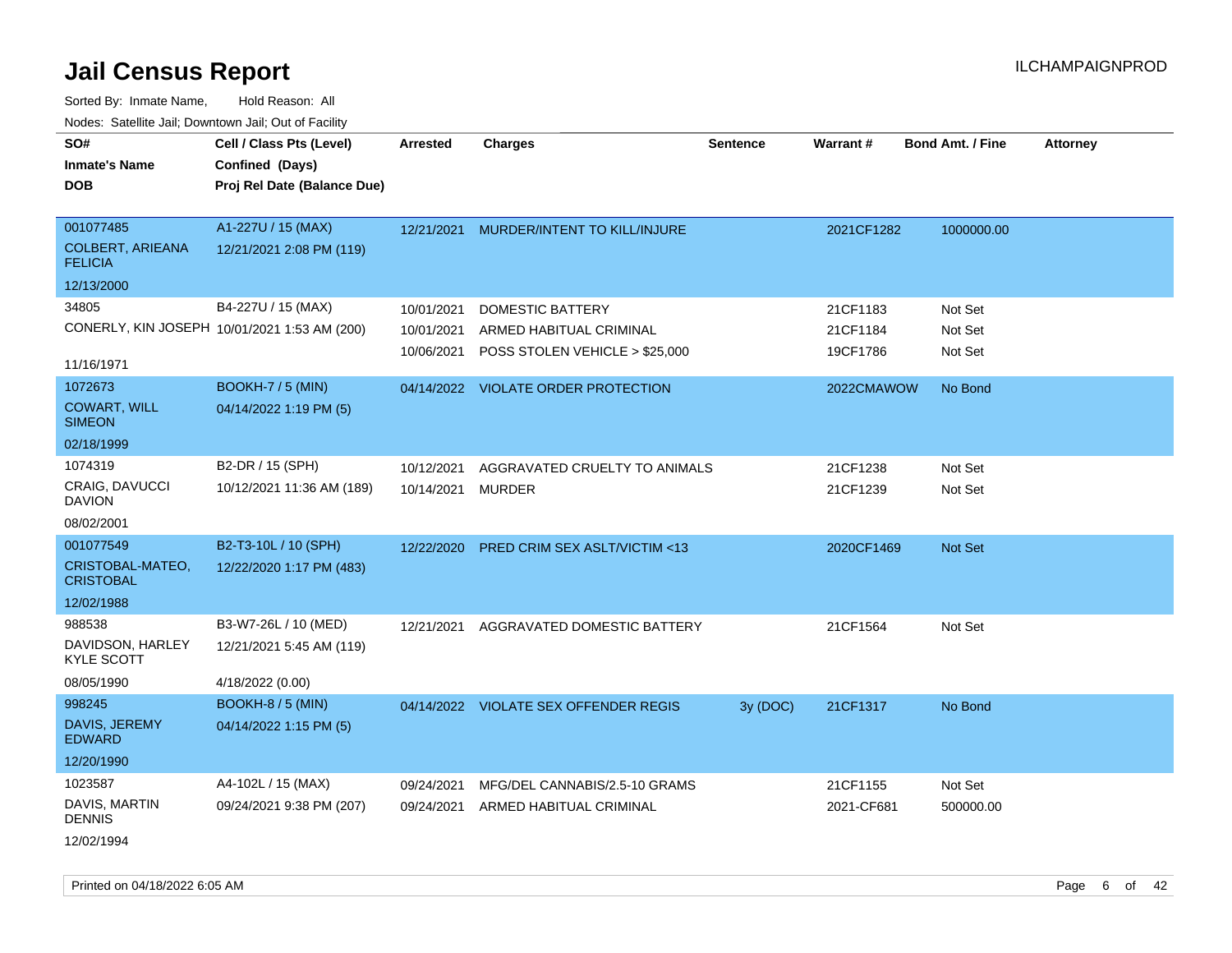Sorted By: Inmate Name, Hold Reason: All Nodes: Satellite Jail; Downtown Jail; Out of Facility

| rougs. Calcinic Jan, Downtown Jan, Out of Facility |                             |                      |                                          |                 |          |                         |                 |
|----------------------------------------------------|-----------------------------|----------------------|------------------------------------------|-----------------|----------|-------------------------|-----------------|
| SO#                                                | Cell / Class Pts (Level)    | <b>Arrested</b>      | <b>Charges</b>                           | <b>Sentence</b> | Warrant# | <b>Bond Amt. / Fine</b> | <b>Attorney</b> |
| <b>Inmate's Name</b>                               | Confined (Days)             |                      |                                          |                 |          |                         |                 |
| <b>DOB</b>                                         | Proj Rel Date (Balance Due) |                      |                                          |                 |          |                         |                 |
|                                                    |                             |                      |                                          |                 |          |                         |                 |
| 56972                                              | B3-W8-32L / 10 (MED)        | 08/30/2021           | POSS STOLEN VEHICLE > \$25,000           |                 | 21CF1044 | Not Set                 |                 |
| DAY, DANIEL JOSEPH                                 | 08/30/2021 3:07 PM (232)    | 09/04/2021           | <b>BURGLARY</b>                          |                 | 21CF1054 | <b>Not Set</b>          |                 |
|                                                    |                             |                      |                                          |                 |          |                         |                 |
| 10/16/1982                                         |                             |                      |                                          |                 |          |                         |                 |
| 64070                                              | A4-203U / 10 (MED)          |                      | 02/18/2022 BURGLARY                      |                 | 21CF1176 | 20000.00                |                 |
| DECKER, ANTHONY V                                  | 02/18/2022 6:52 PM (60)     |                      |                                          |                 |          |                         |                 |
| 11/27/1982                                         |                             |                      |                                          |                 |          |                         |                 |
| 62982                                              | A3-217L / 5 (ADS)           | 04/07/2022           | DRIVING ON REVOKED LICENSE               | 60d (CJ)        |          | No Bond                 |                 |
| <b>DEGARMO, ARTHUR</b><br><b>JOSEPH</b>            | 04/07/2022 12:36 PM (12)    |                      | 04/07/2022 DRIVING ON REVOKED LICENSE    |                 |          | No Bond                 |                 |
| 03/27/1978                                         | 5/6/2022 (0.00)             |                      |                                          |                 |          |                         |                 |
| 001079047                                          | B1-206U / 10 (MED)          | 04/10/2022           | HOME INVASION/CAUSE INJURY               |                 | 22CF432  | Not Set                 |                 |
| DILLARD, WILDON<br><b>JEROME</b>                   | 04/11/2022 1:54 AM (8)      |                      |                                          |                 |          |                         |                 |
| 03/27/1971                                         |                             |                      |                                          |                 |          |                         |                 |
| 36298                                              | <b>BOOKH-2 / 5 (SPH)</b>    | 03/11/2022 AGG DUI/3 |                                          |                 | 21CF380  | Not Set                 |                 |
| <b>DUCEY, SCOTT</b><br><b>ROBERT</b>               | 03/11/2022 12:49 PM (39)    |                      |                                          |                 |          |                         |                 |
| 04/02/1969                                         |                             |                      |                                          |                 |          |                         |                 |
| 1024895                                            | B1-103L / 10 (MED)          | 12/15/2021           | MFG/DEL 100<400 GR COCA/ANLG             |                 | 21CF1535 | Not Set                 |                 |
| EDWARDS, GEORGE<br>CORTEZ                          | 12/15/2021 12:26 PM (125)   |                      | 12/15/2021 AGGRAVATED BATTERY            |                 | 21CF1536 | Not Set                 |                 |
| 06/19/1994                                         |                             |                      |                                          |                 |          |                         |                 |
| 1074720                                            | B2-T4-13U / 15 (SPH)        |                      | 01/19/2022 PRED CRIM SEX ASLT/VICTIM <13 |                 | 21CF1414 | 500000.00               |                 |
| ELVIR-REYES, JORGE<br><b>LEONARDO</b>              | 01/19/2022 1:43 PM (90)     |                      |                                          |                 |          |                         |                 |
| 06/03/1988                                         |                             |                      |                                          |                 |          |                         |                 |
| 43977                                              | B2-T1-02L / 5 (SPH)         | 12/20/2021           | AGG FLEEING POLICE/21 MPH OVER           |                 | 21CF1566 | Not Set                 |                 |
| <b>EMKES, DOUGLAS</b><br>ALAN                      | 12/20/2021 9:59 AM (120)    | 12/20/2021           | <b>PAROLE REVOCATION</b>                 |                 |          | No Bond                 |                 |
| 06/08/1959                                         |                             |                      |                                          |                 |          |                         |                 |

Printed on 04/18/2022 6:05 AM Page 7 of 42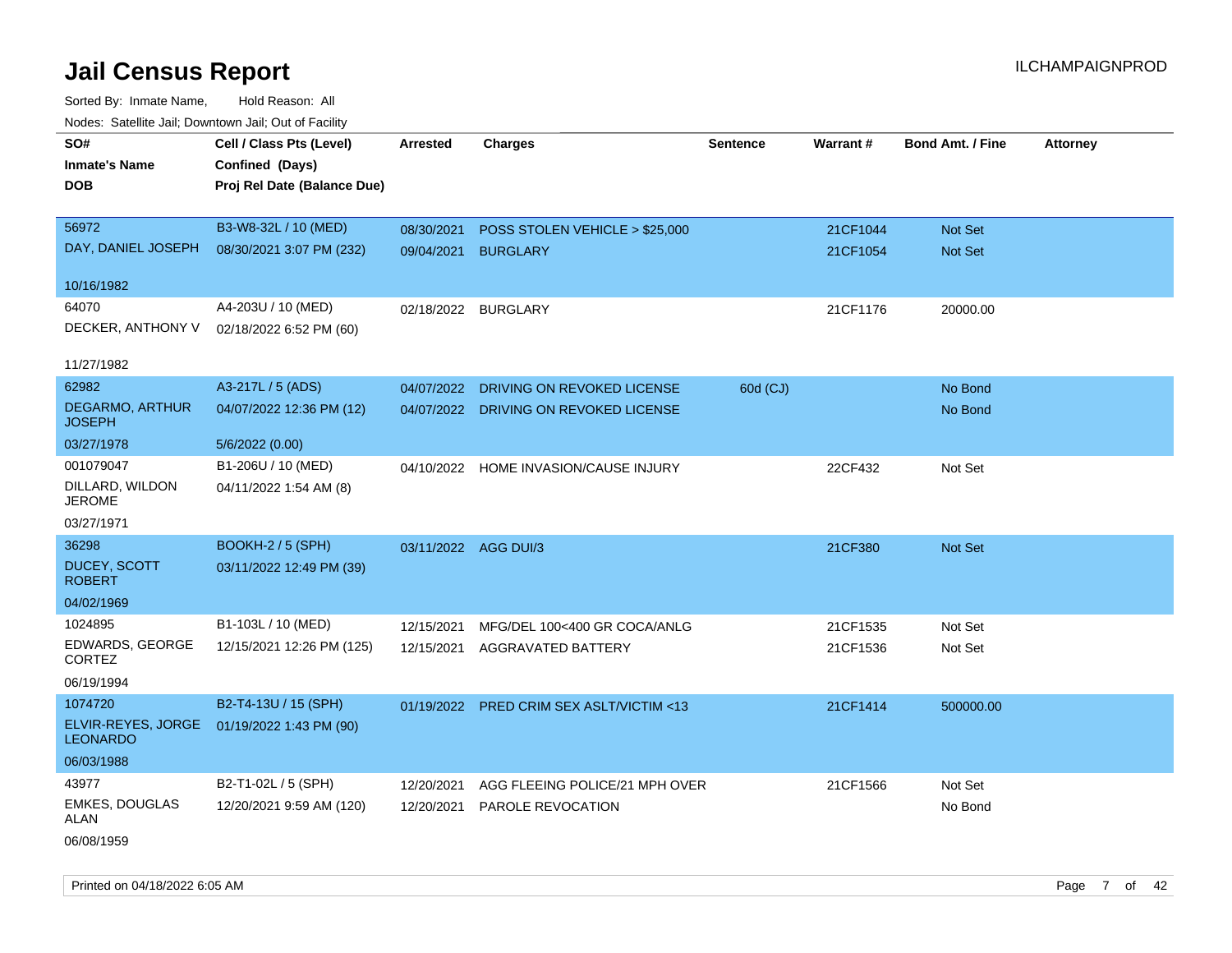| SO#<br><b>Inmate's Name</b><br><b>DOB</b>                    | Cell / Class Pts (Level)<br>Confined (Days)<br>Proj Rel Date (Balance Due) | Arrested          | <b>Charges</b>                                                                                         | <b>Sentence</b> | Warrant#                             | <b>Bond Amt. / Fine</b>       | Attorney |
|--------------------------------------------------------------|----------------------------------------------------------------------------|-------------------|--------------------------------------------------------------------------------------------------------|-----------------|--------------------------------------|-------------------------------|----------|
| 987328<br>ERVIN, DEIDRA ANN<br><b>RUTH</b>                   | A2-123L / 10 (MED)<br>12/11/2021 8:48 PM (129)                             | 12/11/2021        | AGG ASLT PEACE OFF/FIRE/ER WRK                                                                         |                 | 21CF1515                             | Not Set                       |          |
| 04/15/1991                                                   |                                                                            |                   |                                                                                                        |                 |                                      |                               |          |
| 1026175<br>FALCONER, AVERY<br><b>FOX</b><br>04/07/1989       | B3-W4-14L / 10 (MED)<br>02/06/2022 4:49 AM (72)                            | 02/06/2022        | FELON FAIL/RETURN FRM FURLOUGH<br>02/06/2022 CITY OV ARREST<br>02/07/2022 MFG/DEL 1<15 GR COCAINE/ANLG | 6y (DOC)        | 21CF1554<br>2021-OV-65<br>2019CF1617 | No Bond<br>1000.00<br>No Bond |          |
| 66468<br>FERRELL, BRIAN<br><b>JAMAL</b>                      | A4-106L / 15 (MAX)<br>03/06/2022 9:04 PM (44)                              | 03/06/2022 MURDER |                                                                                                        |                 | 22CF273                              | 1000000.00                    |          |
| 11/15/1985<br>962759                                         | B2-DR / 15 (SPH)                                                           | 07/16/2021        | METH DELIVERY<5 GRAMS                                                                                  |                 | 21CF833                              | Not Set                       |          |
|                                                              | FINLEY, KEVIN DANTE 07/16/2021 9:44 PM (277)                               | 07/29/2021        | AGG CRIM SEX ASSAULT/FELONY                                                                            |                 | 21CF891                              | No Bond                       |          |
| 12/28/1988                                                   |                                                                            |                   |                                                                                                        |                 |                                      |                               |          |
| 001078961<br><b>FISCHER, KYRE</b><br><b>ORLANDO</b>          | B1-201L / 10 (MED)<br>03/21/2022 1:21 PM (29)                              |                   | 03/21/2022 AGG BATTERY/DISCHARGE FIREARM                                                               |                 | 22CF39                               | 750000.00                     |          |
| 04/14/2002                                                   |                                                                            |                   |                                                                                                        |                 |                                      |                               |          |
| 1039744<br>FONVILLE, TREVOY<br><b>JERMAINE</b><br>01/13/1996 | B4-225U / 15 (MAX)<br>12/06/2021 10:52 AM (134)                            | 12/06/2021 MURDER |                                                                                                        |                 | 20CF959                              | 1000000.00                    |          |
| 001077819                                                    | A3-113U / 15 (ADS)                                                         |                   | 04/06/2022 MURDER/INTENT TO KILL/INJURE                                                                |                 | 22CF416                              | Not Set                       |          |
| FORTUNE, DOMINIC<br><b>AUGUSTUS</b><br>02/16/1999            | 04/06/2022 7:15 AM (13)                                                    |                   |                                                                                                        |                 |                                      |                               |          |
| 001078863<br>FOSTER, JOHN<br>CARELL<br>03/13/1981            | B4-122L / 15 (MAX)<br>02/19/2022 6:01 AM (59)                              |                   | 02/19/2022 POSSESSION OF STOLEN FIREARM                                                                |                 | 22CF203                              | Not Set                       |          |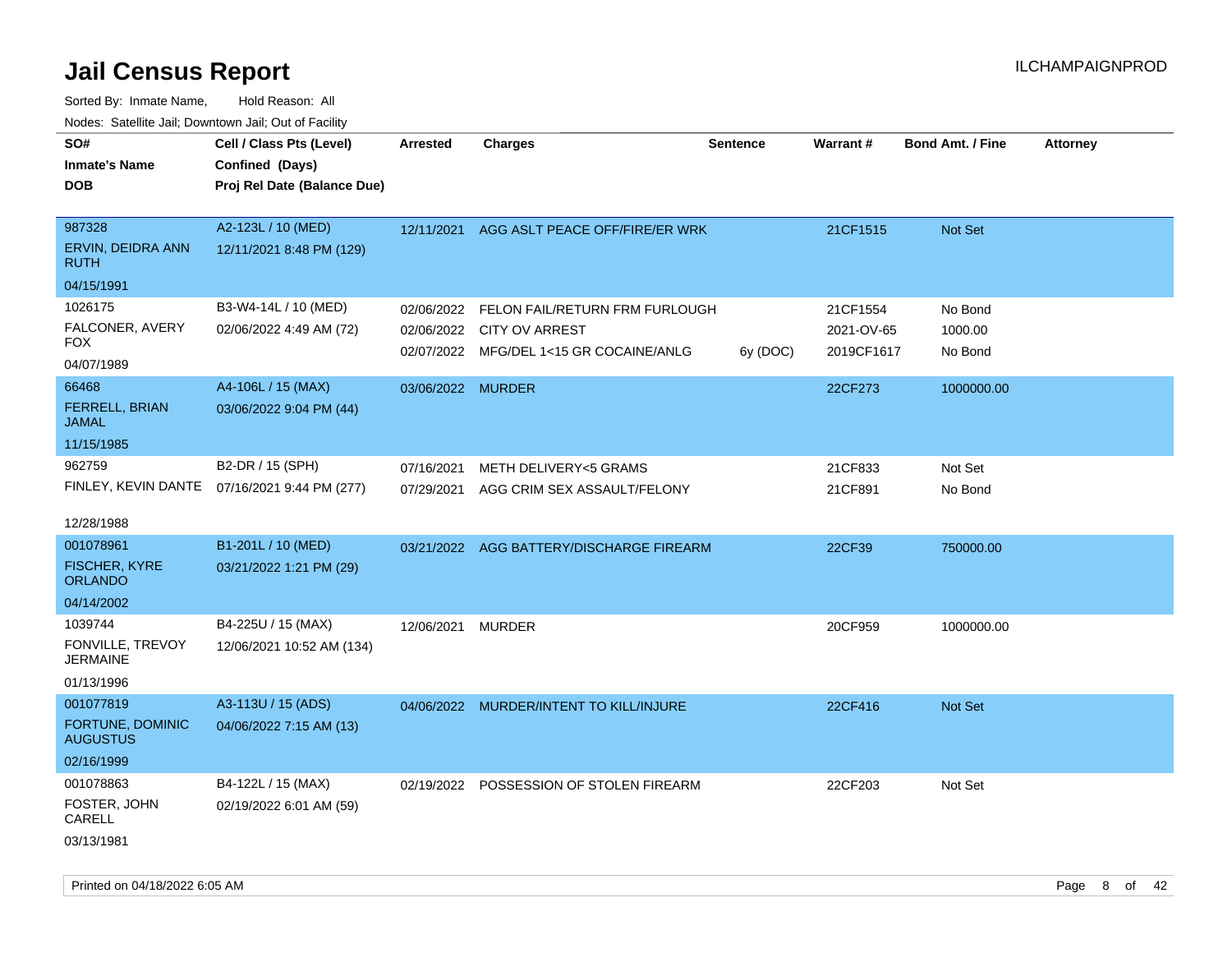| Noues. Sateme Jan, Downtown Jan, Out of Facility |                                             |                 |                                |                 |              |                         |                 |
|--------------------------------------------------|---------------------------------------------|-----------------|--------------------------------|-----------------|--------------|-------------------------|-----------------|
| SO#                                              | Cell / Class Pts (Level)                    | <b>Arrested</b> | <b>Charges</b>                 | <b>Sentence</b> | Warrant#     | <b>Bond Amt. / Fine</b> | <b>Attorney</b> |
| <b>Inmate's Name</b>                             | Confined (Days)                             |                 |                                |                 |              |                         |                 |
| DOB                                              | Proj Rel Date (Balance Due)                 |                 |                                |                 |              |                         |                 |
|                                                  |                                             |                 |                                |                 |              |                         |                 |
| 518395                                           | B2-T3-12L / 15 (SPH)                        | 07/07/2020      | <b>CRIMINAL SEXUAL ASSAULT</b> |                 | 2020-CF735   | 250000.00               |                 |
|                                                  | FRANDLE, MARK RYAN 07/07/2020 3:42 PM (651) |                 |                                |                 |              |                         |                 |
|                                                  |                                             |                 |                                |                 |              |                         |                 |
| 09/10/1985                                       |                                             |                 |                                |                 |              |                         |                 |
| 001079034                                        | A3-213U / 10 (ADS)                          | 04/08/2022      | POSS FIR FOID EXPIRED/NOT ELIG |                 | 22CF434      | No Bond                 |                 |
| FRANKLIN, MICHAEL<br>ANDRAE                      | 04/08/2022 1:53 PM (11)                     |                 |                                |                 |              |                         |                 |
| 12/18/1997                                       |                                             |                 |                                |                 |              |                         |                 |
| 001077934                                        | A1-125L / 10 (MED)                          | 08/22/2021      | AGG DUI/ACCIDENT/DEATH         |                 | 21CF1024     | Not Set                 |                 |
| FREED, LOGAN<br><b>SUZANNE</b>                   | 08/22/2021 11:45 PM (240)                   | 08/22/2021      | <b>DOMESTIC BATTERY</b>        |                 | 21 CM 172    | 10000.00                |                 |
| 08/18/1996                                       |                                             |                 |                                |                 |              |                         |                 |
| 001078290                                        | A1-224L / 10 (ADS)                          | 08/19/2021      | MACHINE GUN/AUTO WEAPON/VEH    |                 | 21CF1012     | Not Set                 |                 |
| FREEMAN, ANGEL<br>JANILA KAY                     | 08/19/2021 1:26 AM (243)                    |                 |                                |                 |              |                         |                 |
| 12/25/1995                                       |                                             |                 |                                |                 |              |                         |                 |
| 591514                                           | B2-T2-07U / 10 (SPH)                        | 02/25/2022      | AGG CRIM SEX ABUSE/VIC 13-17   |                 | 22CF230      | 100000.00               |                 |
|                                                  | GAMBLE, SCOTT PAUL 02/25/2022 6:08 PM (53)  |                 |                                |                 |              |                         |                 |
|                                                  |                                             |                 |                                |                 |              |                         |                 |
| 09/06/1968                                       |                                             |                 |                                |                 |              |                         |                 |
| 1075614                                          | A4-105L / 15 (MAX)                          | 03/19/2022      | AGGRAVATED DOMESTIC BATTERY    |                 | 22CF333      | Not Set                 |                 |
| GANT, TEVIN<br>ODELROW                           | 03/19/2022 5:29 PM (31)                     | 03/19/2022      | PAROLE REVOCATION              |                 | CM2201590    | No Bond                 |                 |
| 03/03/1991                                       |                                             |                 |                                |                 |              |                         |                 |
| 001078154                                        | B4-226U / 10 (MED)                          | 01/09/2022      | DRVG UNDER INFLU OF ALCOHOL    |                 | 2021 DT 182  | 5000.00                 |                 |
| <b>GENTRY, DAMON</b><br><b>LIONEL</b>            | 01/09/2022 4:41 PM (100)                    | 01/09/2022      | AGG DOMESTIC BATTERY/STRANGLE  |                 | 2021 CF 1396 | 50000.00                |                 |
| 12/25/1971                                       |                                             |                 |                                |                 |              |                         |                 |
| 1075681                                          | B4-222U / 10 (MED)                          | 04/09/2022      | DOMESTIC BATTERY               |                 | 22DV58       | No Bond                 |                 |
| GONZALEZ, CARLOS<br>GERARDO                      | 04/09/2022 2:55 PM (10)                     |                 |                                |                 |              |                         |                 |
| 11/14/1996                                       |                                             |                 |                                |                 |              |                         |                 |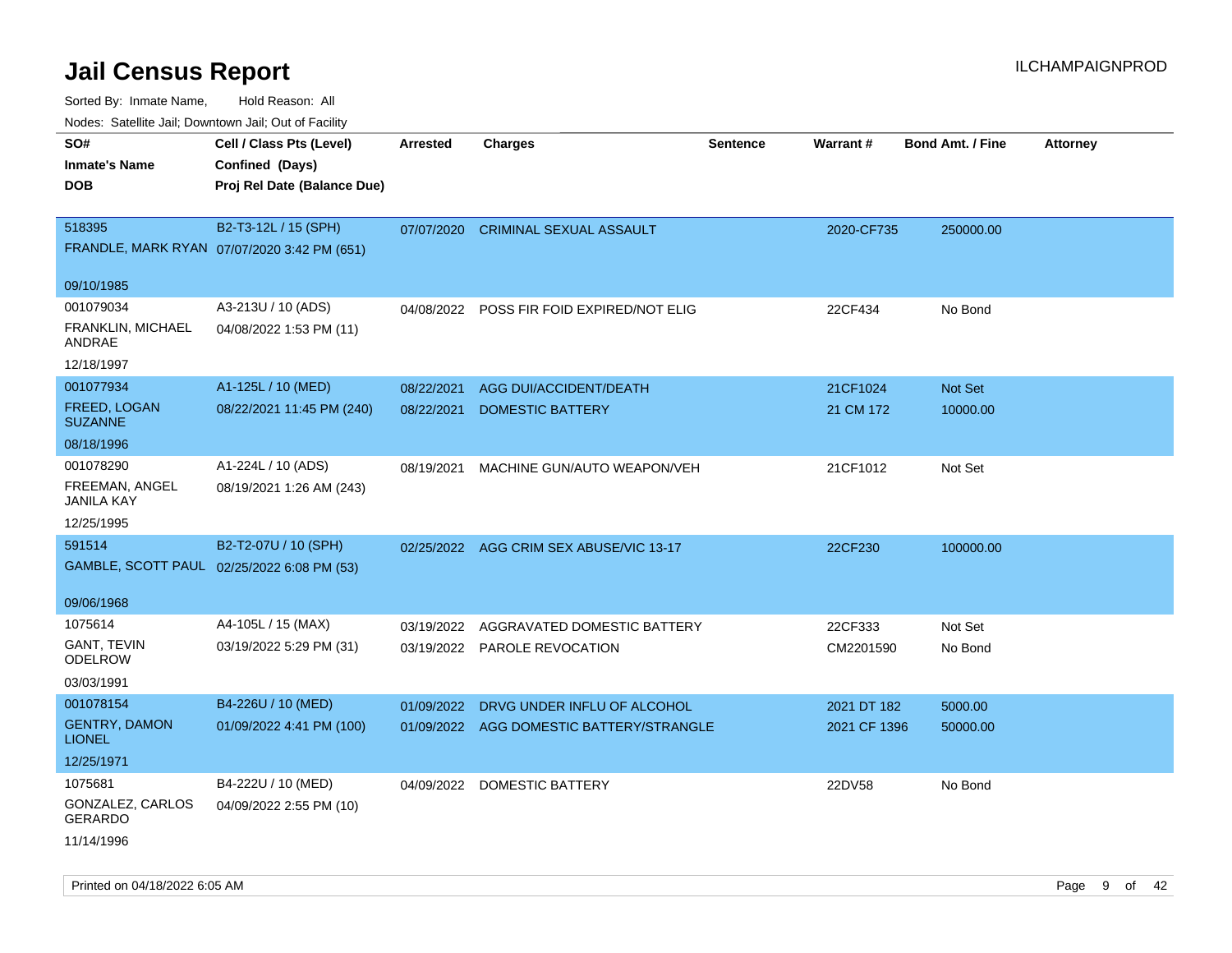| SO#<br><b>Inmate's Name</b>                                                               | Cell / Class Pts (Level)<br>Confined (Days)        | Arrested                                                           | <b>Charges</b>                                                                                                                           | <b>Sentence</b> | Warrant#                                                 | <b>Bond Amt. / Fine</b>                                                  | <b>Attorney</b> |
|-------------------------------------------------------------------------------------------|----------------------------------------------------|--------------------------------------------------------------------|------------------------------------------------------------------------------------------------------------------------------------------|-----------------|----------------------------------------------------------|--------------------------------------------------------------------------|-----------------|
| <b>DOB</b>                                                                                | Proj Rel Date (Balance Due)                        |                                                                    |                                                                                                                                          |                 |                                                          |                                                                          |                 |
| 001078633<br>GONZALEZ-GUILLEN,<br><b>EDWARD</b><br>08/25/2002                             | B2-T4-15U / 25 (SPH)<br>12/01/2021 12:08 PM (139)  | 12/01/2021                                                         | <b>PRED CRIM SEX ASLT/VICTIM &lt;13</b>                                                                                                  |                 | 21CF1416                                                 | 250000.00                                                                |                 |
| 001078215<br><b>GRAY, PHARON</b><br><b>SKYLER</b><br>11/11/1998                           | <b>BOOKH-3 / 5 (MIN)</b><br>04/17/2022 2:35 AM (2) | 04/17/2022<br>04/17/2022                                           | <b>BURGLARY</b><br>DUI ANY AMOUNT OF DRUG                                                                                                |                 | 20CF25<br>20DT7                                          | 24000.00<br>7500.00                                                      |                 |
| 001078607<br><b>GRAY, WILLIAM</b><br><b>DA'VON</b><br>04/18/1984                          | B4-221L / 15 (MAX)<br>11/22/2021 2:57 PM (148)     | 11/22/2021<br>11/22/2021                                           | FELON POSS/USE FIREARM/PAROLE<br>ATTEMPT (FIRST DEGREE MURDER)                                                                           |                 | 21CF1437<br>21CF1435                                     | Not Set<br>Not Set                                                       |                 |
| 56342<br><b>GRIFFIN, NATHAN</b><br><b>EUGENE</b><br>02/24/1969                            | B1-206L / 10 (MED)<br>10/21/2021 4:20 PM (180)     | 10/21/2021<br>10/21/2021<br>10/21/2021                             | THEFT CONTROL INTENT <\$500<br>DRIVING ON REVOKED LICENSE<br>ARMED HABITUAL CRIMINAL                                                     |                 | 17CF1451<br>20TR1979<br>21CF1279                         | 10000.00<br>3000.00<br>Not Set                                           |                 |
| 975293<br><b>HILL, JACOB MILES</b><br>02/06/1988                                          | B2-T4-14L / 15 (SPH)<br>07/21/2021 8:43 PM (272)   | 07/21/2021<br>07/21/2021<br>07/25/2021<br>08/18/2021<br>09/09/2021 | VIO ORDER/PRIOR VIO OF ORDER<br><b>STALKING</b><br>PAROLE REVOCATION<br><b>HARASS WITNESS/FAMILY MBR/REP</b><br>AGG STALKING/BODILY HARM |                 | 21CF914<br>2021CF863<br>CH2104646<br>21CF992<br>21CF1073 | No Bond<br>Not Set<br><b>Not Set</b><br><b>Not Set</b><br><b>Not Set</b> |                 |
| 980939<br>HILL, XAVIER<br><b>LENSHAUN</b><br>06/18/1988                                   | B3-W6-23U / 10 (MED)<br>03/25/2022 11:15 AM (25)   | 03/25/2022                                                         | RECEIVE/POSS/SELL STOLEN VEH                                                                                                             |                 | 22CF357                                                  | Not Set                                                                  |                 |
| 001079060<br>HOPE, HEAVEN MARIA 04/13/2022 7:46 PM (6)<br><b>ANTOINETTE</b><br>08/20/2003 | BOOKF-2 / 15 (ADS)                                 |                                                                    | 04/13/2022 AGG UNLAWFUL USE WEAPON/PERSON                                                                                                |                 | 2022CFAWOW                                               | Not Set                                                                  |                 |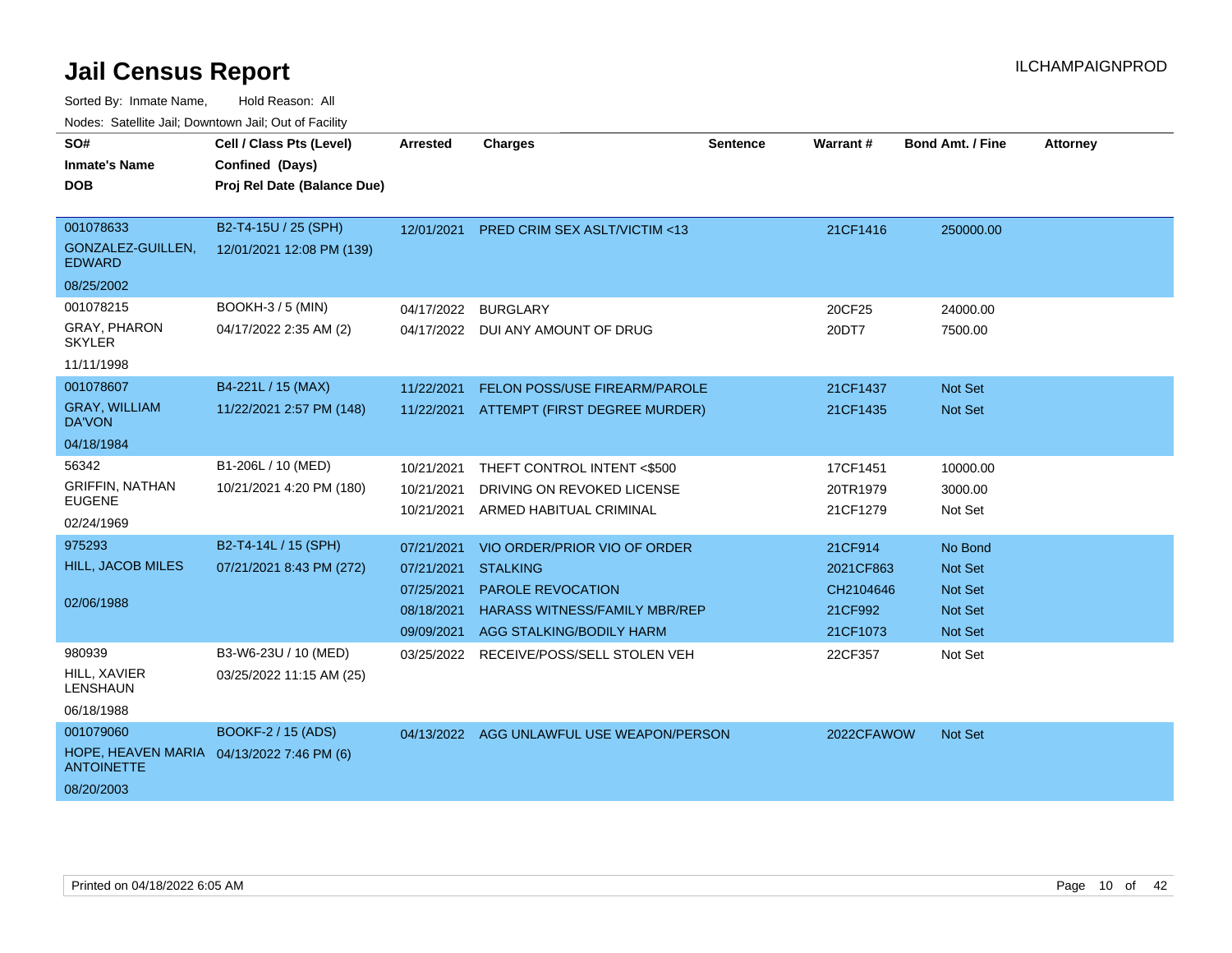Sorted By: Inmate Name, Hold Reason: All

Nodes: Satellite Jail; Downtown Jail; Out of Facility

| SO#<br><b>Inmate's Name</b><br><b>DOB</b>                            | Cell / Class Pts (Level)<br>Confined (Days)<br>Proj Rel Date (Balance Due) | <b>Arrested</b>                              | <b>Charges</b>                                                   | <b>Sentence</b> | <b>Warrant#</b>                        | <b>Bond Amt. / Fine</b> | <b>Attorney</b> |
|----------------------------------------------------------------------|----------------------------------------------------------------------------|----------------------------------------------|------------------------------------------------------------------|-----------------|----------------------------------------|-------------------------|-----------------|
| 1072876<br>HOUTCHINS, SAVANNA 02/10/2022 5:10 PM (68)<br><b>BELL</b> | A1-226U / 5 (MIN)                                                          |                                              | 02/10/2022 METH DELIVERY/5<15 GRAMS                              | 4y (DOC)        | 21CF143                                | No Bond                 |                 |
| 07/10/1996                                                           | 2/17/2022 (0.00)                                                           |                                              |                                                                  |                 |                                        |                         |                 |
| 975483<br>HUDDLE, ANDREW<br><b>DAVID</b>                             | A3-217U / 15 (MAX)<br>04/14/2022 12:15 PM (5)                              | 04/14/2022                                   | PRED CRIM SEX ASLT/VICTIM <13                                    | 13y (DOC)       | 20CF1330                               | No Bond                 |                 |
| 12/08/1985                                                           |                                                                            |                                              |                                                                  |                 |                                        |                         |                 |
| 51028<br>HUFFMAN, MICHAEL<br><b>LEONARD</b>                          | B3-W5-17U / 10 (MED)<br>02/23/2022 3:14 AM (55)                            | 02/23/2022                                   | AGG FLEEING/2+ CON DEVICES<br>02/23/2022 POSS STOLEN VEHICLE     |                 | 19CF1839<br>20-CF-377                  | 50000.00<br>No Bond     |                 |
| 07/24/1980                                                           |                                                                            |                                              |                                                                  |                 |                                        |                         |                 |
| 1061186<br><b>INGRAM, CHERELL</b><br><b>LETRISE</b>                  | A1-224U / 15 (MAX)<br>03/16/2022 10:17 PM (34)                             |                                              | 03/16/2022 MURDER/STRONG PROB KILL/INJURE                        |                 | 22CF329                                | No Bond                 |                 |
| 10/01/1986<br>38993                                                  |                                                                            |                                              |                                                                  |                 |                                        |                         |                 |
| JACKSON, LAMONT<br><b>JEREMIE</b>                                    | A4-101L / 15 (MAX)<br>02/13/2021 7:45 AM (430)                             | 02/13/2021                                   | ATTEMPT (FIRST DEGREE MURDER)                                    |                 | 21CF181                                | Not Set                 |                 |
| 07/31/1973                                                           |                                                                            |                                              |                                                                  |                 |                                        |                         |                 |
| 1076684<br>JENKINS, KORON<br>SAMUEL<br>04/28/2002                    | BOOKH-3 / 5 (MIN)<br>04/17/2022 10:40 AM (2)                               | 04/17/2022<br>04/17/2022<br>04/17/2022 THEFT | CRIMINAL TRESPASS TO REAL PROPERT<br>CRIMINAL DAMAGE TO PROPERTY |                 | 2022CMAWOW<br>2022CMAWOW<br>2022CMAWOW | 100.00<br>0.00<br>0.00  |                 |
| 001078703                                                            | A1-125U / 15 (ADS)                                                         | 12/20/2021                                   | MURDER/INTENT TO KILL/INJURE                                     |                 | 21CF1574                               | <b>Not Set</b>          |                 |
| <b>JOHNS, SHANIQUH</b><br><b>THERESA</b>                             | 12/22/2021 6:41 AM (118)                                                   |                                              |                                                                  |                 |                                        |                         |                 |
| 04/03/1992                                                           |                                                                            |                                              |                                                                  |                 |                                        |                         |                 |
| 1071966                                                              | BOOKF-2 / 5 (MIN)                                                          | 04/16/2022                                   | DRVG UNDER INFLU OF ALCOHOL                                      |                 | 20-DT-238                              | 500.00                  |                 |
| JOHNSON, JOI<br><b>ANTOINETTE</b><br>09/28/1997                      | 04/16/2022 8:30 PM (3)                                                     |                                              | 04/16/2022 DRIVING ON SUSPENDED LICENSE                          |                 | 2021-TR-1702                           | Not Set                 |                 |

Printed on 04/18/2022 6:05 AM **Page 11** of 42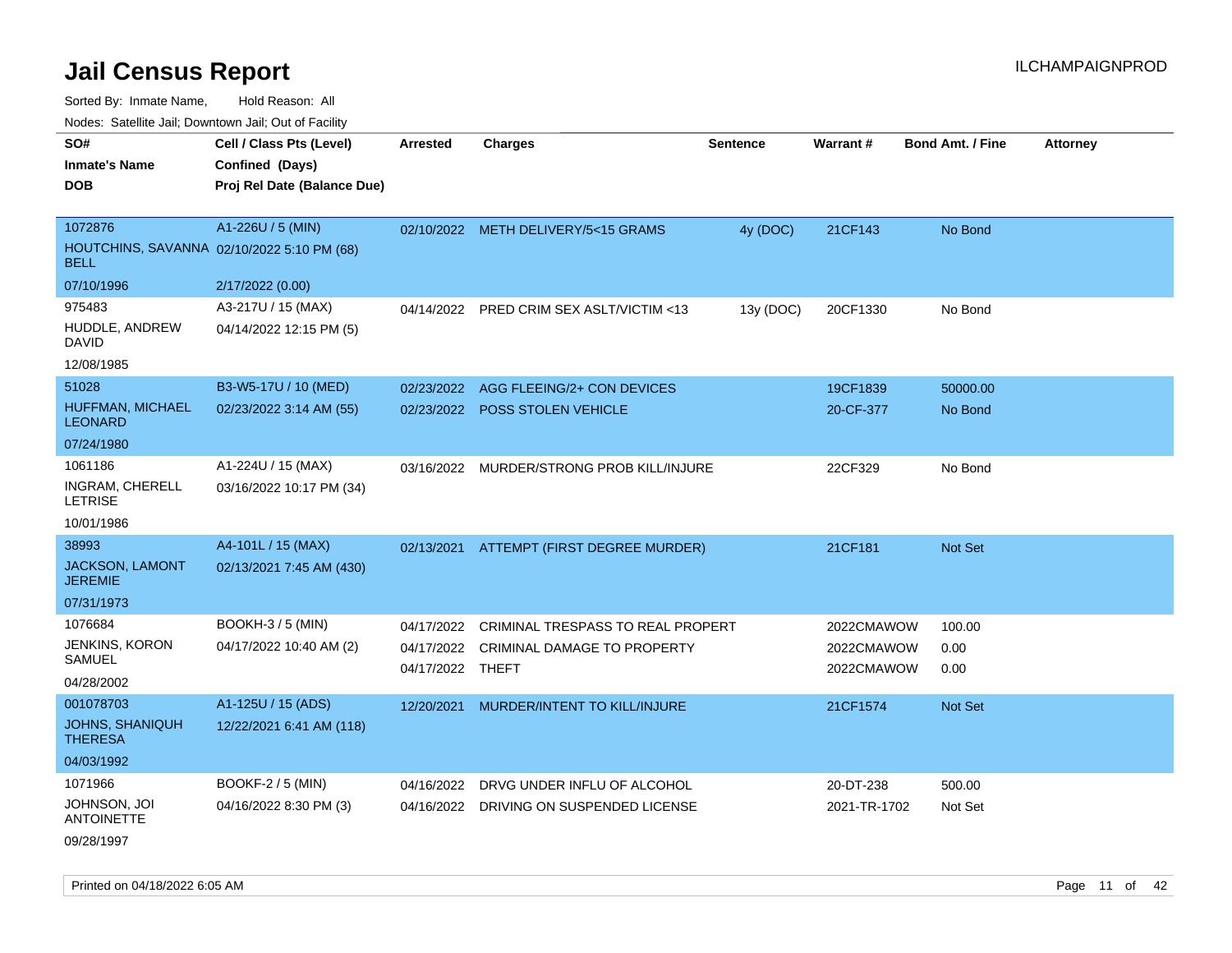Sorted By: Inmate Name, Hold Reason: All Nodes: Satellite Jail; Downtown Jail; Out of Facility

| <b>NOULD:</b> Catoline can, Downtown can, Out of Fability       |                                                                            |                                        |                                                                                                   |                 |                                   |                               |                 |
|-----------------------------------------------------------------|----------------------------------------------------------------------------|----------------------------------------|---------------------------------------------------------------------------------------------------|-----------------|-----------------------------------|-------------------------------|-----------------|
| SO#<br><b>Inmate's Name</b><br><b>DOB</b>                       | Cell / Class Pts (Level)<br>Confined (Days)<br>Proj Rel Date (Balance Due) | <b>Arrested</b>                        | <b>Charges</b>                                                                                    | <b>Sentence</b> | <b>Warrant#</b>                   | <b>Bond Amt. / Fine</b>       | <b>Attorney</b> |
| 1042582<br><b>JONES, DEONTA</b><br><b>DANTRAL</b>               | B1-107U / 15 (MAX)<br>03/10/2022 4:50 AM (40)                              |                                        | 03/10/2022 VIOLATE ORDER PROTECTION                                                               |                 | 22CM61                            | Not Set                       |                 |
| 02/01/1993                                                      |                                                                            |                                        |                                                                                                   |                 |                                   |                               |                 |
| 001078645<br>JONES, KELVIN<br><b>KHYRIC</b>                     | B3-W1-01U / 10 (MED)<br>12/02/2021 6:56 PM (138)                           | 12/02/2021                             | AGG DISCHARGE FIREARM                                                                             |                 | 21CF1478                          | No Bond                       |                 |
| 02/27/2001                                                      |                                                                            |                                        |                                                                                                   |                 |                                   |                               |                 |
| 001079073<br>JONES, KIERY ALONZO 04/16/2022 7:40 PM (3)         | <b>BOOKH-3 / 5 (MIN)</b>                                                   |                                        | 04/16/2022 WARRANT OUT OF COUNTY                                                                  |                 | 19TR4622                          | 10000.00                      |                 |
| 06/18/1993                                                      |                                                                            |                                        |                                                                                                   |                 |                                   |                               |                 |
| 956822<br>JONES, MARIO<br>NATHANIEL<br>10/27/1987               | A4-101U / 15 (MAX)<br>11/25/2021 10:37 AM (145)                            | 11/25/2021<br>11/25/2021<br>11/25/2021 | AGGRAVATED DOMESTIC BATTERY<br>PAROLE REVOCATION<br>UNLAWFUL RESTRAINT                            |                 | 21CF1442<br>CH2106361<br>21CF1443 | Not Set<br>No Bond<br>Not Set |                 |
| 59668<br><b>JONES, MARTELL</b><br><b>DEANGELO</b><br>07/11/1983 | B2-T1-04L / 10 (SPH)<br>02/11/2022 3:19 PM (67)                            | 02/11/2022                             | <b>FAIL TO RPT CHNG ADDRESS/EMPL</b><br>02/11/2022 AGGRAVATED ARSON/BODILY HARM                   |                 | 20 CF 1241<br>22 CF 169           | 75000.00<br>75000.00          |                 |
| 1008468<br>JONES, MARTEZ<br><b>LAMONTE</b><br>06/22/1993        | B4-125L / 10 (MED)<br>12/01/2021 1:28 PM (139)                             | 12/01/2021<br>12/02/2021               | FELON POSS/USE WEAPON/FIREARM<br>PROBATION VIOLATION                                              |                 | 21CF1472<br>20CF1151              | Not Set<br>Not Set            |                 |
| 1068786<br>LACY, MALIK SHAKUR<br>12/01/1996                     | B3-W2-06L / 10 (MED)<br>03/04/2022 7:25 PM (46)                            | 03/04/2022<br>03/04/2022               | DOMESTIC BATTERY/OTHER PRIOR<br>DOMESTIC BATTERY/HARM/VIO O/P<br>03/04/2022 WARRANT OUT OF COUNTY |                 | 22CF270<br>18CM478<br>20TR4604    | Not Set<br>2500.00<br>3000.00 |                 |
| 1041648<br>LANE, DEMETRIUS<br>LAQUAN                            | A4-103L / 15 (MAX)<br>01/11/2022 5:27 AM (98)                              | 01/11/2022                             | ARMED HABITUAL CRIMINAL<br>01/11/2022 PAROLE REVOCATION                                           | 6y (DOC)        | 22CF41<br>CH2200221               | Not Set<br>Not Set            |                 |

07/04/1996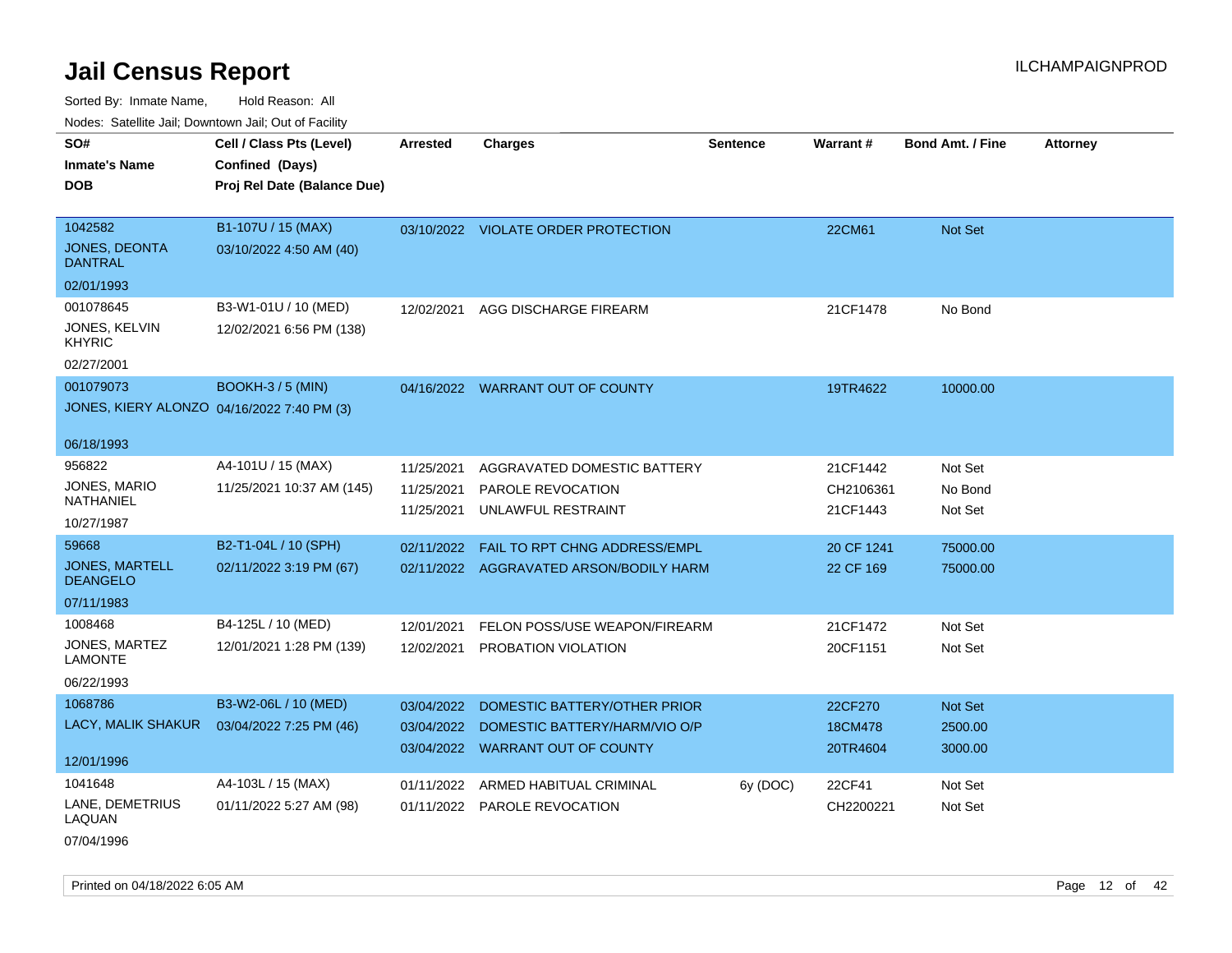| rouco. Calcinic Jan, Downtown Jan, Out of Facility |                             |                          |                                                 |                 |                        |                         |                 |
|----------------------------------------------------|-----------------------------|--------------------------|-------------------------------------------------|-----------------|------------------------|-------------------------|-----------------|
| SO#                                                | Cell / Class Pts (Level)    | <b>Arrested</b>          | Charges                                         | <b>Sentence</b> | <b>Warrant#</b>        | <b>Bond Amt. / Fine</b> | <b>Attorney</b> |
| Inmate's Name                                      | Confined (Days)             |                          |                                                 |                 |                        |                         |                 |
| <b>DOB</b>                                         | Proj Rel Date (Balance Due) |                          |                                                 |                 |                        |                         |                 |
|                                                    |                             |                          |                                                 |                 |                        |                         |                 |
| 1070011                                            | B4-124U / 10 (MED)          | 08/03/2021               | AGG DISCH FIREARM/1ST AID PERS                  | 10y (DOC)       | 21CF929                | Not Set                 |                 |
| LAWS, WILLIAM<br>ZARAK, Third                      | 08/03/2021 3:53 PM (259)    |                          |                                                 |                 |                        |                         |                 |
| 07/06/1999                                         |                             |                          |                                                 |                 |                        |                         |                 |
| 548089                                             | B1-204U / 15 (MAX)          | 12/04/2020               | ATTEMPT (FIRST DEGREE MURDER)                   |                 | 20CF1378               | Not Set                 |                 |
| LEWIS, LAWRENCE<br>PAUL, Third                     | 12/04/2020 4:42 AM (501)    |                          |                                                 |                 |                        |                         |                 |
| 02/08/1993                                         |                             |                          |                                                 |                 |                        |                         |                 |
| 001078924                                          | A4-205L / 10 (MED)          | 03/09/2022               | DOMESTIC BATTERY/OTHER PRIOR                    |                 | 22CF289                | Not Set                 |                 |
| LIVINGSTON, MASON<br><b>RICHARD</b>                | 03/09/2022 4:13 AM (41)     |                          | 03/09/2022 WARRANT OUT OF COUNTY                |                 | 2019 CM 230            | 5000.00                 |                 |
| 08/23/1988                                         |                             |                          |                                                 |                 |                        |                         |                 |
| 001078782                                          | BOOKF-2 / 15 (MAX)          | 04/14/2022               | AGG ASLT/USE DDLY WEAPON                        |                 | 22CM15                 | 2500.00                 |                 |
| MARTIN, CYNTHIA<br>JEAN                            | 04/14/2022 9:33 PM (5)      |                          | 04/14/2022 GIVE FALSE FIRE ALARM                |                 | 22CF83                 | 5000.00                 |                 |
| 03/10/1962                                         |                             |                          |                                                 |                 |                        |                         |                 |
| 1038892                                            | B2-DR / 10 (MED)            | 02/16/2022               | PRED CRIM SEX ASLT/BODILY HARM                  |                 | 22CF199                | No Bond                 |                 |
| MCCAULEY, TIMOTHY<br>WILLIAM                       | 02/16/2022 8:49 PM (62)     |                          |                                                 |                 |                        |                         |                 |
| 03/05/1989                                         |                             |                          |                                                 |                 |                        |                         |                 |
| 48792                                              | B4-126L / 10 (MED)          | 11/19/2021               | AGG BATTERY/DISCHARGE FIREARM                   |                 | 21CF1425               | Not Set                 |                 |
| MCCLAIN, HURCHEL<br>JOSEPH                         | 11/20/2021 4:11 AM (150)    |                          |                                                 |                 |                        |                         |                 |
| 05/01/1979                                         |                             |                          |                                                 |                 |                        |                         |                 |
| 001077938                                          | <b>BOOKH-6 / 15 (ADS)</b>   | 05/10/2021               | AGG KIDNAPING DISCH FIR/HARM                    |                 | 21CF532                | <b>Not Set</b>          |                 |
| MCGAHA,<br>CHRISTOPHER D                           | 05/10/2021 7:02 PM (344)    | 05/11/2021<br>05/27/2021 | <b>MURDER</b><br>ESCAPE FROM DEPT OF CORRECTION |                 | 2021-CF-215<br>21CF600 | No Bond<br>Not Set      |                 |
| 07/27/1991                                         |                             |                          |                                                 |                 |                        |                         |                 |
| 66710                                              | A4-207U / 15 (ADS)          |                          | 01/19/2022 ARMED VIOLENCE/CATEGORY I            |                 | 22CF88                 | Not Set                 |                 |
| <b>MEEKS, CASSARIOUS</b><br>MONTE                  | 01/20/2022 11:40 AM (89)    |                          |                                                 |                 |                        |                         |                 |
| 06/22/1984                                         |                             |                          |                                                 |                 |                        |                         |                 |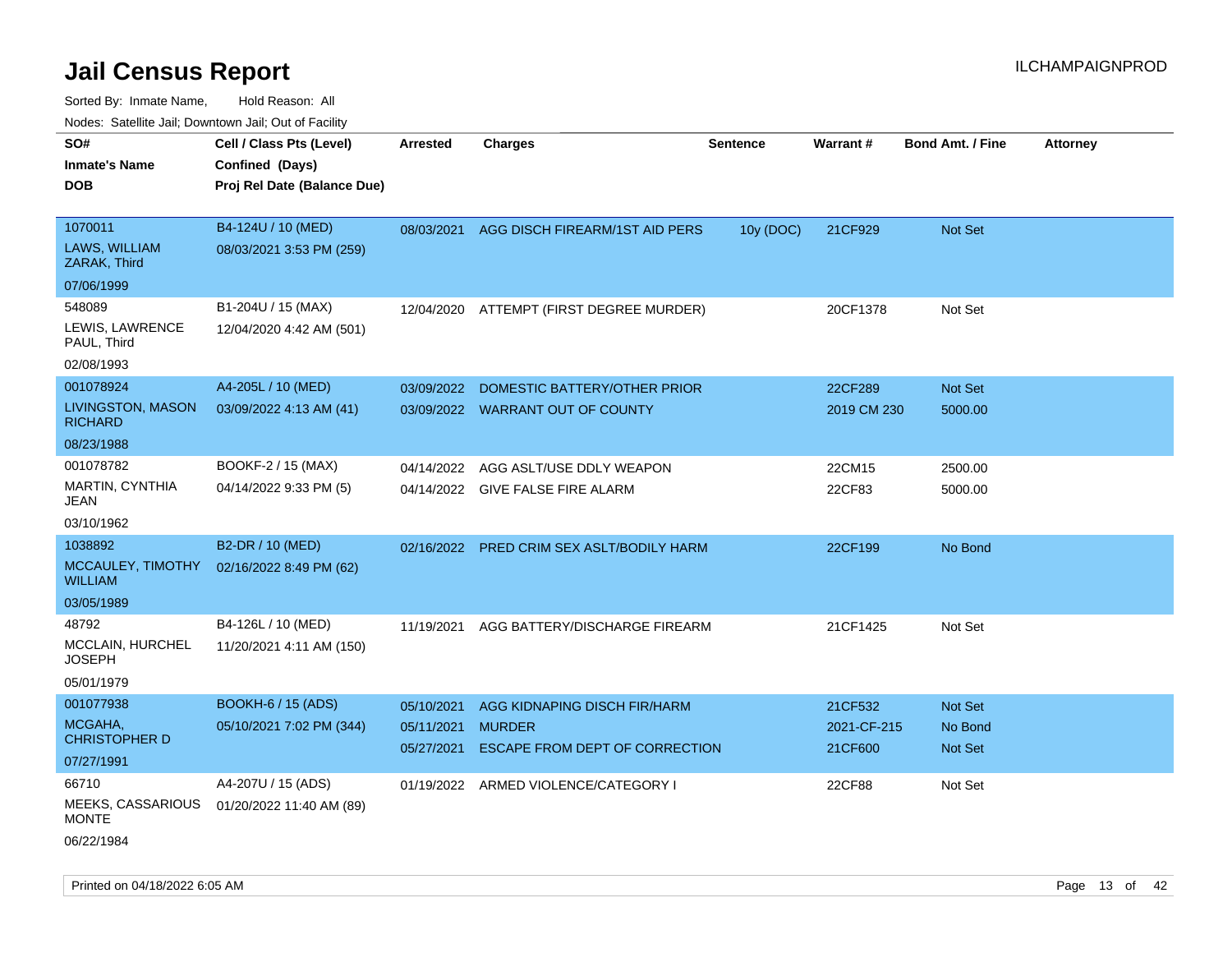Sorted By: Inmate Name, Hold Reason: All

Nodes: Satellite Jail; Downtown Jail; Out of Facility

| SO#                                    | Cell / Class Pts (Level)                     | <b>Arrested</b> | <b>Charges</b>                           | <b>Sentence</b> | <b>Warrant#</b> | <b>Bond Amt. / Fine</b> | <b>Attorney</b> |
|----------------------------------------|----------------------------------------------|-----------------|------------------------------------------|-----------------|-----------------|-------------------------|-----------------|
| <b>Inmate's Name</b>                   | Confined (Days)                              |                 |                                          |                 |                 |                         |                 |
| <b>DOB</b>                             | Proj Rel Date (Balance Due)                  |                 |                                          |                 |                 |                         |                 |
|                                        |                                              |                 |                                          |                 |                 |                         |                 |
| 1043071                                | A2-120L / 10 (MED)                           |                 | 11/08/2021 CRIM DMG/GOVT PROP/<\$500     |                 | 21CF1378        | Not Set                 |                 |
| <b>MERRELL-</b><br>SUTHERLAND, ALICIA  | 11/08/2021 2:22 AM (162)                     |                 |                                          |                 |                 |                         |                 |
| 11/26/1972                             |                                              |                 |                                          |                 |                 |                         |                 |
| 968679                                 | B1-203U / 15 (MAX)                           |                 | 04/10/2022 ARMED VIOLENCE/CATEGORY I     |                 | 21CF911         | 750000.00               |                 |
| MILES, ANTHONY<br><b>MARCUS JERALE</b> | 04/10/2022 9:29 PM (9)                       |                 |                                          |                 |                 |                         |                 |
| 10/21/1985                             |                                              |                 |                                          |                 |                 |                         |                 |
| 41584                                  | B4-227L / 15 (MAX)                           | 12/01/2021      | ARMED HABITUAL CRIMINAL                  |                 | 21CF1467        | <b>Not Set</b>          |                 |
|                                        | MILLER, JOSE LOVELL 12/02/2021 1:04 AM (138) |                 |                                          |                 |                 |                         |                 |
|                                        |                                              |                 |                                          |                 |                 |                         |                 |
| 10/07/1975                             |                                              |                 |                                          |                 |                 |                         |                 |
| 1052889                                | B3-W2-05U / 10 (MED)                         |                 | 03/31/2022 AGGRAVATED DOMESTIC BATTERY   |                 | 22CF375         | No Bond                 |                 |
| MOORE, JEREMIAH<br><b>THOMAS</b>       | 03/31/2022 2:39 AM (19)                      |                 |                                          |                 |                 |                         |                 |
| 07/21/1996                             |                                              |                 |                                          |                 |                 |                         |                 |
| 539294                                 | B1-205L / 10 (MED)                           | 01/11/2022      | AGG DUI/NO VALID DL                      |                 | 22CF49          | Not Set                 |                 |
| MOSLEY, JAMES<br><b>CALVIN</b>         | 01/11/2022 9:43 PM (98)                      |                 | 01/11/2022 PAROLE REVOCATION             |                 | CH2200227       | No Bond                 |                 |
| 12/11/1985                             |                                              |                 |                                          |                 |                 |                         |                 |
| 1012617                                | A4-207L / 10 (MED)                           |                 | 04/01/2022 FELON POSS/USE WEAPON/FIREARM | $2y$ (CJ)       | 21CF889         | No Bond                 |                 |
| NEAL, ANDRE<br>LORENZO                 | 04/01/2022 11:56 AM (18)                     |                 |                                          |                 |                 |                         |                 |
| 10/11/1993                             |                                              |                 |                                          |                 |                 |                         |                 |
| 001078517                              | B1-102L / 15 (MAX)                           |                 | 10/19/2021 ATTEMPT (FIRST DEGREE MURDER) |                 | 21CF1267        | Not Set                 |                 |
| <b>NELSON, RORY</b><br><b>DEMOND</b>   | 10/19/2021 3:55 AM (182)                     |                 |                                          |                 |                 |                         |                 |
| 08/14/1984                             |                                              |                 |                                          |                 |                 |                         |                 |
| 001078854                              | B2-T2-05U / 15 (MAX)                         | 02/15/2022      | ARMED VIOLENCE/CATEGORY I                |                 | 22CF190         | Not Set                 |                 |
| PATNAUDE, MARTY<br><b>WW</b>           | 02/15/2022 5:12 PM (63)                      |                 | 02/15/2022 AGG BATTERY/DISCHARGE FIREARM |                 | 2019JD22        | No Bond                 |                 |
| 08/26/2003                             |                                              |                 |                                          |                 |                 |                         |                 |

Printed on 04/18/2022 6:05 AM **Page 14** of 42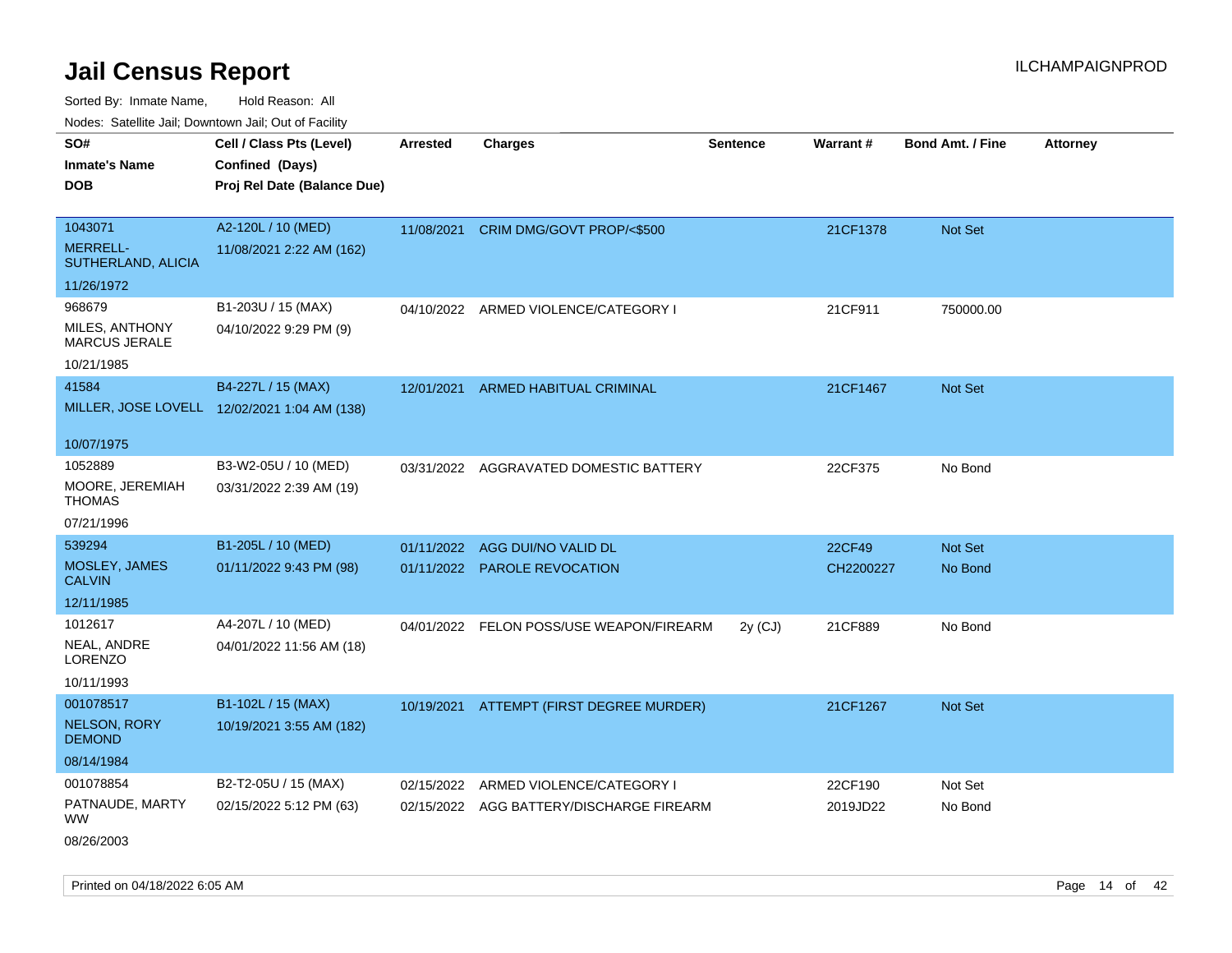Sorted By: Inmate Name, Hold Reason: All Nodes: Satellite Jail; Downtown Jail; Out of Facility

| SO#<br><b>Inmate's Name</b><br><b>DOB</b>    | Cell / Class Pts (Level)<br>Confined (Days)<br>Proj Rel Date (Balance Due) | Arrested   | <b>Charges</b>                            | <b>Sentence</b> | Warrant#      | Bond Amt. / Fine | <b>Attorney</b> |
|----------------------------------------------|----------------------------------------------------------------------------|------------|-------------------------------------------|-----------------|---------------|------------------|-----------------|
| 969532<br>PAYNE, LUTHER                      | A3-116L / 10 (ADS)<br>04/12/2022 2:56 AM (7)                               |            | 04/12/2022 BATTERY/MAKES PHYSICAL CONTACT |                 | 22CM103       | Not Set          |                 |
| 01/30/1989                                   |                                                                            |            |                                           |                 |               |                  |                 |
| 61251                                        | BOOKF-1 / 15 (ADS)                                                         | 12/27/2021 | <b>PRED CRIM SEX ASLT/VICTIM &lt;13</b>   |                 | 21CF651       | No Bond          |                 |
| PETMECKY, JOHN<br><b>ROBERT</b>              | 12/27/2021 1:52 PM (113)                                                   |            |                                           |                 |               |                  |                 |
| 03/09/1983                                   |                                                                            |            |                                           |                 |               |                  |                 |
| 1030954                                      | B3-W4-16L / 10 (MED)                                                       | 01/14/2022 | ARMED VIOLENCE/CATEGORY I                 |                 | 22CF76        | Not Set          |                 |
| PETTIGREW,<br><b>MALCOME JAMIESON</b>        | 01/15/2022 4:35 AM (94)                                                    |            | 01/14/2022 MFG/DEL CANNABIS/10-30 GRAMS   |                 | 2020CF9       | 15000.00         |                 |
| 02/20/1995                                   |                                                                            |            |                                           |                 |               |                  |                 |
| 1059394<br>PHILLIPS, ISAAC<br><b>TERRELL</b> | B3-W1-04L / 5 (MIN)<br>02/16/2022 9:00 AM (62)                             |            | 02/16/2022 AGG DUI/NO VALID DL            |                 | 2020CF1396    | No Bond          |                 |
| 12/27/1996                                   | 5/15/2022 (0.00)                                                           |            |                                           |                 |               |                  |                 |
| 1059512                                      | A3-214L / 10 (ADS)                                                         | 04/12/2022 | <b>DOMESTIC BATTERY</b>                   | 2y (DOC)        | 2019-CF-589   | Not Set          |                 |
| PHILLIPS, LAMAR<br><b>DESHAWN</b>            | 04/12/2022 5:15 PM (7)                                                     | 04/12/2022 | <b>RESIST/OBSTRUCT WITH INJURY</b>        |                 | 22CF451       | <b>Not Set</b>   |                 |
| 04/02/1996                                   |                                                                            |            |                                           |                 |               |                  |                 |
| 1069766                                      | A2-220U / 5 (ADS)                                                          | 04/05/2022 | POSS HYPO/SYRINGE/NEEDLES/2ND+            |                 | 20CF460       | 940.00           |                 |
| PHILLIPS, REBEKAH<br>LOUISE                  | 04/05/2022 2:44 PM (14)                                                    |            | 04/05/2022 DUI ANY AMOUNT OF DRUG         |                 | 17-DT-00267-1 | No Bond          |                 |
| 09/06/1985                                   |                                                                            |            |                                           |                 |               |                  |                 |
| 1015033                                      | A3-112L / 10 (MED)                                                         | 03/05/2022 | POSSESSION OF STOLEN FIREARM              |                 | 21CF1172      | 500000.00        |                 |
| PICKENS, DANTE<br><b>DEVON</b>               | 03/05/2022 4:01 AM (45)                                                    | 03/05/2022 | POSS AMT CON SUB EXCEPT(A)/(D)            |                 | 20CF109       | 20000.00         |                 |
| 01/05/1993                                   |                                                                            |            |                                           |                 |               |                  |                 |
| 1022441                                      | B2-T1-03U / 10 (SPH)                                                       | 10/27/2021 | AGG BATTERY/PEACE OFFICER                 |                 | 2021 CF 12    | No Bond          |                 |
| PICKENS, DONTRELL<br><b>DEMAR</b>            | 10/27/2021 1:39 PM (174)                                                   | 10/27/2021 | AGG BATTERY/PEACE OFFICER                 |                 | 2020 CF 1488  | No Bond          |                 |

12/10/1993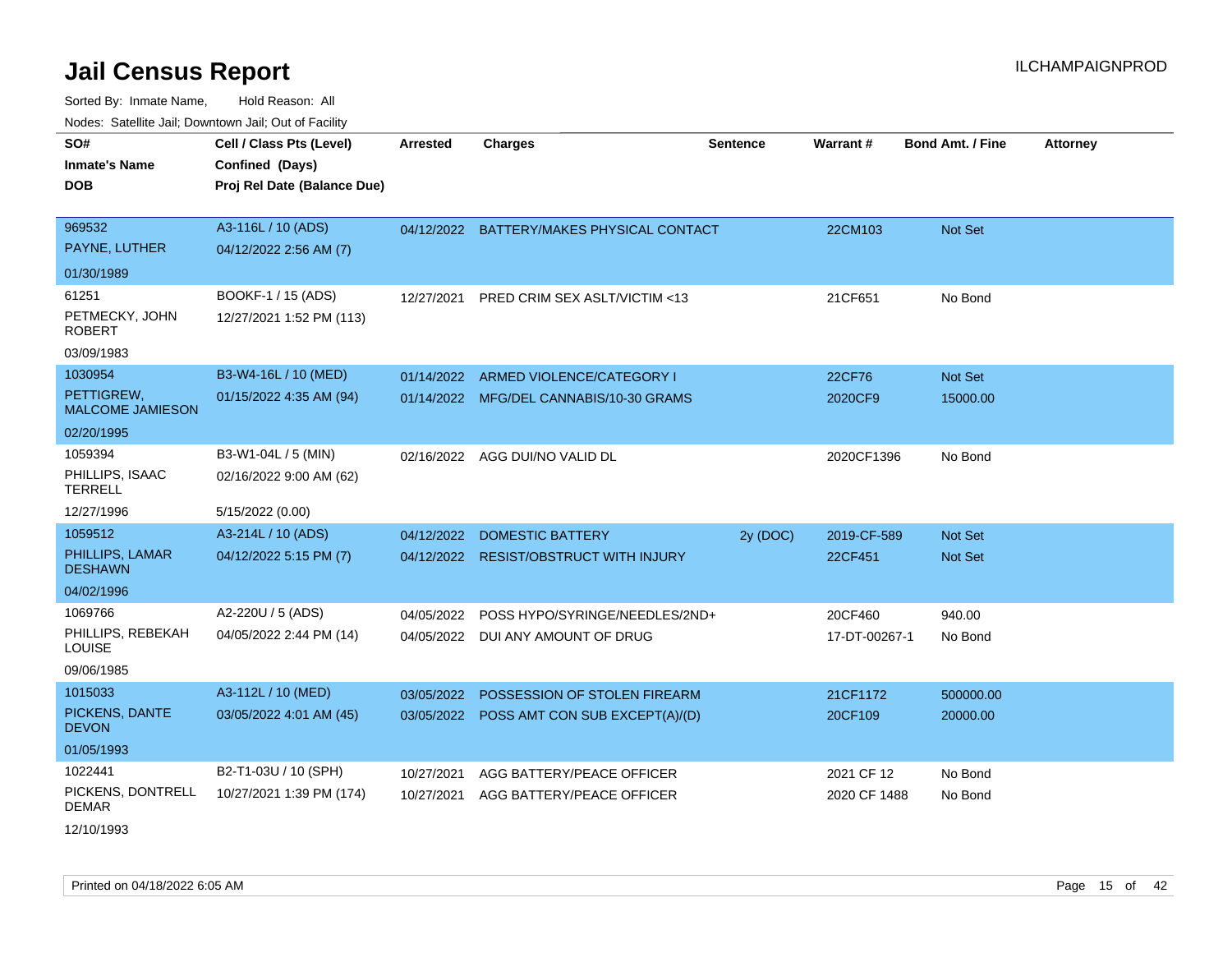| SO#<br><b>Inmate's Name</b><br><b>DOB</b><br>1063325             | Cell / Class Pts (Level)<br>Confined (Days)<br>Proj Rel Date (Balance Due)<br><b>BOOKH-7 / 10 (MED)</b> | <b>Arrested</b><br>04/17/2022 | <b>Charges</b><br>OPERATE UNINSURED MTR VEHICLE                                                                                                                          | <b>Sentence</b> | Warrant#<br>2022TRAWOW                                              | <b>Bond Amt. / Fine</b><br><b>Not Set</b>                                | <b>Attorney</b> |
|------------------------------------------------------------------|---------------------------------------------------------------------------------------------------------|-------------------------------|--------------------------------------------------------------------------------------------------------------------------------------------------------------------------|-----------------|---------------------------------------------------------------------|--------------------------------------------------------------------------|-----------------|
| PICKENS, JOSEPH<br><b>PARNELL</b>                                | 04/17/2022 12:55 PM (2)                                                                                 | 04/17/2022                    | DRIVING ON SUSPENDED LICENSE<br>04/17/2022 TRANSP/CARRY ALC LIQ/DRIVER<br>04/17/2022 REGIS PLATE/DECAL/3+SUBQ,1YR<br>04/17/2022 VIO BAIL BOND<br>04/17/2022 RETAIL THEFT |                 | 2022TRAWOW<br>2022TRAWOW<br>2022TRAWOW<br>2022CMAWOW<br>2019 OV 251 | <b>Not Set</b><br>Not Set<br><b>Not Set</b><br><b>Not Set</b><br>1000.00 |                 |
| 04/27/1978                                                       |                                                                                                         |                               |                                                                                                                                                                          |                 |                                                                     |                                                                          |                 |
| 1069524<br>RAY-DAVIS, KAMARI<br><b>DAYVON</b><br>03/30/2000      | B3-W5-18L / 10 (MED)<br>08/09/2021 2:44 AM (253)                                                        | 08/08/2021                    | MFG/DEL CANNABIS/30-500 GRAMS                                                                                                                                            | 5y (DOC)        | 21CF953                                                             | Not Set                                                                  |                 |
| 001078482<br><b>REED, MONTRES</b><br><b>ANTRON</b><br>02/26/2004 | B1-204L / 10 (MED)<br>03/14/2022 12:06 PM (36)                                                          |                               | 03/14/2022 AGG DISCHARGE FIREARM/VEH/SCH                                                                                                                                 |                 |                                                                     | 250000.00                                                                |                 |
| 45473<br>REXROAD, CALVIN<br><b>ALLEN</b><br>10/04/1970           | BOOKH-3 / 15 (MAX)<br>04/14/2022 5:04 PM (5)                                                            | 04/14/2022                    | CHILD SEX OFFEN/EMP DAY CARE                                                                                                                                             |                 | 21CF1275                                                            | No Bond                                                                  |                 |
| 982660<br>REYNOLDS, DAVID<br><b>ALLEN</b><br>03/27/2002          | A4-202U / 10 (MED)<br>03/22/2022 4:11 AM (28)                                                           | 03/22/2022                    | <b>BURGLARY</b>                                                                                                                                                          |                 | 22CF339                                                             | No Bond                                                                  |                 |
| 001079048<br>ROBINSON, AMARI<br>MICHELLE TAMIRA<br>04/10/2004    | A2-222U / 15 (ADS)<br>04/10/2022 9:44 AM (9)                                                            | 04/10/2022<br>04/10/2022      | MURDER<br>AGGRAVATED BATTERY<br>04/10/2022 CRIMINAL DAMAGE<br>04/10/2022 AGG UNLAWFUL USE WEAPON/PERSON                                                                  |                 | 21CF649<br>2022-JD-014<br>2022-JD-014<br>21-JD-079                  | 1000000.00<br>Not Set<br>Not Set<br>Not Set                              |                 |
| 979485<br>RODRIGUEZ, JOSHUA<br><b>ANTHONY</b><br>04/06/1990      | B2-T4-16L / 15 (SPH)<br>03/12/2021 1:57 PM (403)                                                        | 03/12/2021                    | PRED CRIM SEX ASLT/VICTIM <13                                                                                                                                            |                 | 21CF282                                                             | Not Set                                                                  |                 |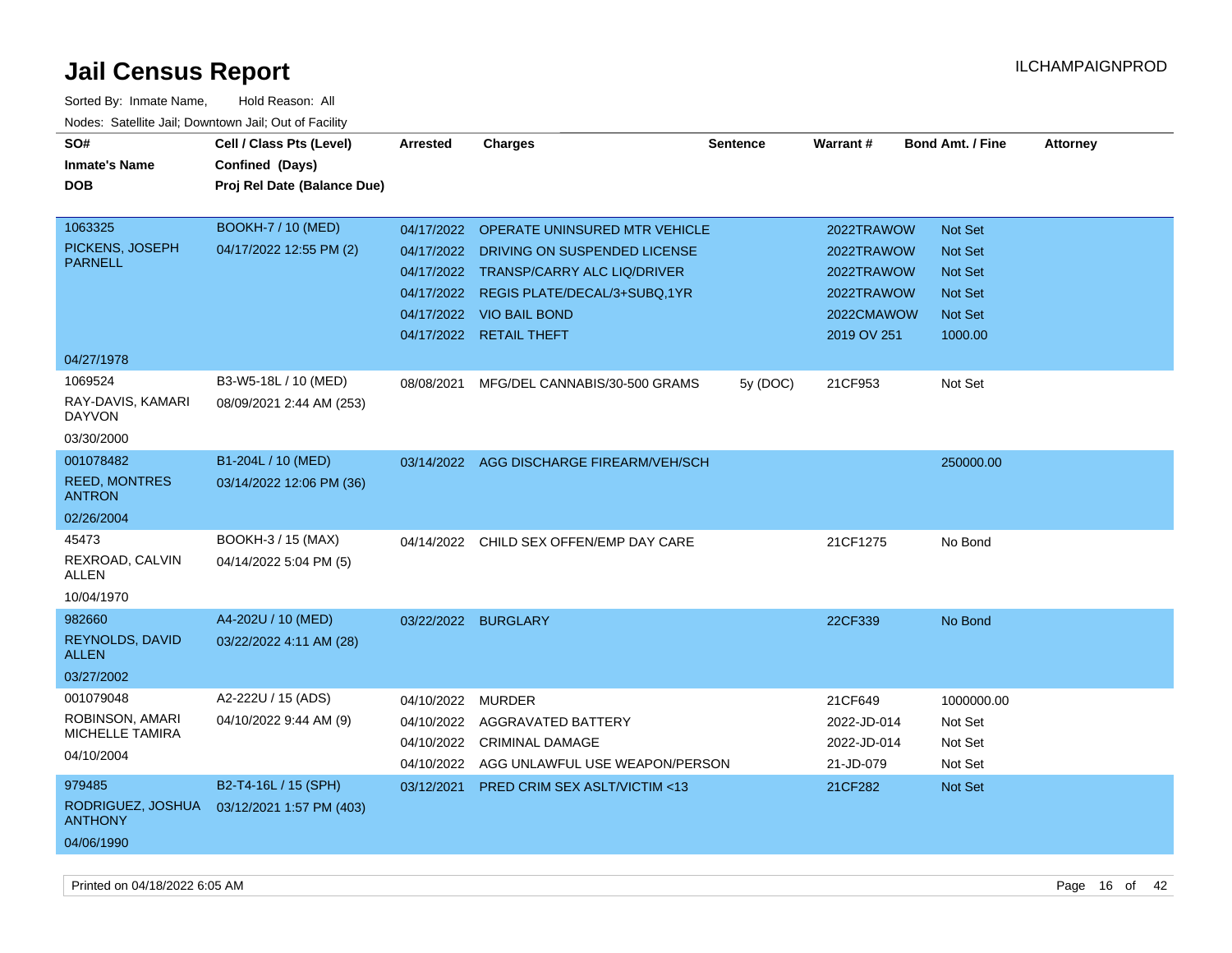| SO#                                     | Cell / Class Pts (Level)                   | <b>Arrested</b>    | <b>Charges</b>                                | <b>Sentence</b> | <b>Warrant#</b> | <b>Bond Amt. / Fine</b> | <b>Attorney</b> |
|-----------------------------------------|--------------------------------------------|--------------------|-----------------------------------------------|-----------------|-----------------|-------------------------|-----------------|
| <b>Inmate's Name</b>                    | Confined (Days)                            |                    |                                               |                 |                 |                         |                 |
| <b>DOB</b>                              | Proj Rel Date (Balance Due)                |                    |                                               |                 |                 |                         |                 |
|                                         |                                            |                    |                                               |                 |                 |                         |                 |
| 61330                                   | B4-224L / 15 (MAX)                         | 12/01/2021         | <b>ARMED HABITUAL CRIMINAL</b>                |                 | 21CF1473        | Not Set                 |                 |
| <b>RUFFIN, JONATHON</b><br><b>CECIL</b> | 12/01/2021 5:34 AM (139)                   | 12/01/2021         | <b>PAROLE REVOCATION</b>                      |                 | CH2107545       | No Bond                 |                 |
| 05/10/1984                              |                                            |                    |                                               |                 |                 |                         |                 |
| 001077681                               | B4-223U / 5 (MIN)                          | 04/08/2022         | CRIM DMG/GOVT PROP/<\$500                     |                 | 22CM101         | Not Set                 |                 |
| SALES, ANDREW                           | 04/08/2022 6:03 PM (11)                    | 04/11/2022         | ELEC HRSMT/OBSCENE/FORC FEL                   |                 | 21CF406         | Not Set                 |                 |
| <b>KEVIN</b>                            |                                            |                    | 04/11/2022 AGGRAVATED DOMESTIC BATTERY        |                 | 21CF247         | Not Set                 |                 |
| 02/25/1979                              |                                            |                    |                                               |                 |                 |                         |                 |
| 977151                                  | BOOK-OPEN / 15 (MAX)                       | 04/14/2022         | CHILD SEX OFFENDER/SCHOOL ZONE                |                 | 22CFAWOW        | Not Set                 |                 |
|                                         | SAMPLE, TEDDY GENE 04/14/2022 11:27 AM (5) | 04/14/2022         | DRIVING ON SUSPENDED LICENSE                  |                 | 22TRAWOW        | Not Set                 |                 |
| 07/05/1989                              |                                            |                    | 04/14/2022 OPERATE WITHOUT INSURANCE          |                 | 22TRAWOW        | <b>Not Set</b>          |                 |
| 001079056                               | A3-114L / 15 (MAX)                         |                    | 04/12/2022 AGG UNLAWFUL USE OF WEAPON/VEH     |                 | 22CF450         | Not Set                 |                 |
| SANDERS, JAZONTAE<br>XR.                | 04/12/2022 8:34 PM (7)                     |                    |                                               |                 |                 |                         |                 |
| 03/13/2002                              |                                            |                    |                                               |                 |                 |                         |                 |
| 1071161                                 | B4-124L / 15 (MAX)                         | 08/18/2021         | DELIVERY OF OR POSSESSION OF W/INT            |                 | 21CF1008        | No Bond                 |                 |
| <b>SANDERS, MARKELL</b><br><b>LAMAR</b> | 08/18/2021 6:18 PM (244)                   |                    |                                               |                 |                 |                         |                 |
| 02/02/2000                              |                                            |                    |                                               |                 |                 |                         |                 |
| 1075386                                 | BOOKH-7 / 15 (ADS)                         | 04/13/2022         | AGG UNLAWFUL USE OF WEAPON/VEH                |                 | 2022CFAWOW      | No Bond                 |                 |
| SANDERS, MARQUIS<br><b>JOVON</b>        | 04/13/2022 7:18 PM (6)                     |                    | 04/13/2022 RESIST/OBSTRUCTING A PEACE OFFICEF |                 | 20 CM 66        | 1000.00                 |                 |
| 01/19/2002                              |                                            |                    |                                               |                 |                 |                         |                 |
| 001078898                               | A4-205U / 15 (MAX)                         |                    | 03/02/2022 AGG DISCHARGE FIREARM              |                 | 22CF254         | <b>Not Set</b>          |                 |
| SAROLAS, JONATHAN<br>E.                 | 03/02/2022 9:20 AM (48)                    |                    |                                               |                 |                 |                         |                 |
| 07/16/1988                              |                                            |                    |                                               |                 |                 |                         |                 |
| 50096                                   | BOOKH-3 / 10 (MED)                         | 04/17/2022         | <b>RESIDENTIAL BURGLARY</b>                   |                 | 2022CFAWOW      | Not Set                 |                 |
| SCOTT, LARRY                            | 04/17/2022 3:22 PM (2)                     | 04/17/2022         | CRIM TRES TO RES/PERS PRESENT                 |                 | 2022CFAWOW      | Not Set                 |                 |
| <b>OCTAVIOUS</b>                        |                                            | 04/17/2022 BATTERY |                                               |                 | 2002CM814       | 2500.00                 |                 |
| 01/29/1978                              |                                            |                    |                                               |                 |                 |                         |                 |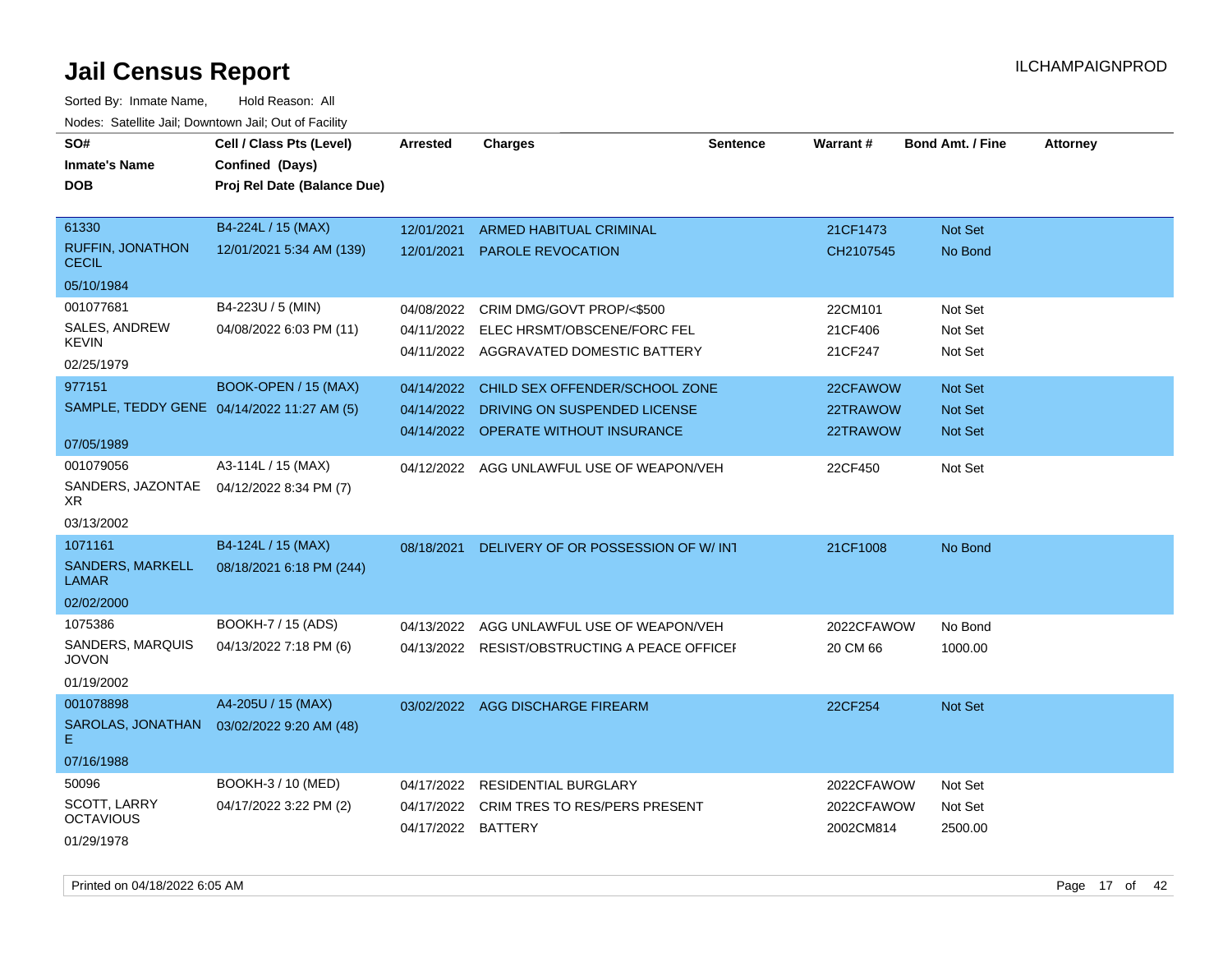Sorted By: Inmate Name, Hold Reason: All Nodes: Satellite Jail; Downtown Jail; Out of Facility

| SO#                                 | Cell / Class Pts (Level)                     | <b>Arrested</b> | <b>Charges</b>                           | <b>Sentence</b> | Warrant#   | <b>Bond Amt. / Fine</b> | <b>Attorney</b> |
|-------------------------------------|----------------------------------------------|-----------------|------------------------------------------|-----------------|------------|-------------------------|-----------------|
| <b>Inmate's Name</b>                | Confined (Days)                              |                 |                                          |                 |            |                         |                 |
| <b>DOB</b>                          | Proj Rel Date (Balance Due)                  |                 |                                          |                 |            |                         |                 |
|                                     |                                              |                 |                                          |                 |            |                         |                 |
| 001078441                           | BOOKF-3 / 15 (ADS)                           | 10/01/2021      | ARMED HABITUAL CRIMINAL                  |                 | 21CF1182   | Not Set                 |                 |
| SINGLETON, CORRIE<br><b>DERRELL</b> | 10/01/2021 12:36 PM (200)                    |                 | 12/20/2021 SPEEDING 26-34 MPH OVER LIMIT |                 | 2021TR2701 | 1000.00                 |                 |
| 05/07/1983                          |                                              |                 |                                          |                 |            |                         |                 |
| 62924                               | B4-226L / 10 (MED)                           | 03/11/2022      | FELON POSS/USE WEAPON/FIREARM            |                 | 22CF294    | Not Set                 |                 |
| STARKS, JUSTIN<br><b>COURTNEY</b>   | 03/11/2022 2:29 AM (39)                      |                 | 03/11/2022 CRIM DMG TO PROP \$500-10K    |                 | 19CF63     | 3000.00                 |                 |
| 08/12/1984                          |                                              |                 |                                          |                 |            |                         |                 |
| 001077770                           | A1-124U / 5 (MIN)                            |                 | 01/06/2022 RESIDENTIAL BURGLARY          |                 | 21CF319    | Not Set                 |                 |
|                                     | STOFFLE, KELLY ANNE 01/06/2022 3:14 PM (103) |                 |                                          |                 |            |                         |                 |
| 04/12/1989                          |                                              |                 |                                          |                 |            |                         |                 |
| 38305                               | B2-T2-06L / 10 (SPH)                         | 03/18/2020      | <b>CRIMINAL SEXUAL ABUSE</b>             |                 | 20CF-343   | 500000.00               |                 |
| STOVER, JOSH<br>ANDREW              | 03/18/2020 10:24 AM (762)                    |                 |                                          |                 |            |                         |                 |
| 08/18/1973                          |                                              |                 |                                          |                 |            |                         |                 |
| 001078742                           | A2-121U / 5 (ADS)                            |                 | 04/01/2022 BURGLARY                      |                 | 22CF33     | 10000.00                |                 |
| TAYLOR, ERIKA LYNN                  | 04/01/2022 10:15 AM (18)                     |                 |                                          |                 |            |                         |                 |
| 04/09/1996                          |                                              |                 |                                          |                 |            |                         |                 |
| 1066794                             | <b>BOOKH-3 / 5 (MIN)</b>                     |                 | 04/15/2022 VIO ORDER/PRIOR VIO OF ORDER  |                 | 2021CF1061 | 150000.00               |                 |
| TAYLOR, STANLEY<br><b>JAMES</b>     | 04/15/2022 9:27 AM (4)                       |                 |                                          |                 |            |                         |                 |
| 01/05/1994                          |                                              |                 |                                          |                 |            |                         |                 |
| 001078658                           | <b>BOOKH-3 / 5 (MIN)</b>                     |                 | 04/18/2022 VIOLATE ORDER PROTECTION      |                 |            | <b>Not Set</b>          |                 |
| THOMPSON,<br><b>MALCOLM GABRIEL</b> | 04/18/2022 1:13 AM (1)                       |                 | 04/18/2022 CRIM TRESPASS TO RESIDENCE    |                 |            | <b>Not Set</b>          |                 |
| 02/02/1999                          |                                              |                 |                                          |                 |            |                         |                 |
| 32058                               | B4-123U / 15 (MAX)                           | 06/14/2021      | <b>AGG DISCH FIREARM</b>                 |                 | 21CF690    | Not Set                 |                 |
| THOMPSON, STEVEN<br><b>ONEAL</b>    | 06/14/2021 6:44 AM (309)                     |                 |                                          |                 |            |                         |                 |
| 03/14/1969                          |                                              |                 |                                          |                 |            |                         |                 |

Printed on 04/18/2022 6:05 AM **Page 18** of 42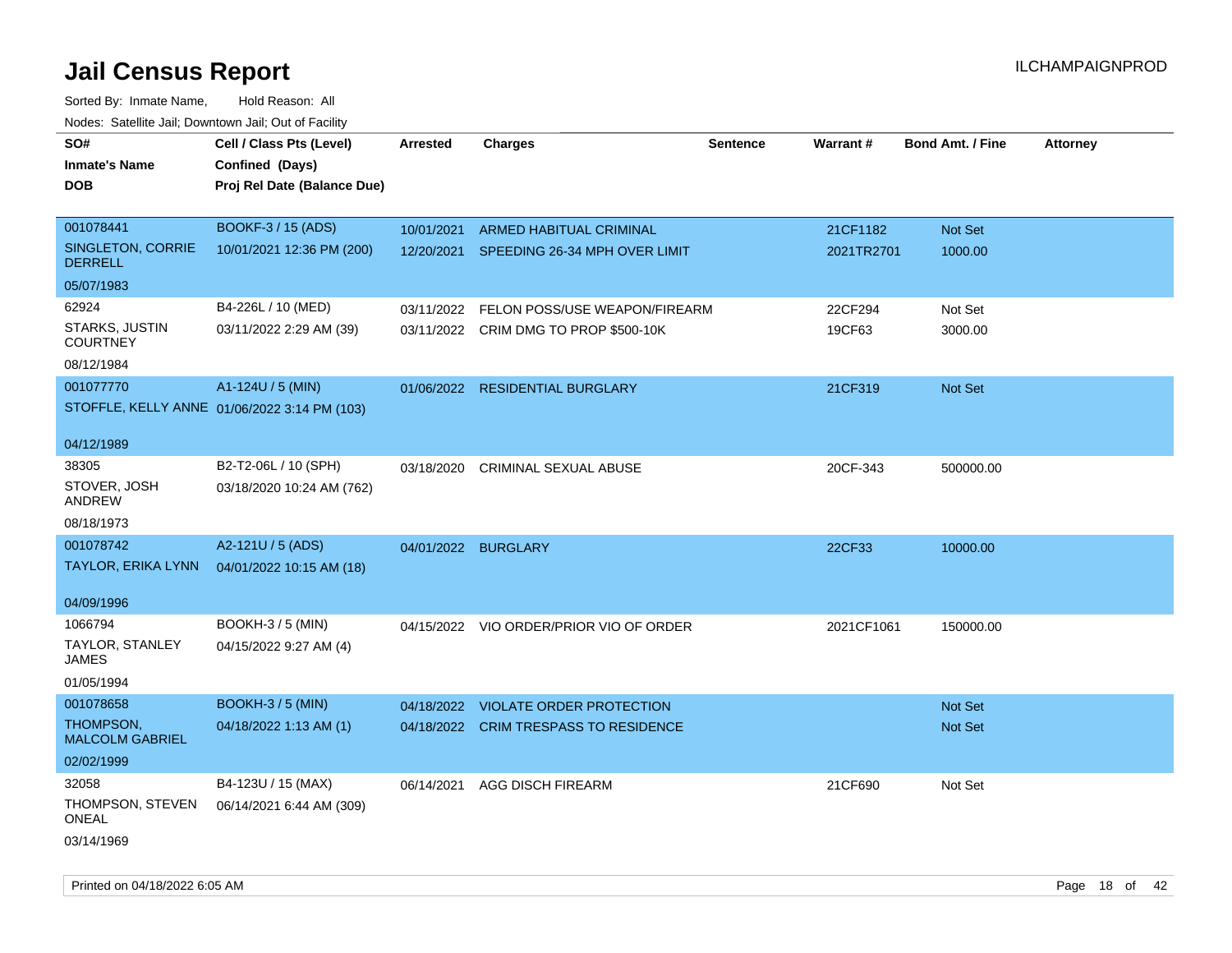| SO#                                      | Cell / Class Pts (Level)    | <b>Arrested</b> | <b>Charges</b>                            | Sentence | <b>Warrant#</b> | <b>Bond Amt. / Fine</b> | <b>Attorney</b> |
|------------------------------------------|-----------------------------|-----------------|-------------------------------------------|----------|-----------------|-------------------------|-----------------|
| <b>Inmate's Name</b>                     | Confined (Days)             |                 |                                           |          |                 |                         |                 |
| <b>DOB</b>                               | Proj Rel Date (Balance Due) |                 |                                           |          |                 |                         |                 |
|                                          |                             |                 |                                           |          |                 |                         |                 |
| 001078921                                | <b>BOOKH-7 / 15 (MAX)</b>   | 04/17/2022      | <b>DOMESTIC BATTERY</b>                   |          | 2022CMAWOW      | Not Set                 |                 |
| <b>TOLBERT, ANTWAN</b><br><b>LEVELLE</b> | 04/17/2022 3:43 AM (2)      |                 | 04/17/2022 INTERF REPT DOMESTIC VIOLENCE  |          |                 | Not Set                 |                 |
| 03/02/1980                               |                             |                 |                                           |          |                 |                         |                 |
| 001079064                                | BOOKH-3 / 10 (MED)          | 04/15/2022      | AGG UUW/VEHICLE/NO FOID                   |          | 2022CFAWOW      | Not Set                 |                 |
| TOLBERT, ERIC<br><b>LAMONT</b>           | 04/15/2022 6:29 PM (4)      |                 |                                           |          |                 |                         |                 |
| 05/27/1997                               |                             |                 |                                           |          |                 |                         |                 |
| 001078792                                | B4-122U / 15 (MAX)          | 01/24/2022      | <b>FUGITIVE FROM JUSTICE</b>              |          | 22CF99          | <b>Not Set</b>          |                 |
| TRAMBLE, TOM                             | 01/24/2022 10:24 AM (85)    | 01/24/2022      | <b>FUGITIVE FROM JUSTICE</b>              |          | 22CF100         | <b>Not Set</b>          |                 |
| <b>MARCUS</b>                            |                             |                 | 01/24/2022 ARMED VIOLENCE/CATEGORY I      |          | 22CF101         | Not Set                 |                 |
| 02/28/1985                               |                             |                 |                                           |          |                 |                         |                 |
| 1076325                                  | B1-201U / 15 (MAX)          | 03/25/2022      | AGG UUW/LOADED/NO FCCA/FOID               |          | 2020CF742       | 25000.00                |                 |
| TURNER, PRINTISS                         | 03/25/2022 3:15 PM (25)     | 03/25/2022      | <b>MURDER</b>                             |          | 2021CF1071      | 1500000.00              |                 |
| VASHAWN-DEMAN,                           |                             | 03/25/2022      | DOMESTIC BATTERY                          |          | 20CM468         | 1000.00                 |                 |
| 11/10/2001                               |                             | 03/25/2022      | AGG UUW/LOADED/NO FCCA/FOID               |          | 21CF1520        | 50000.00                |                 |
|                                          |                             | 03/28/2022      | <b>FUGITIVE FROM JUSTICE</b>              |          | 22CF360         | 50000.00                |                 |
| 001079076                                | <b>BOOKF-2 / 5 (MIN)</b>    | 04/17/2022      | <b>DOMESTIC BATTERY</b>                   |          | 22CMAWOW        | Not Set                 |                 |
| UNDERWOOD,<br><b>DESTINY</b>             | 04/17/2022 4:52 PM (2)      |                 |                                           |          |                 |                         |                 |
| 10/23/2002                               |                             |                 |                                           |          |                 |                         |                 |
| 50548                                    | B3-W4-13U / 10 (MED)        |                 | 03/29/2022 AGG UNLAWFUL USE OF WEAPON/VEH |          | 21CF1067        | No Bond                 |                 |
| <b>VINEYARD, SHORNOR</b><br>JAMAL        | 03/29/2022 8:51 AM (21)     |                 |                                           |          |                 |                         |                 |
| 12/14/1979                               | 5/19/2022 (0.00)            |                 |                                           |          |                 |                         |                 |
| 39204                                    | <b>BOOKH-3 / 15 (MAX)</b>   | 04/14/2022      | PUBLIC INDECENCY/LEWD EXPOSURE            |          | 22CM000072      | 1000.00                 |                 |
| <b>VOGEL, ALLEN RENO</b>                 | 04/14/2022 1:56 PM (5)      | 04/14/2022      | <b>RESIST/OBSTRUCTING A PEACE OFFICEF</b> |          | 2019CM000638    | 1000.00                 |                 |
|                                          |                             |                 |                                           |          |                 |                         |                 |
| 07/18/1974                               |                             |                 |                                           |          |                 |                         |                 |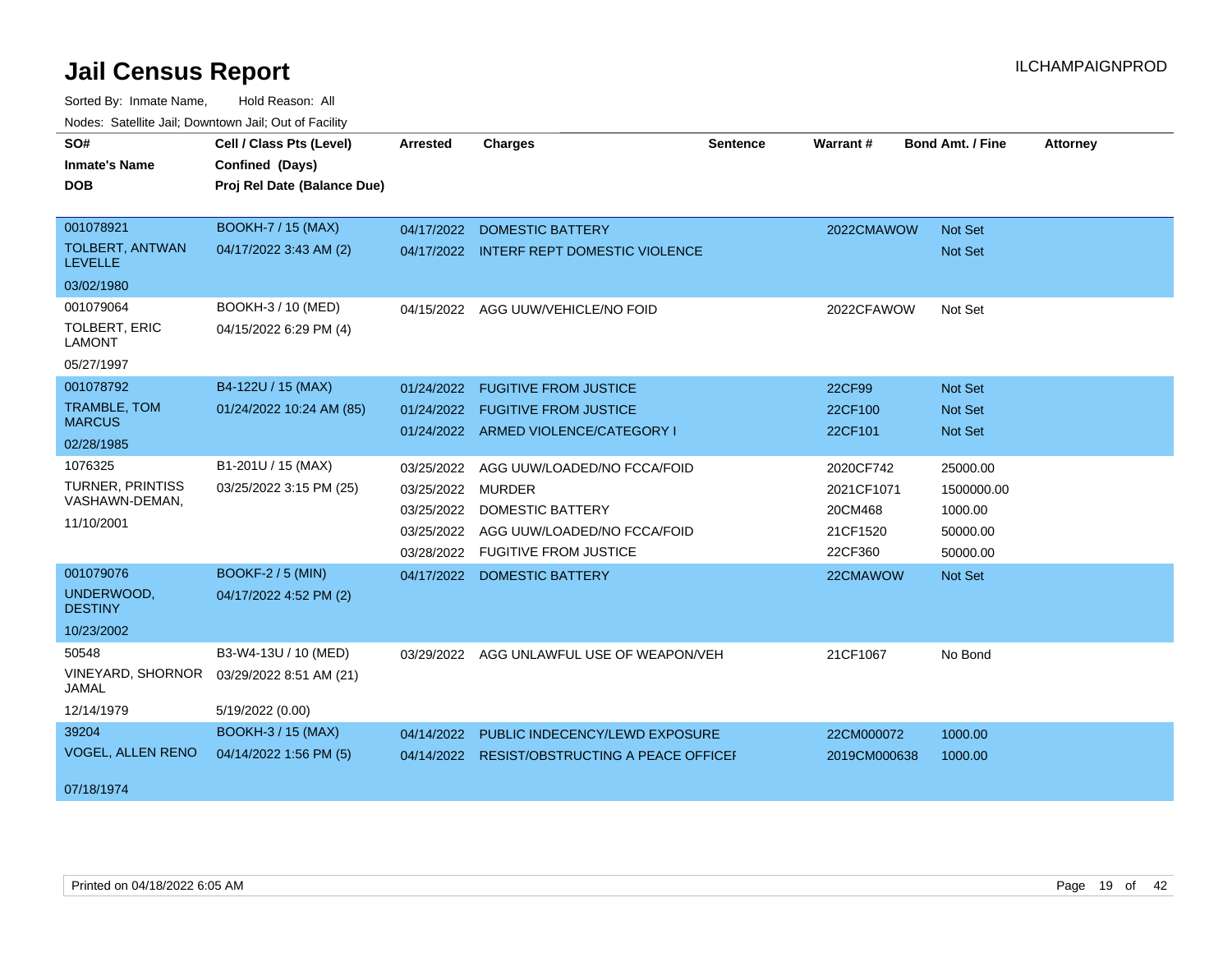| roaco. Calcinio dan, Downtown dan, Cal or Fability |                                                                            |                 |                                                  |                 |                 |                         |                 |
|----------------------------------------------------|----------------------------------------------------------------------------|-----------------|--------------------------------------------------|-----------------|-----------------|-------------------------|-----------------|
| SO#<br><b>Inmate's Name</b><br>DOB                 | Cell / Class Pts (Level)<br>Confined (Days)<br>Proj Rel Date (Balance Due) | <b>Arrested</b> | <b>Charges</b>                                   | <b>Sentence</b> | <b>Warrant#</b> | <b>Bond Amt. / Fine</b> | <b>Attorney</b> |
|                                                    |                                                                            |                 |                                                  |                 |                 |                         |                 |
| 001077992<br><b>WADE, DONTE</b><br>LAMONT          | B4-127L / 15 (MAX)<br>03/31/2022 1:25 PM (19)                              |                 | 03/31/2022 ARMED ROBBERY/NO FIREARM              |                 | 21CF590         | 100000.00               |                 |
| 09/05/1986                                         |                                                                            |                 |                                                  |                 |                 |                         |                 |
| 001079004                                          | A4-107U / 15 (MED)                                                         | 04/02/2022      | FELON POSS/USE WEAPON/FIREARM                    |                 | 22CF391         | No Bond                 |                 |
| WALLS, MICHAEL<br><b>DIANSIO</b>                   | 04/02/2022 4:16 AM (17)                                                    |                 |                                                  |                 |                 |                         |                 |
| 06/21/1991                                         |                                                                            |                 |                                                  |                 |                 |                         |                 |
| 996098                                             | B3-W6-21U / 10 (MED)                                                       |                 | 03/25/2022 AGG UUW/PERSON/NO FOID                |                 | 21CF1007        | No Bond                 |                 |
| <b>WASHINGTON,</b><br><b>DANTAEVIOUS</b>           | 03/25/2022 10:18 AM (25)                                                   |                 |                                                  |                 |                 |                         |                 |
| 11/14/1991                                         | 4/23/2022 (0.00)                                                           |                 |                                                  |                 |                 |                         |                 |
| 1070737<br>WASHINGTON,<br>JASTINA VIRGINIA         | A1-126L / 15 (MAX)<br>10/14/2021 12:02 PM (187)                            | 10/14/2021      | AGG KIDNAPG/<13/INTEL DISABL                     | (DHS)           | 2020CF418       | 250000.00               |                 |
| 04/11/2000                                         |                                                                            |                 |                                                  |                 |                 |                         |                 |
| 1067610                                            | A3-117U / 15 (ADS)                                                         |                 | 04/12/2022 HOME INVASION/DANGEROUS WEAPON 9y/60d |                 | 21CF591         | Not Set                 |                 |
| WASHINGTON,<br><b>MARCEDELL PIERRE</b>             | 04/12/2022 5:06 PM (7)                                                     |                 |                                                  |                 |                 |                         |                 |
| 09/13/1996                                         |                                                                            |                 |                                                  |                 |                 |                         |                 |
| 977140                                             | B1-203L / 10 (MED)                                                         | 10/24/2021      | ARMED HABITUAL CRIMINAL                          |                 | 21CF1289        | Not Set                 |                 |
| WEBSTER, DERRIAL<br>DEVON                          | 10/24/2021 2:46 AM (177)                                                   |                 |                                                  |                 |                 |                         |                 |
| 01/14/1990                                         |                                                                            |                 |                                                  |                 |                 |                         |                 |
| 001078328                                          | B1-105L / 15 (MAX)                                                         | 08/30/2021      | FELON POSS/USE WEAPON/FIREARM                    |                 | 21CF1045        | Not Set                 |                 |
| WHITE, JUSTIN<br>STEVEN                            | 08/30/2021 10:48 AM (232)                                                  |                 |                                                  |                 |                 |                         |                 |
| 10/25/1995                                         |                                                                            |                 |                                                  |                 |                 |                         |                 |
| 638552                                             | B2-T2-08L / 5 (SPH)                                                        | 10/07/2021      | CHILD PORNOGRAPHY/PHOTOGRAPH                     |                 | 2021CF1207      | No Bond                 |                 |
| WILLIAMS, MICHAEL<br>JAMES                         | 10/07/2021 12:20 PM (194)                                                  |                 |                                                  |                 |                 |                         |                 |
| 03/29/1964                                         |                                                                            |                 |                                                  |                 |                 |                         |                 |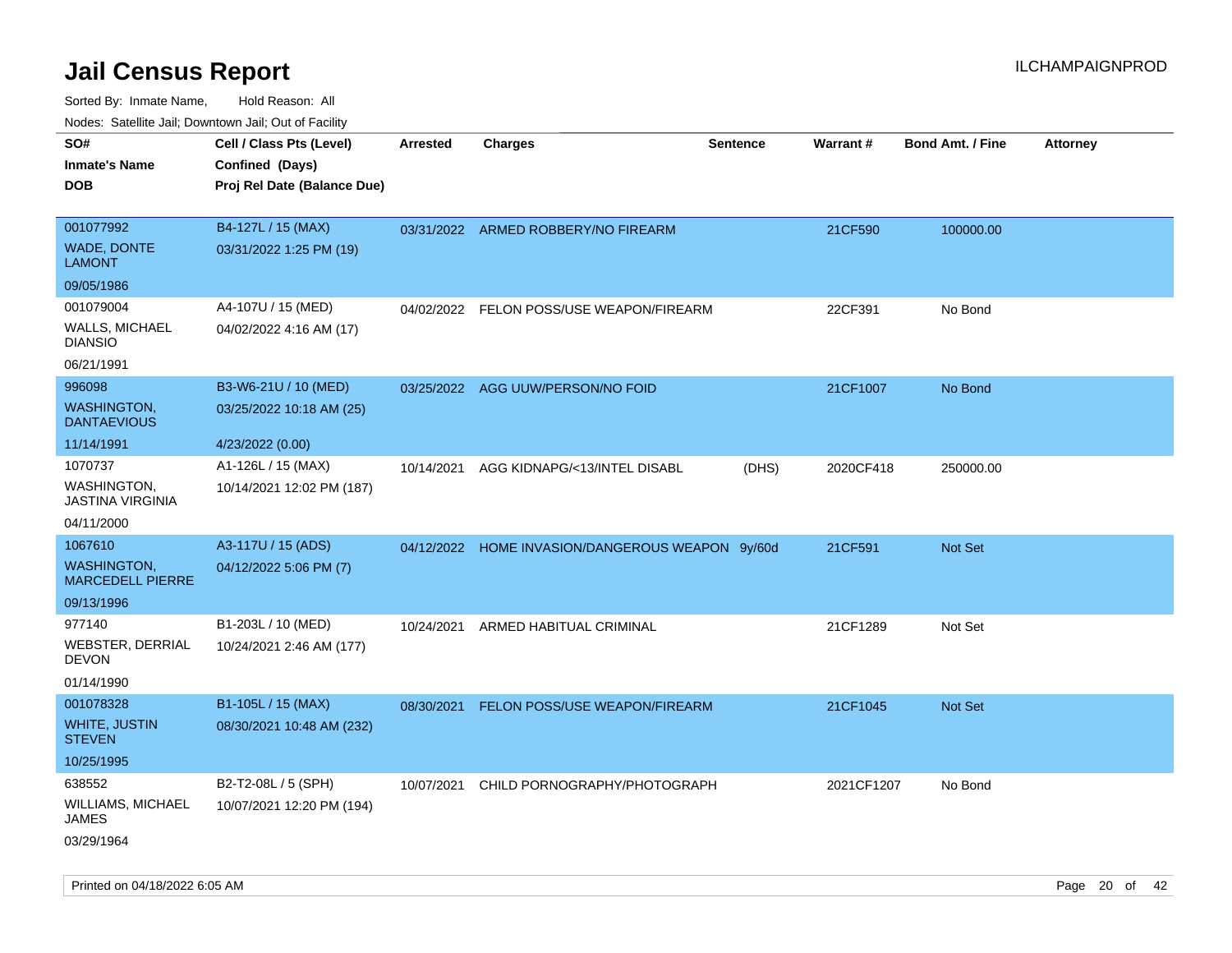|                                            | Todoo. Catomic cam, Bowmonn cam, Oat or Faonty |            |                                          |                 |             |                         |                 |
|--------------------------------------------|------------------------------------------------|------------|------------------------------------------|-----------------|-------------|-------------------------|-----------------|
| SO#                                        | Cell / Class Pts (Level)                       | Arrested   | <b>Charges</b>                           | <b>Sentence</b> | Warrant#    | <b>Bond Amt. / Fine</b> | <b>Attorney</b> |
| <b>Inmate's Name</b>                       | Confined (Days)                                |            |                                          |                 |             |                         |                 |
| <b>DOB</b>                                 | Proj Rel Date (Balance Due)                    |            |                                          |                 |             |                         |                 |
|                                            |                                                |            |                                          |                 |             |                         |                 |
| 1066370                                    | B1-101L / 15 (MAX)                             | 07/28/2021 | ARMED VIOLENCE/CATEGORY III              |                 | 2021 CF 882 | Not Set                 |                 |
| <b>WILLIAMS, REONTE</b><br><b>REMIR</b>    | 07/28/2021 5:40 AM (265)                       |            |                                          |                 |             |                         |                 |
| 05/14/1999                                 |                                                |            |                                          |                 |             |                         |                 |
| 001079013                                  | BOOKH-4 / 10 (ADS)                             | 04/03/2022 | <b>DOMESTIC BATTERY</b>                  |                 | 22DV50      | Not Set                 |                 |
| <b>WILLIAMS, TRAVIS</b><br><b>CENTRELL</b> | 04/03/2022 7:49 AM (16)                        |            |                                          |                 |             |                         |                 |
| 07/23/1984                                 |                                                |            |                                          |                 |             |                         |                 |
| 1051953                                    | A2-221L / 10 (MED)                             | 02/02/2022 | DOMESTIC BATTERY/OTHER PRIOR             |                 | 22CF144     | Not Set                 |                 |
| <b>WINSTON, ALYSSIA</b><br><b>LETEECE</b>  | 02/02/2022 4:29 AM (76)                        | 03/28/2022 | AGG ROBBERY/INDICATE ARM W/FIR           |                 | 22CF353     | Not Set                 |                 |
| 03/17/1996                                 |                                                |            |                                          |                 |             |                         |                 |
| 001077731                                  | A3-114U / 15 (ADS)                             |            | 04/12/2022 ATTEMPT (FIRST DEGREE MURDER) |                 | 22CF428     | 1500000.00              |                 |
| YOUNG, AARON<br><b>BLAKE</b>               | 04/12/2022 12:53 PM (7)                        |            |                                          |                 |             |                         |                 |
| 03/04/2000                                 |                                                |            |                                          |                 |             |                         |                 |
| <b>Total Satellite Jail: 159</b>           |                                                | Males: 134 | Unknown: 0<br>Females: 25                |                 |             |                         |                 |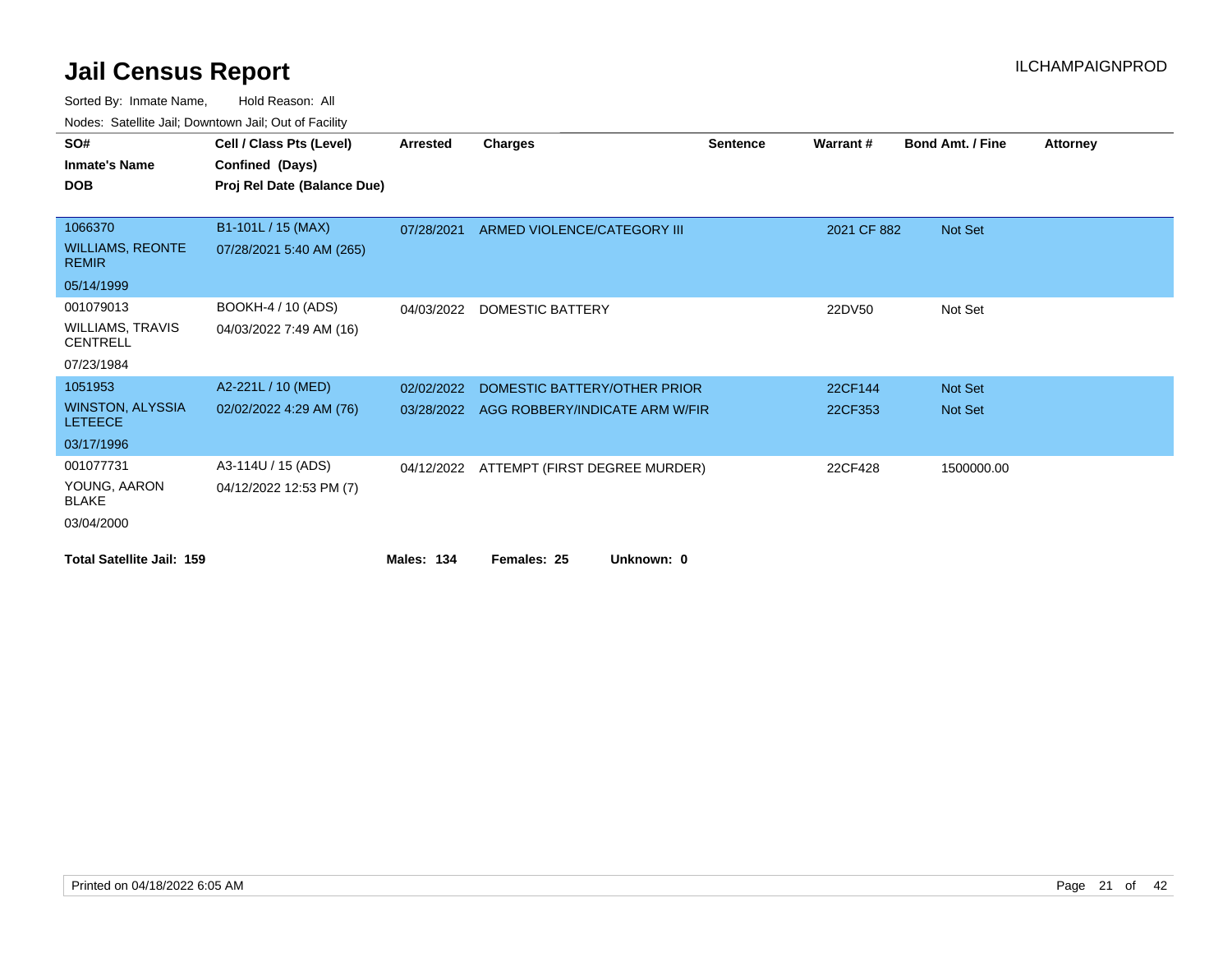| <b>Downtown Jail</b>                             |                             |            |                                       |                 |                 |                         |                 |
|--------------------------------------------------|-----------------------------|------------|---------------------------------------|-----------------|-----------------|-------------------------|-----------------|
| SO#                                              | Cell / Class Pts (Level)    | Arrested   | <b>Charges</b>                        | <b>Sentence</b> | <b>Warrant#</b> | <b>Bond Amt. / Fine</b> | <b>Attorney</b> |
| <b>Inmate's Name</b>                             | Confined (Days)             |            |                                       |                 |                 |                         |                 |
| <b>DOB</b>                                       | Proj Rel Date (Balance Due) |            |                                       |                 |                 |                         |                 |
|                                                  |                             |            |                                       |                 |                 |                         |                 |
| 983810                                           | F5U / 15 (MAX)              | 12/14/2021 | <b>ARMED HABITUAL CRIMINAL</b>        |                 | 21CF1526        | <b>Not Set</b>          |                 |
| AKINS, KEVIN IVAN                                | 12/14/2021 5:34 PM (126)    |            |                                       |                 |                 |                         |                 |
| 09/23/1990                                       |                             |            |                                       |                 |                 |                         |                 |
| 952871                                           | G3U / 5 (MIN)               |            | 03/13/2022 METH DELIVERY/5<15 GRAMS   |                 | 22CF300         | No Bond                 |                 |
| AUTEBERRY, JOSHUA<br>DAVID                       | 03/13/2022 7:24 PM (37)     |            |                                       |                 |                 |                         |                 |
| 12/28/1984                                       |                             |            |                                       |                 |                 |                         |                 |
| 001078218                                        | D1 / 5 (ADS)                | 03/23/2022 | <b>CRIMINAL TRESPASS TO LAND</b>      |                 | 21CM340         | 1000.00                 |                 |
| <b>BAKER, REED ALLEN</b>                         | 03/23/2022 6:55 PM (27)     | 03/23/2022 | <b>DISORDERLY CONDUCT</b>             |                 | 20OV0267        | 1000.00                 |                 |
|                                                  |                             | 03/24/2022 | <b>RETAIL THEFT</b>                   |                 | 20CM658         | 5000.00                 |                 |
| 07/28/1981                                       |                             |            |                                       |                 |                 |                         |                 |
| 001077899                                        | G7U / 5 (MIN)               | 03/20/2022 | <b>BURGLARY</b>                       |                 | 21CF593         | 20000.00                |                 |
| BARKSDALE, RAY<br><b>SHAWN</b>                   | 03/20/2022 2:40 PM (30)     | 03/20/2022 | POSSESSION OF METH/5<15 GRAMS         |                 | 21CF655         | 20000.00                |                 |
|                                                  |                             | 03/20/2022 | POSS STOLEN VEHICLE                   |                 | 21CF505         | 20000.00                |                 |
| 10/31/1990                                       |                             |            |                                       |                 |                 |                         |                 |
| 517915                                           | $C2L / 5$ (MIN)             | 08/03/2021 | <b>BURGLARY</b>                       |                 | 21CF289         | 20000.00                |                 |
| <b>BOXLEY, CHARLES</b><br><b>OMAR</b>            | 08/03/2021 2:18 PM (259)    | 08/03/2021 | <b>BURGLARY</b>                       |                 | 21CF679         | 20000.00                |                 |
| 01/10/1985                                       |                             | 08/03/2021 | FORGERY/ISSUE/DELIVER DOCUMENT        |                 |                 | No Bond                 |                 |
| 47897                                            | J5L / 15 (ADS)              | 01/19/2022 | PAROLE REVOCATION                     |                 | VA2201139       | No Bond                 |                 |
| <b>BRANAMAN</b>                                  | 01/19/2022 9:21 PM (90)     | 01/19/2022 | VIOLATE ORDER PROTECTION              |                 | 22CF85          | Not Set                 |                 |
| <b>CLIFFORD EARL</b>                             |                             | 01/19/2022 | DRVG REVOKED/2+/PERS INJ/DEATH        |                 | 22CF84          | Not Set                 |                 |
| 03/09/1975                                       |                             |            | 02/08/2022 DRIVE REVOKED/RECK HOMIC/3 |                 | 21CF1280        | Not Set                 |                 |
|                                                  |                             | 02/08/2022 | DRIVING ON REVOKED LICENSE            |                 | 21TR8305        | Not Set                 |                 |
| 1027929                                          | F6L / 15 (MAX)              | 12/18/2021 | <b>HOME INVASION/CAUSE INJURY</b>     |                 | 21CF1560        | No Bond                 |                 |
| <b>BROUGHTON, MARK</b><br><b>ANTHONY, Junior</b> | 12/18/2021 2:55 AM (122)    |            |                                       |                 |                 |                         |                 |
| 02/15/1990                                       |                             |            |                                       |                 |                 |                         |                 |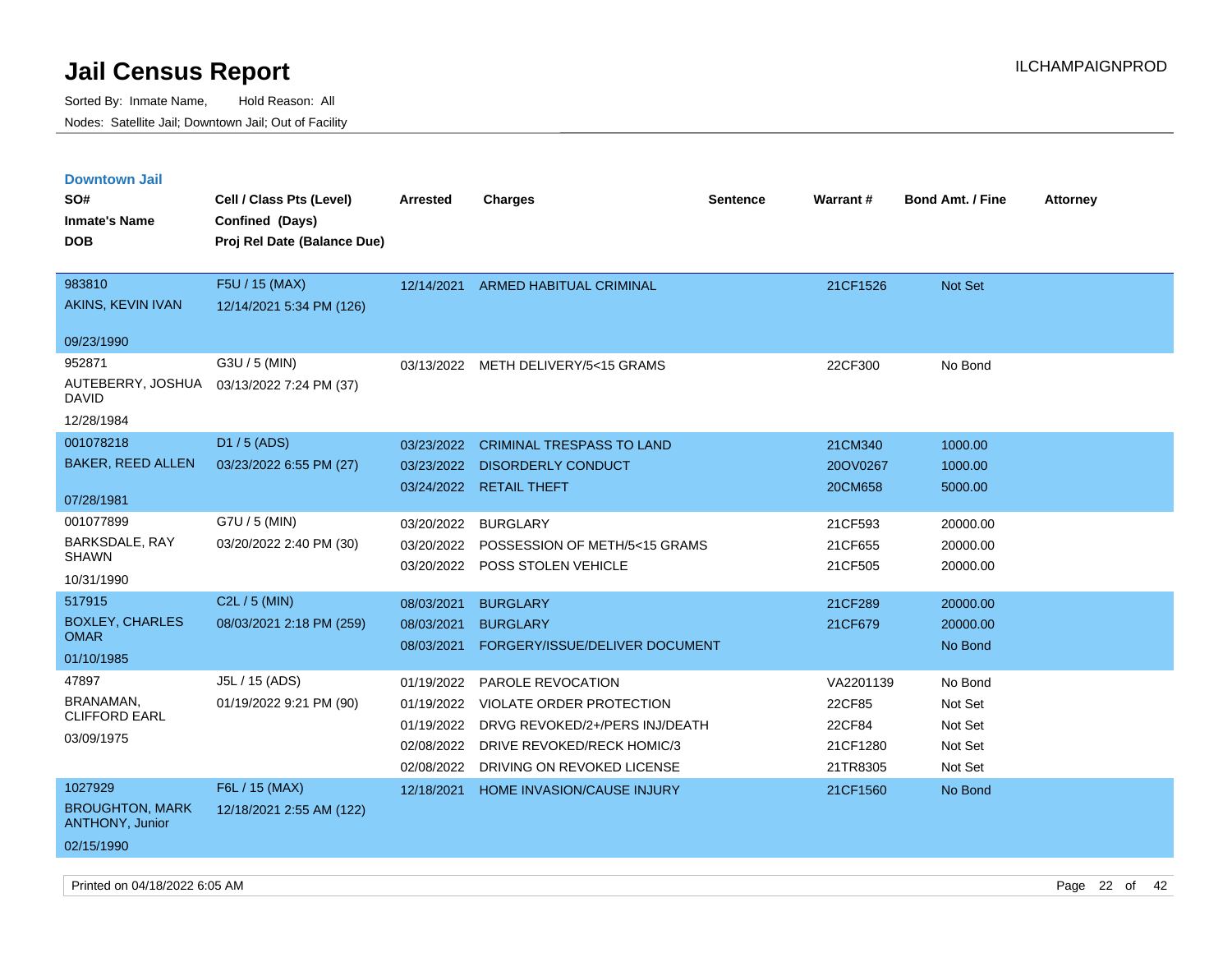| roaco. Oatomto dan, Downtown dan, Oat or Fability |                                              |                 |                                           |                 |            |                         |                 |
|---------------------------------------------------|----------------------------------------------|-----------------|-------------------------------------------|-----------------|------------|-------------------------|-----------------|
| SO#                                               | Cell / Class Pts (Level)                     | <b>Arrested</b> | <b>Charges</b>                            | <b>Sentence</b> | Warrant#   | <b>Bond Amt. / Fine</b> | <b>Attorney</b> |
| <b>Inmate's Name</b>                              | Confined (Days)                              |                 |                                           |                 |            |                         |                 |
| <b>DOB</b>                                        | Proj Rel Date (Balance Due)                  |                 |                                           |                 |            |                         |                 |
|                                                   |                                              |                 |                                           |                 |            |                         |                 |
| 1067476                                           | F7U / 10 (MED)                               | 11/13/2021      | AGG DOMESTIC BATTERY/STRANGLE             |                 | 20CF575    | 5000.00                 |                 |
| <b>BROWN, JAMES</b><br><b>BRONELL</b>             | 11/13/2021 2:35 AM (157)                     | 11/13/2021      | <b>RESIDENTIAL BURGLARY</b>               |                 | 21CF385    | 25000.00                |                 |
| 01/08/1996                                        |                                              |                 |                                           |                 |            |                         |                 |
| 995432                                            | <b>TEMP / 10 (ADS)</b>                       | 12/20/2021      | FAIL TO RPT WKLY/NO FIXED ADDR            |                 | 21CF1559   | Not Set                 |                 |
| BROWN, JAVON<br><b>SHANTEZ</b>                    | 12/20/2021 2:06 AM (120)                     |                 |                                           |                 |            |                         |                 |
| 10/14/1991                                        |                                              |                 |                                           |                 |            |                         |                 |
| 001078900                                         | J7L / 15 (ADS)                               |                 | 03/02/2022 MURDER/INTENT TO KILL/INJURE   |                 | 22CF252    | Not Set                 |                 |
| <b>BYRD, ANDREW</b><br><b>DARNELL</b>             | 03/02/2022 11:59 PM (48)                     |                 |                                           |                 |            |                         |                 |
| 12/30/2003                                        |                                              |                 |                                           |                 |            |                         |                 |
| 001077954                                         | F9L / 10 (MED)                               | 12/21/2021      | RESIDENTIAL BURGLARY                      |                 | 21CF1570   | Not Set                 |                 |
|                                                   | CALKINS, STEVEN RAY 12/21/2021 6:35 AM (119) |                 |                                           |                 |            |                         |                 |
|                                                   |                                              |                 |                                           |                 |            |                         |                 |
| 01/01/1992                                        |                                              |                 |                                           |                 |            |                         |                 |
| 001078092                                         | H2U / 10 (ADS)                               | 12/27/2021      | AGG BATTERY/PUBLIC PLACE                  |                 | 2021CF1042 | 5000.00                 |                 |
| <b>WILLIAM</b>                                    | CHOUNARD, STANLEY 12/27/2021 10:47 PM (113)  |                 |                                           |                 |            |                         |                 |
| 06/25/1986                                        |                                              |                 |                                           |                 |            |                         |                 |
| 56241                                             | E6L / 5 (MIN)                                | 01/13/2022      | VIOLATE ORDER/PRIOR DOM BTRY              |                 | 22CF59     | Not Set                 |                 |
| CLARK, DAMON<br><b>GILLMORE</b>                   | 01/13/2022 4:36 AM (96)                      |                 | 04/04/2022 CIVIL FTA WARRANT              |                 | 2007D200   | 100000.00               |                 |
| 12/21/1976                                        |                                              |                 |                                           |                 |            |                         |                 |
| 001078838                                         | D <sub>2</sub> / 15 (ADS)                    |                 | 02/12/2022 PRED CRIM SEX ASLT/BODILY HARM |                 | 21CF30     | 150000.00               |                 |
| <b>CLAYTON, KAREEM</b>                            | 02/12/2022 8:55 AM (66)                      |                 |                                           |                 |            |                         |                 |
| <b>JAMAL</b>                                      |                                              |                 |                                           |                 |            |                         |                 |
| 02/03/1974                                        |                                              |                 |                                           |                 |            |                         |                 |
| 1075361                                           | $15/5$ (ADS)                                 | 04/16/2021      | <b>BURGLARY</b>                           |                 | 21CF414    | Not Set                 |                 |
| COWART, TORREY<br>BENJAMEN, Junior                | 04/16/2021 9:17 PM (368)                     |                 |                                           |                 |            |                         |                 |
| 11/22/1987                                        |                                              |                 |                                           |                 |            |                         |                 |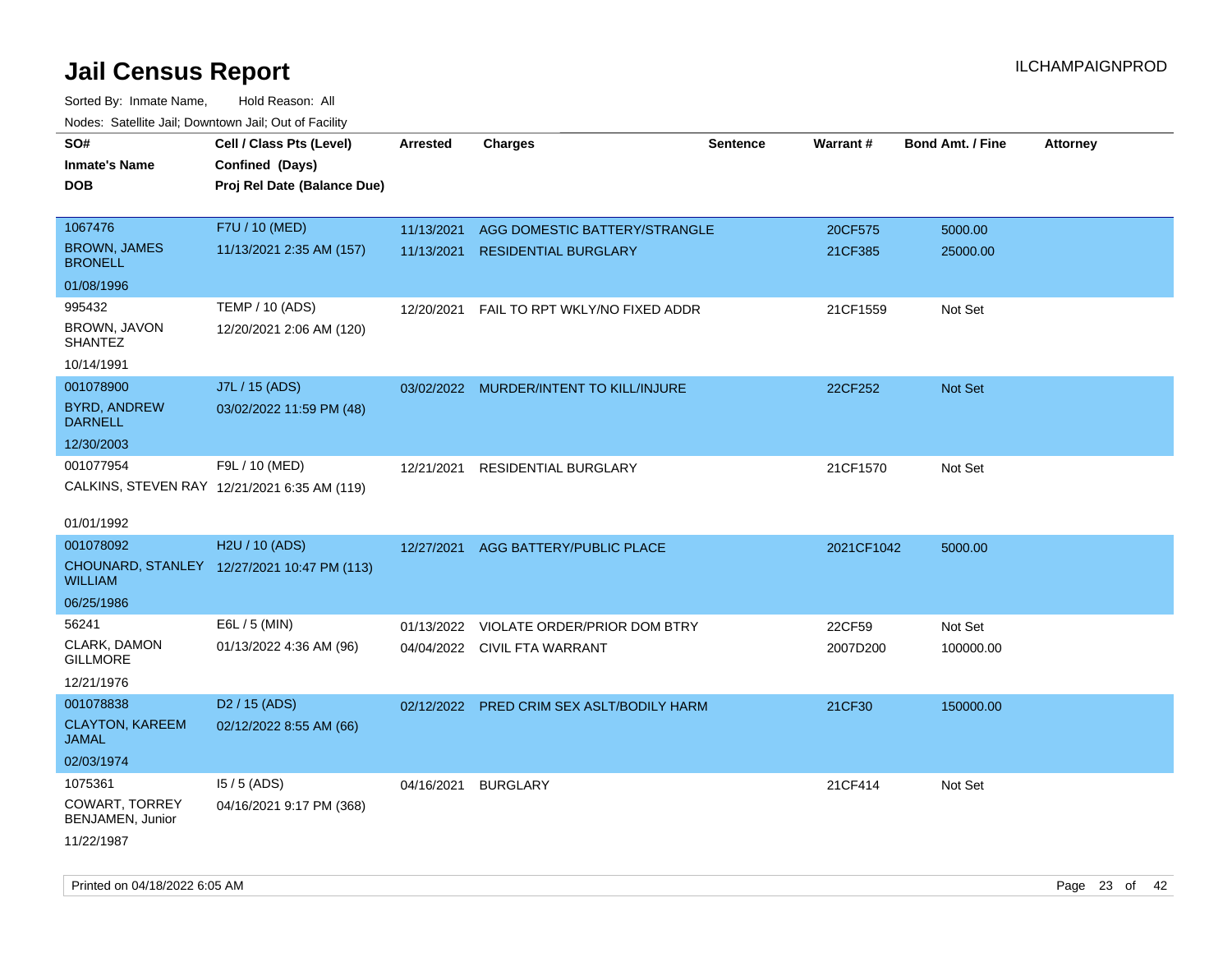| roaco. Odichile Jan, Downtown Jan, Out of Facility |                             |                   |                                         |                 |                 |                         |                 |
|----------------------------------------------------|-----------------------------|-------------------|-----------------------------------------|-----------------|-----------------|-------------------------|-----------------|
| SO#                                                | Cell / Class Pts (Level)    | <b>Arrested</b>   | <b>Charges</b>                          | <b>Sentence</b> | <b>Warrant#</b> | <b>Bond Amt. / Fine</b> | <b>Attorney</b> |
| <b>Inmate's Name</b>                               | Confined (Days)             |                   |                                         |                 |                 |                         |                 |
| <b>DOB</b>                                         | Proj Rel Date (Balance Due) |                   |                                         |                 |                 |                         |                 |
| 001077214                                          | F8L / 15 (MAX)              | 12/20/2021 MURDER |                                         |                 | 21CF1572        | Not Set                 |                 |
| DAVIS-MURDOCK,<br><b>ERION VASSHAD</b>             | 12/21/2021 10:13 AM (119)   |                   |                                         |                 |                 |                         |                 |
| 06/22/1998                                         |                             |                   |                                         |                 |                 |                         |                 |
| 001078223                                          | G6L / 5 (MIN)               | 11/09/2021        | AGG DUI/NO VALID DL                     |                 | 21CF1382        | Not Set                 |                 |
| DIEGO-MATEO,<br><b>JOAQUIN</b>                     | 11/09/2021 10:52 PM (161)   |                   |                                         |                 |                 |                         |                 |
| 01/23/2002                                         |                             |                   |                                         |                 |                 |                         |                 |
| 571307                                             | J3L / 15 (ADS)              | 09/14/2020        | CRIM SEXUAL ABUSE/CONSENT               |                 | 2020CF1026      | Not Set                 |                 |
| DOMINGO-<br>CASTANEDA,                             | 09/14/2020 11:19 PM (582)   | 09/14/2020        | <b>PRED CRIM SEX ASLT/VICTIM &lt;13</b> |                 | 2020CF1025      | Not Set                 |                 |
| 09/29/1989                                         |                             |                   |                                         |                 |                 |                         |                 |
| 527379                                             | D6 / 15 (ADS)               | 10/25/2021        | ARMED HABITUAL CRIMINAL                 |                 | 21CF1297        | Not Set                 |                 |
| DRAKE, MARCELL<br><b>DEON</b>                      | 10/25/2021 5:05 PM (176)    | 10/27/2021        | AGG DOMESTIC BATTERY/STRANGLE           |                 | 21CF1245        | Not Set                 |                 |
| 04/20/1987                                         |                             |                   |                                         |                 |                 |                         |                 |
| 959292                                             | K1 / 15 (ADS)               | 04/01/2021        | ATTEMPT (FIRST DEGREE MURDER)           |                 | 2020CF565       | 2000000.00              |                 |
| DUNCAN, COREYON<br><b>ANTHONY</b>                  | 04/01/2021 8:46 PM (383)    | 12/17/2021 MURDER |                                         |                 | 21CF1542        | <b>Not Set</b>          |                 |
| 01/17/1989                                         |                             |                   |                                         |                 |                 |                         |                 |
| 1053207                                            | K3 / 15 (SPH)               | 06/06/2019        | MURDER/INTENT TO KILL/INJURE            |                 | 2019-CF849      | 2000000.00              |                 |
| FAUST, JAQUAVEON<br>LAVELL                         | 06/06/2019 2:24 PM (1,048)  |                   |                                         |                 |                 |                         |                 |
| 07/25/1996                                         |                             |                   |                                         |                 |                 |                         |                 |
| 527081                                             | F9U / 10 (MED)              | 09/06/2021        | ARSON/REAL/PERSONAL PROP>\$150          |                 | 2021 CF 797     | 25000.00                |                 |
| <b>FERGUSON,</b><br><b>CHRISTOPHER</b>             | 09/06/2021 1:18 PM (225)    |                   |                                         |                 |                 |                         |                 |
| 12/21/1981                                         |                             |                   |                                         |                 |                 |                         |                 |
| 524764                                             | G3L / 5 (MIN)               | 09/18/2021        | METH DELIVERY/15<100 GRAMS              |                 | 21CF627         | 50000.00                |                 |
| FISCUS, ROBERT<br>LOWELL                           | 09/18/2021 10:50 AM (213)   |                   |                                         |                 |                 |                         |                 |
| 02/17/1986                                         |                             |                   |                                         |                 |                 |                         |                 |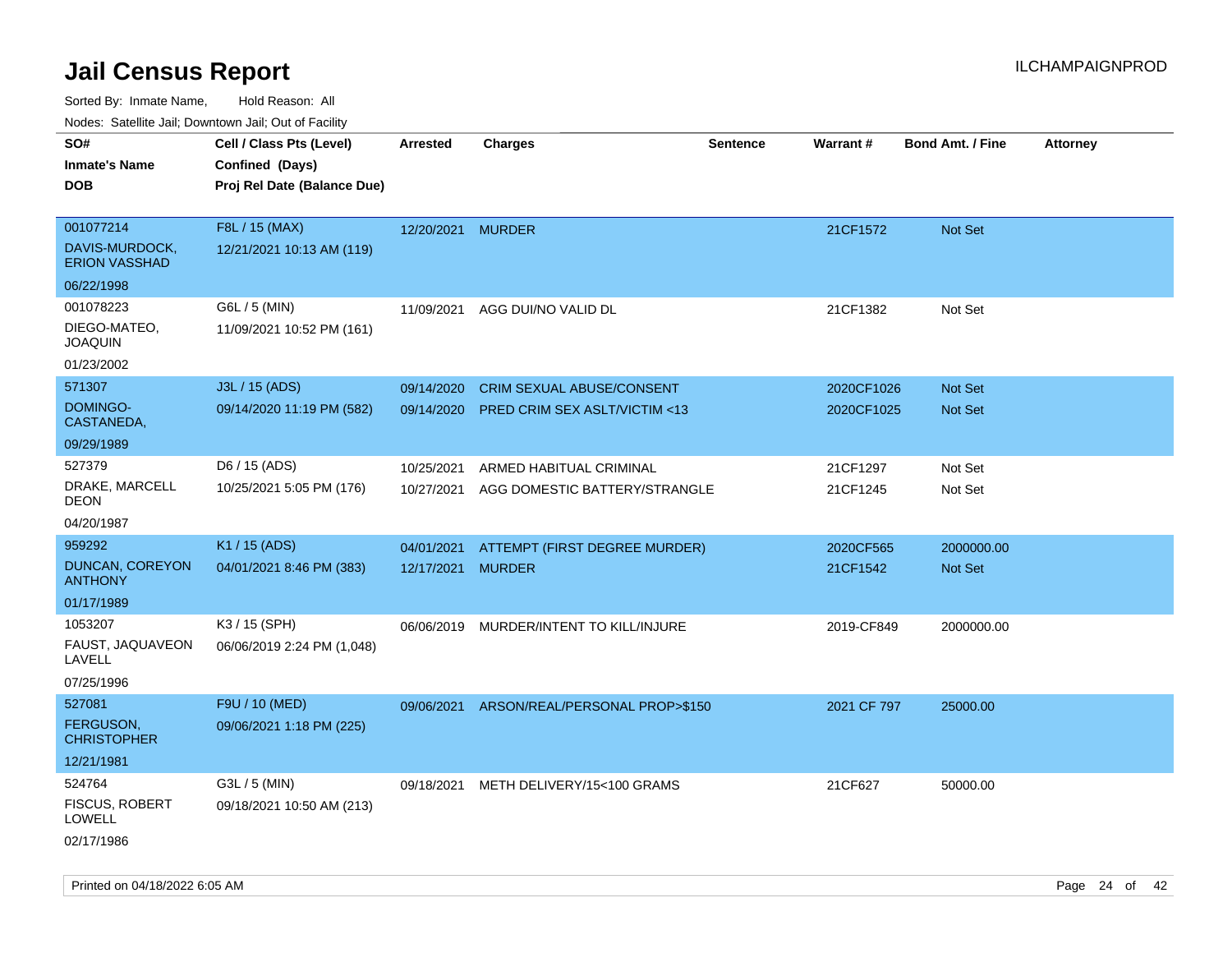Sorted By: Inmate Name, Hold Reason: All

| Nodes: Satellite Jail; Downtown Jail; Out of Facility |  |
|-------------------------------------------------------|--|
|-------------------------------------------------------|--|

| SO#<br><b>Inmate's Name</b><br><b>DOB</b>                              | Cell / Class Pts (Level)<br>Confined (Days)<br>Proj Rel Date (Balance Due) | <b>Arrested</b>          | <b>Charges</b>                                                                                                    | <b>Sentence</b> | <b>Warrant#</b>                | <b>Bond Amt. / Fine</b>          | <b>Attorney</b> |
|------------------------------------------------------------------------|----------------------------------------------------------------------------|--------------------------|-------------------------------------------------------------------------------------------------------------------|-----------------|--------------------------------|----------------------------------|-----------------|
| 1068917<br><b>GARCIA, JUAN</b><br><b>CARLOS</b><br>10/21/1997          | $12/5$ (ADS)<br>08/11/2021 9:24 PM (251)                                   |                          | 08/11/2021 VIO ORDER/PRIOR VIO OF ORDER                                                                           |                 | 21CF965                        | Not Set                          |                 |
| 32913<br>GROB, WARREN A,<br>Junior<br>12/07/1950                       | 11 / 15 (ADS)<br>12/03/2021 4:24 PM (137)                                  | 12/03/2021               | PRED CRIM SEX ASLT/VICTIM <13                                                                                     |                 | 21CF1481                       | Not Set                          |                 |
| 001078871<br><b>HARRIS, MARTELL</b><br><b>TE'SHAWN</b><br>07/02/2003   | G9U / 5 (ADS)<br>02/22/2022 3:44 PM (56)                                   | 02/22/2022               | <b>RESIDENTIAL BURGLARY</b><br>02/22/2022 INDIRECT CRIMINAL CONTEMPT<br>02/22/2022 ESCAPE/VIOLATE ELEC MONITORING |                 | 2020JD14<br>2020CC9<br>22CF316 | No Bond<br>20000.00<br>150000.00 |                 |
| 001078868<br>HARRIS-MINER,<br><b>NICHOLAS</b><br>07/08/1998            | C6L / 5 (ADS)<br>02/24/2022 3:56 PM (54)                                   |                          | 02/24/2022 STALKING/CAUSE FEAR FOR SAFETY                                                                         |                 | 22CF227                        | 150000.00                        |                 |
| 1073611<br><b>HAYES, CAMERON</b><br><b>TAYLOR MALEEK</b><br>08/10/1998 | G4L / 5 (MIN)<br>02/09/2021 3:10 PM (434)                                  | 02/09/2021<br>02/09/2021 | DELIVERY OF OR POSSESSION OF W/INT<br>MFG 15>100 GR ECSTASY/ANALOG                                                |                 | 21CF160<br>21CF121             | Not Set<br>500000.00             |                 |
| 987949<br>HOLT, TERRELL<br>VALENTINO<br>02/17/1991                     | B1 / 10 (ADS)<br>03/29/2022 12:53 AM (21)                                  | 03/29/2022               | <b>FELON POSS/FIREARM</b><br>03/29/2022 FUGITIVE FROM JUSTICE                                                     |                 | 22CF365<br>22CF364             | Not Set<br>Not Set               |                 |
| 518711<br><b>INGERSON, LUCUS</b><br><b>JAMES</b><br>09/16/1979         | G5L / 5 (MIN)<br>01/30/2022 4:57 PM (79)                                   | 01/30/2022 THEFT         |                                                                                                                   |                 | 22CF133                        | Not Set                          |                 |
| 001078766<br>JOHNSON, IYONZI<br>07/16/1994                             | $13/5$ (ADS)<br>02/08/2022 11:56 AM (70)                                   | 02/08/2022               | AGGRAVATED BATTERY<br>02/08/2022 BURGLARY                                                                         |                 | 22CF160<br>22CF63              | Not Set<br>3000.00               |                 |

Printed on 04/18/2022 6:05 AM Page 25 of 42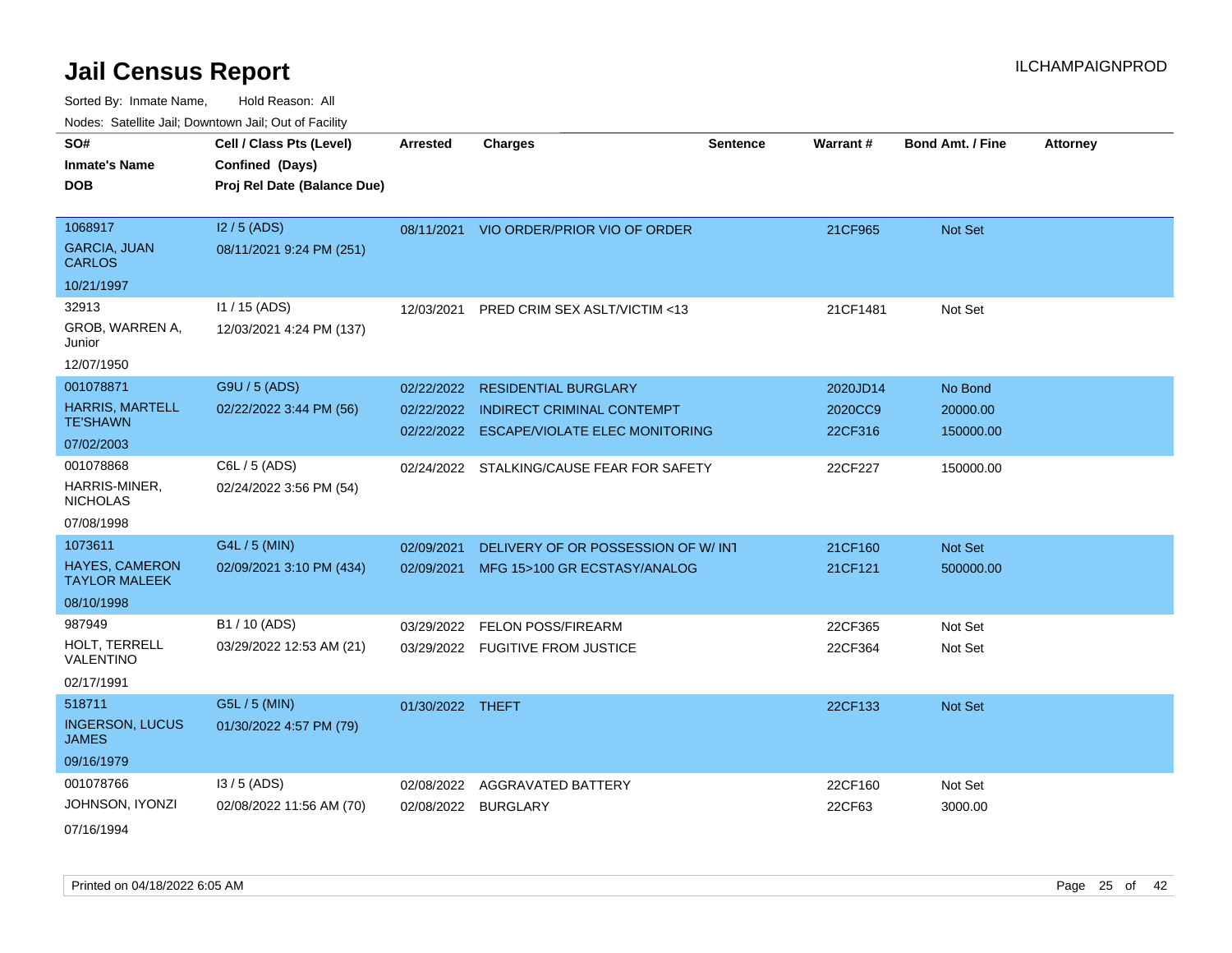| roaco. Oatomto dan, Downtown dan, Oat or Fability |                                                                            |                      |                                          |                 |                 |                         |                 |
|---------------------------------------------------|----------------------------------------------------------------------------|----------------------|------------------------------------------|-----------------|-----------------|-------------------------|-----------------|
| SO#<br>Inmate's Name<br>DOB                       | Cell / Class Pts (Level)<br>Confined (Days)<br>Proj Rel Date (Balance Due) | <b>Arrested</b>      | <b>Charges</b>                           | <b>Sentence</b> | <b>Warrant#</b> | <b>Bond Amt. / Fine</b> | <b>Attorney</b> |
| 1073894                                           | H4L                                                                        |                      | <b>PROBATION VIOLATION</b>               |                 | 2021CF920       | Not Set                 |                 |
| JOKICH, ANTON VEGO  04/07/2022 5:40 PM (12)       |                                                                            | 04/07/2022           |                                          |                 |                 |                         |                 |
| 05/30/1969                                        |                                                                            |                      |                                          |                 |                 |                         |                 |
| 1068501                                           | G4U / 5 (MIN)                                                              | 02/07/2022           | VIO ORDER/NOTICE/PRIOR VIO O/P           | 18m (DOC)       | 22CF156         | No Bond                 |                 |
| KING, JULIUS<br>EMANUEL                           | 02/07/2022 7:06 PM (71)                                                    | 03/29/2022           | <b>RESIST/OBSTRUCT WITH INJURY</b>       | 18m (DOC)       | 2021CF926       | No Bond                 |                 |
| 04/08/1985                                        |                                                                            |                      |                                          |                 |                 |                         |                 |
| 001078818                                         | D <sub>3</sub> / 10 (MED)                                                  | 02/04/2022           | DOMESTIC BATTERY/OTHER PRIOR             |                 | 22CF148         | Not Set                 |                 |
| KINSEL, EVERAL<br><b>MICHAEL WILLIAM</b>          | 02/04/2022 7:37 PM (74)                                                    |                      |                                          |                 |                 |                         |                 |
| 10/16/1985                                        |                                                                            |                      |                                          |                 |                 |                         |                 |
| 527447                                            | J1L / 10 (ADS)                                                             | 02/22/2022           | <b>BURGLARY</b>                          |                 | 22CF224         | Not Set                 |                 |
| KIRKWOOD, TYLER                                   | 02/22/2022 10:47 AM (56)                                                   | 02/22/2022           | AGG BATTERY/GREAT BODILY HARM            |                 | 22CF223         | Not Set                 |                 |
| JAMES                                             |                                                                            | 02/23/2022           | <b>BURGLARY</b>                          |                 | 22CF152         | Not Set                 |                 |
| 10/04/1985                                        |                                                                            | 04/05/2022           | <b>RESIDENTIAL BURGLARY</b>              |                 | 22CF383         | Not Set                 |                 |
| 001077710                                         | G2L / 5 (MIN)                                                              | 03/31/2022           | AGG DOMESTIC BATTERY/STRANGLE            |                 | 21CF212         | No Bond                 |                 |
| LANGE, DEVONTAE<br><b>AND'RE</b>                  | 03/31/2022 2:21 PM (19)                                                    |                      | 03/31/2022 AGG BATTERY/PUBLIC PLACE      |                 | 21CF279         | No Bond                 |                 |
| 03/05/1994                                        |                                                                            |                      |                                          |                 |                 |                         |                 |
| 29681<br>LENOIR, JOHN<br><b>CHRISTOPHER</b>       | J2L / 15 (ADS)<br>07/14/2020 12:51 PM (644)                                | 07/14/2020           | PREDATORY CRIMINAL SEX ASSLT/CHILD       |                 | 20CF-781        | 250000.00               |                 |
| 04/20/1966                                        |                                                                            |                      |                                          |                 |                 |                         |                 |
| 001078797                                         | 14 / 10 (ADS)                                                              |                      | 01/26/2022 VIO STALKING NO CONTACT ORDER |                 | 22CM31          | Not Set                 |                 |
| LEVIN, DANIEL DAVID                               | 01/26/2022 3:00 PM (83)                                                    |                      |                                          |                 |                 |                         |                 |
| 08/08/1984                                        |                                                                            |                      |                                          |                 |                 |                         |                 |
| 1005717                                           | G9L / 5 (MIN)                                                              | 03/31/2022           | AGG DUI/3                                |                 | 22CF372         | 100000.00               |                 |
| LEWIS, ORLANDO<br><b>DESHONE</b>                  | 03/31/2022 1:56 PM (19)                                                    | 03/31/2022 AGG DUI/3 |                                          |                 | 22CF373         | 100000.00               |                 |
| 01/31/1987                                        |                                                                            |                      |                                          |                 |                 |                         |                 |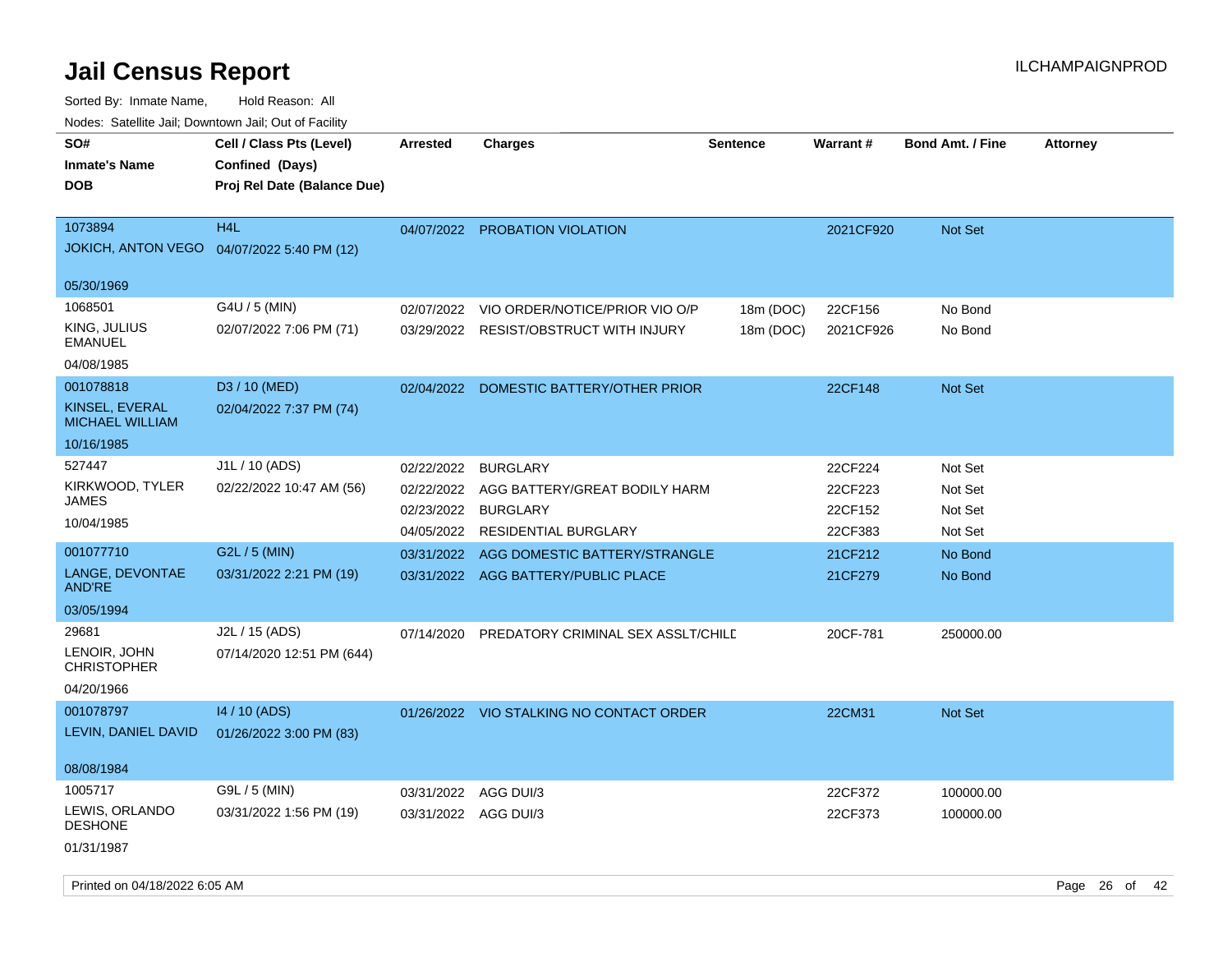Sorted By: Inmate Name, Hold Reason: All Nodes: Satellite Jail; Downtown Jail; Out of Facility

| SO#                                   | Cell / Class Pts (Level)                    | <b>Arrested</b>                 | <b>Charges</b>                     | <b>Sentence</b> | Warrant#           | <b>Bond Amt. / Fine</b>   | <b>Attorney</b> |
|---------------------------------------|---------------------------------------------|---------------------------------|------------------------------------|-----------------|--------------------|---------------------------|-----------------|
| <b>Inmate's Name</b>                  | Confined (Days)                             |                                 |                                    |                 |                    |                           |                 |
| <b>DOB</b>                            | Proj Rel Date (Balance Due)                 |                                 |                                    |                 |                    |                           |                 |
|                                       |                                             |                                 |                                    |                 |                    |                           |                 |
| 983917                                | G6U / 5 (MIN)                               | 04/07/2022                      | LEAVING THE SCENE INVOLV VEHICLE   |                 | 2022MT484          | 2470.00                   |                 |
| LOPEZ-AGUILAR,<br><b>SERGIO</b>       | 04/08/2022 12:35 AM (11)                    |                                 | 04/07/2022 AGG DUI/NO VALID DL     |                 | 2008CF329          | 50000.00                  |                 |
| 09/10/1981                            |                                             |                                 |                                    |                 |                    |                           |                 |
| 001078320                             | E2L / 5 (ADS)                               | 04/03/2022                      | <b>BURGLARY</b>                    |                 | 22CF395            | Not Set                   |                 |
| MARSH, PAUL<br>OLUFUNMILAYO           | 04/03/2022 8:37 PM (16)                     | 04/03/2022 BURGLARY             |                                    |                 | 22CF396            | Not Set                   |                 |
| 07/13/1994                            |                                             |                                 |                                    |                 |                    |                           |                 |
| 1063030                               | D4 / 15 (ADS)                               | 12/20/2021                      | <b>MURDER</b>                      |                 | 21CF1571           | Not Set                   |                 |
|                                       | MASON, RYAN ONEIAL 12/21/2021 9:30 AM (119) | 12/22/2021                      | <b>PAROLE REVOCATION</b>           |                 | CH2107979          | Not Set                   |                 |
| 02/22/1991                            |                                             |                                 |                                    |                 |                    |                           |                 |
| 1076591                               | G8U / 5 (MIN)                               | 02/22/2022                      | DELIVERY OF OR POSSESSION OF W/INT |                 | 20CF961            | 500000.00                 |                 |
| MATTHEWS,<br><b>CHRISTIAN ANTHONY</b> | 02/22/2022 7:42 PM (56)                     |                                 | 02/23/2022 MAIL FRAUD              |                 | 2:21CR173          | No Bond                   |                 |
| 03/15/1989                            |                                             |                                 |                                    |                 |                    |                           |                 |
| 40235                                 | G1L / 5 (MIN)                               | 10/04/2021                      | AGG DUI/4                          |                 | 2021CF1145         | 35000.00                  |                 |
| MERRIWEATHER,<br><b>MARCUS TODD</b>   | 10/04/2021 4:41 PM (197)                    |                                 |                                    |                 |                    |                           |                 |
| 11/28/1967                            |                                             |                                 |                                    |                 |                    |                           |                 |
| 1040273                               | E5U / 15 (ADS)                              | 09/30/2021                      | PRED CRIM SEX ASLT/VICTIM <13      |                 | 21CF329            | 500000.00                 |                 |
| METCALFE, LANELL<br>JARON             | 09/30/2021 11:32 PM (201)                   |                                 |                                    |                 |                    |                           |                 |
| 09/22/1988                            |                                             |                                 |                                    |                 |                    |                           |                 |
| 1075635                               | K <sub>2</sub> / 10 (ADS)                   | 05/11/2021                      | MFG/DEL CANNABIS/30-500 GRAMS      |                 | 20CF1402           | 100000.00                 |                 |
| MILES, DEVLON VON,<br>Junior          | 05/11/2021 10:39 PM (343)                   | 05/11/2021<br>02/23/2022 MURDER | AGG DISCHARGE FIREARM/OCC VEH      |                 | 21CF538<br>22CF219 | <b>Not Set</b><br>Not Set |                 |
| 11/04/2000                            |                                             |                                 |                                    |                 |                    |                           |                 |
| 1042168                               | G5U / 5 (MIN)                               | 02/26/2022 AGG DUI/4            |                                    |                 | 22CF238            | Not Set                   |                 |
| MONTALVO, ANTONIO                     | 02/26/2022 6:14 AM (52)                     |                                 |                                    |                 |                    |                           |                 |

05/03/1976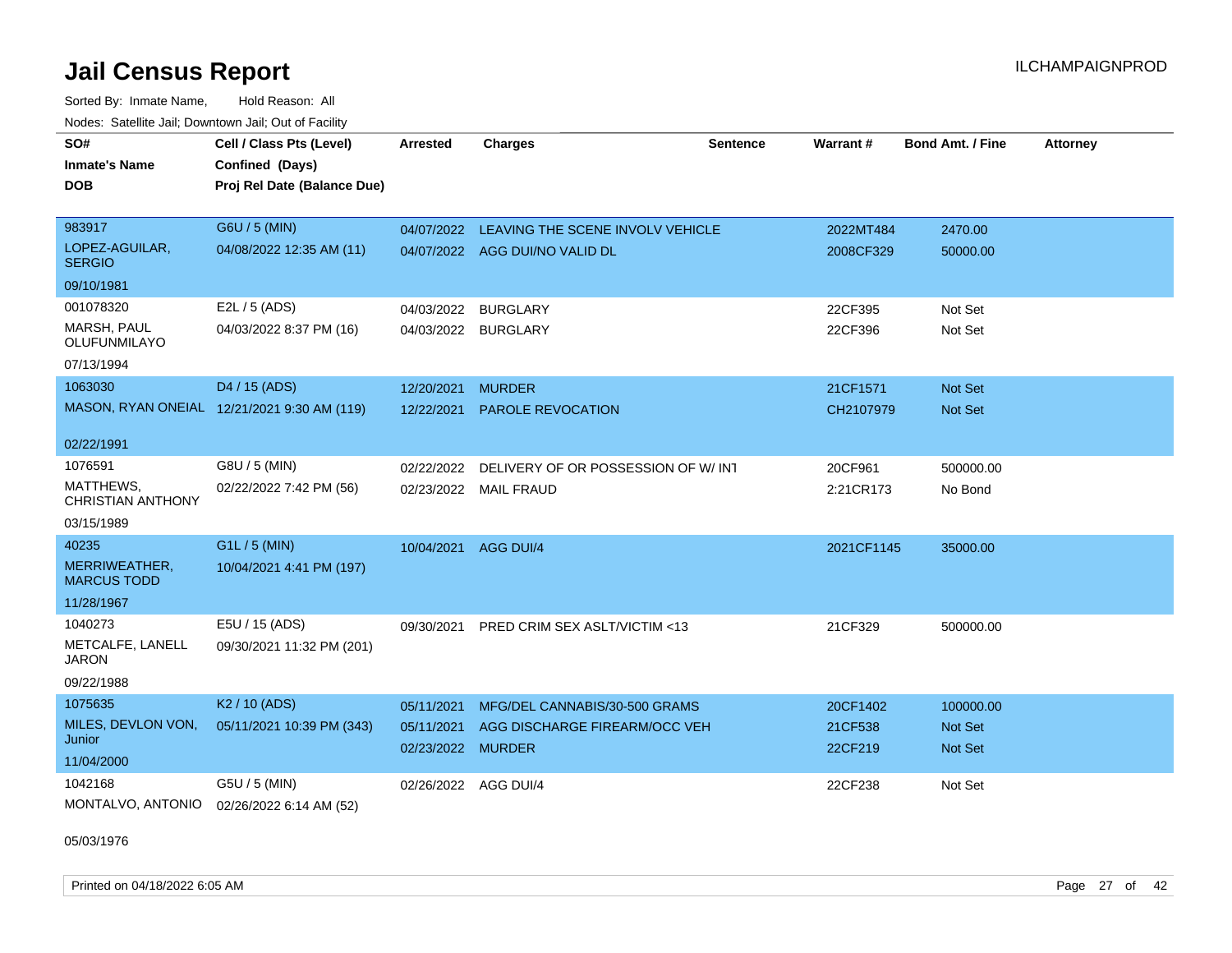| SO#<br>Cell / Class Pts (Level)<br><b>Charges</b><br><b>Warrant#</b><br><b>Sentence</b><br><b>Arrested</b>          | <b>Bond Amt. / Fine</b><br><b>Attorney</b> |
|---------------------------------------------------------------------------------------------------------------------|--------------------------------------------|
| Confined (Days)<br><b>Inmate's Name</b>                                                                             |                                            |
| Proj Rel Date (Balance Due)<br>DOB                                                                                  |                                            |
|                                                                                                                     |                                            |
| <b>H1L / 10 (ADS)</b><br>1069209<br>AGG BATTERY/GREAT BODILY HARM<br>21CF376<br>04/07/2021                          | Not Set                                    |
| MOORE, DEVONTE<br>04/07/2021 6:25 PM (377)<br><b>JAMAL</b>                                                          |                                            |
| 09/24/1995                                                                                                          |                                            |
| 001078993<br>E1L / 10 (ADS)<br>AGG ASLT PEACE OFF/FIRE/ER WRK<br>22CM87<br>03/29/2022                               | Not Set                                    |
| MURPHY, JUSTIN RAY<br>03/29/2022 6:40 PM (21)                                                                       |                                            |
| 03/12/1997                                                                                                          |                                            |
| 1067146<br>G7L / 5 (MIN)<br>2020CF1197<br>03/23/2022 LEAVING SCENE-ACCIDENT/DEATH/INJUF 13y (DOC)                   | No Bond                                    |
| <b>OMALLEY, ROBERT</b><br>03/23/2022 5:10 PM (27)<br><b>FRED</b>                                                    |                                            |
| 04/30/1979                                                                                                          |                                            |
| 001078357<br>A2L / 15 (SPH)<br>22-CF-7<br>09/17/2021<br>ARMED ROBBERY/ARMED W/FIREARM                               | 500000.00                                  |
| PETTIGREW, CAREY<br>09/17/2021 9:56 AM (214)<br>ARMED ROBBERY/ARMED W/FIREARM<br>21CF1230<br>09/17/2021             | Not Set                                    |
| <b>CORNITRIAS DEOBLO</b><br>ARMED ROBBERY/ARMED W/FIREARM<br>09/17/2021<br>21CF1129                                 | Not Set                                    |
| 08/31/1986<br>ARMED ROBBERY/ARMED W/FIREARM<br>21CF1128<br>09/17/2021                                               | Not Set                                    |
| F2L / 10 (MED)<br>1008308<br>01/30/2022<br><b>ASSAULT</b><br>19CM364                                                | 4000.00                                    |
| PETTIGREW, MARIO<br>01/30/2022 6:15 AM (79)<br>01/30/2022 AGG BTRY/GREAT BOD HARM/60+<br>22CF131<br><b>TRAVINIO</b> | No Bond                                    |
| 08/11/1992                                                                                                          |                                            |
| 1070610<br>J6L / 10 (ADS)<br>03/03/2022<br>AGG BATTERY/PUBLIC PLACE<br>21CF930                                      | Not Set                                    |
| PHILLIS, AARON<br>03/03/2022 2:49 PM (47)<br>03/03/2022 AGG BATTERY/GREAT BODILY HARM<br>21CF482<br><b>MONTRELL</b> | 5000.00                                    |
| 03/26/1999                                                                                                          |                                            |
| 001078005<br>E4L / 10 (MED)<br>03/08/2022<br>HOME INVASION/CAUSE INJURY<br>22CF280                                  | Not Set                                    |
| PINEX, MARCHELLO D<br>03/08/2022 2:54 AM (42)<br>03/08/2022<br>AGGRAVATED BATTERY/STRANGLE<br>19CR605101            | No Bond                                    |
| 12/25/1991                                                                                                          |                                            |
| 001078942<br>G2U / 5 (MIN)<br>03/13/2022 MFG/DEL CANNABIS/500<2000 GR<br>22CF307                                    | Not Set                                    |
| QATTOUM, ADHAM M<br>03/13/2022 11:31 PM (37)                                                                        |                                            |
| 07/22/1994                                                                                                          |                                            |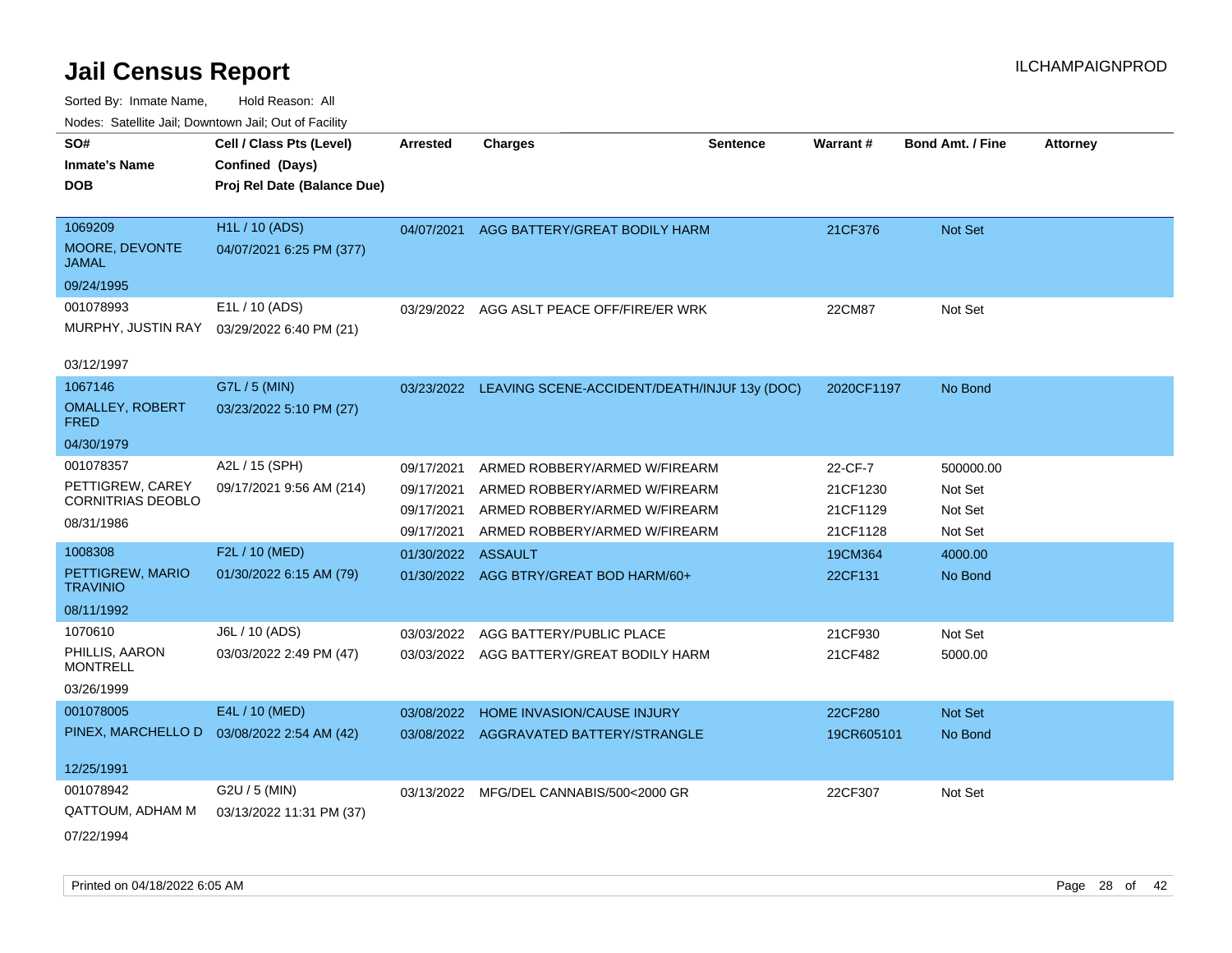Sorted By: Inmate Name, Hold Reason: All Nodes: Satellite Jail; Downtown Jail; Out of Facility

| rouce. Calcinic Jan, Downtown Jan, Out or Facility |                                             |                          |                                                |                 |            |                         |                 |
|----------------------------------------------------|---------------------------------------------|--------------------------|------------------------------------------------|-----------------|------------|-------------------------|-----------------|
| SO#                                                | Cell / Class Pts (Level)                    | <b>Arrested</b>          | <b>Charges</b>                                 | <b>Sentence</b> | Warrant#   | <b>Bond Amt. / Fine</b> | <b>Attorney</b> |
| <b>Inmate's Name</b>                               | Confined (Days)                             |                          |                                                |                 |            |                         |                 |
| <b>DOB</b>                                         | Proj Rel Date (Balance Due)                 |                          |                                                |                 |            |                         |                 |
|                                                    |                                             |                          |                                                |                 |            |                         |                 |
| 001077783                                          | H6L / 10 (ADS)                              |                          | 01/05/2022 AGGRAVATED BATTERY                  |                 | 21CF325    | Not Set                 |                 |
| <b>RIVERA, DARYL</b><br><b>ANTONIO</b>             | 01/05/2022 4:20 PM (104)                    |                          |                                                |                 |            |                         |                 |
| 11/14/1981                                         |                                             |                          |                                                |                 |            |                         |                 |
| 1072114                                            | A1U / 15 (SPH)                              | 01/17/2021               | ATTEMPT (FIRST DEGREE MURDER)                  |                 | 2021CF65   | Not Set                 |                 |
| ROBINSON, DONNELL<br><b>LEVON</b>                  | 01/17/2021 2:40 PM (457)                    | 01/17/2021<br>02/17/2021 | ARMED ROBBERY/NO FIREARM<br>AGGRAVATED BATTERY | 4y (DOC)        | 2020CF824  | 75000.00<br>250000.00   |                 |
| 10/23/2000                                         |                                             |                          |                                                |                 |            |                         |                 |
| 1000820                                            | F5L / 15 (MAX)                              | 01/24/2022               | FELON POSS/USE WEAPON/FIREARM                  |                 | 22CF105    | Not Set                 |                 |
| <b>MICHAEL</b>                                     | SCHNEIDER, SONGAN 01/24/2022 8:20 AM (85)   |                          | 01/24/2022 AGGRAVATED DOMESTIC BATTERY         |                 | 21CF1433   | 25000.00                |                 |
| 08/18/1992                                         |                                             |                          |                                                |                 |            |                         |                 |
| 47195                                              | G8L / 5 (MIN)                               | 12/27/2021               | <b>RESIDENTIAL BURGLARY</b>                    |                 | 2020CF1222 | 10000.00                |                 |
| SIMMONS, JAMES<br><b>ROBERT</b>                    | 12/27/2021 8:42 AM (113)                    | 12/28/2021               | <b>RESIDENTIAL BURGLARY</b>                    |                 | 2021CF1596 | Not Set                 |                 |
| 03/13/1975                                         |                                             |                          |                                                |                 |            |                         |                 |
| 1064798                                            | B3 / 15 (ADS)                               | 01/17/2022               | <b>MURDER</b>                                  |                 | 2021CF695  | 1500000.00              |                 |
| <b>STENNIS, BRUCE</b><br><b>DEONTAY</b>            | 01/17/2022 1:29 PM (92)                     |                          | 01/17/2022 MFG/DEL 1<15 GR COCAINE/ANLG        |                 | 21CF520    | 50000.00                |                 |
| 08/12/1998                                         |                                             |                          |                                                |                 |            |                         |                 |
| 1036650                                            | F4U / 10 (MED)                              |                          | 02/16/2022 ARMED VIOLENCE/CATEGORY I           | 10y (DOC)       | 21CF845    | 250000.00               |                 |
| TAYLOR, KORRION<br><b>VELEZ</b>                    | 02/16/2022 4:33 PM (62)                     |                          |                                                |                 |            |                         |                 |
| 03/18/1997                                         |                                             |                          |                                                |                 |            |                         |                 |
| 001078997                                          | C8L / 10 (MED)                              |                          | 03/30/2022 UNLAWFUL USE OF A WEAPON            |                 | 22CF374    | No Bond                 |                 |
| <b>DEON</b>                                        | THOMAS, THEOPHILUS 03/30/2022 10:52 PM (20) |                          |                                                |                 |            |                         |                 |
| 09/17/2003                                         |                                             |                          |                                                |                 |            |                         |                 |
| 1056971                                            | B2 / 10 (SPH)                               | 08/07/2021               | FELON POSS/USE WEAPON/FIREARM                  |                 | 21CF948    | No Bond                 |                 |
| <b>TRAVIS, DENZEL</b><br><b>DANTRELL</b>           | 08/07/2021 7:36 AM (255)                    | 08/08/2021               | AGG BATTERY/PUBLIC PLACE                       |                 | 2020CF647  | 25000.00                |                 |
| 03/21/1993                                         |                                             |                          |                                                |                 |            |                         |                 |

Printed on 04/18/2022 6:05 AM Page 29 of 42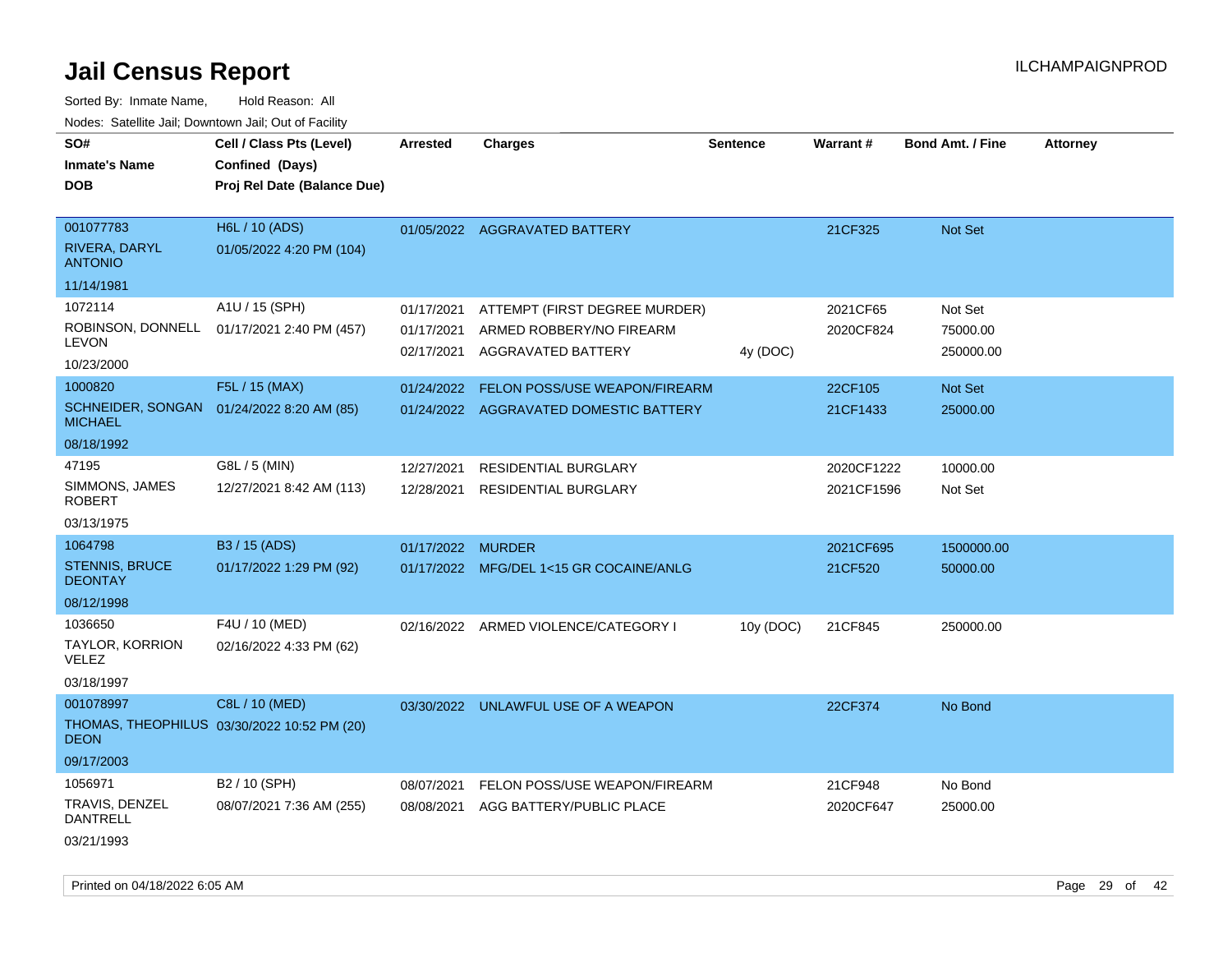| ivouss. Satellite Jali, Downtown Jali, Out of Facility |                                                                            |                          |                                                                 |                 |                        |                         |                 |
|--------------------------------------------------------|----------------------------------------------------------------------------|--------------------------|-----------------------------------------------------------------|-----------------|------------------------|-------------------------|-----------------|
| SO#<br>Inmate's Name<br><b>DOB</b>                     | Cell / Class Pts (Level)<br>Confined (Days)<br>Proj Rel Date (Balance Due) | <b>Arrested</b>          | <b>Charges</b>                                                  | <b>Sentence</b> | Warrant#               | <b>Bond Amt. / Fine</b> | <b>Attorney</b> |
| 001078250<br>TRAVIS, JORDAN                            | C9L / 10 (ADS)                                                             | 08/07/2021               | FELON POSS WEAPON/BODY ARMOR                                    |                 | 21CF950                | <b>Not Set</b>          |                 |
| <b>TESHAUN</b>                                         | 08/07/2021 10:27 AM (255)                                                  |                          |                                                                 |                 |                        |                         |                 |
| 03/03/1996                                             |                                                                            |                          |                                                                 |                 |                        |                         |                 |
| 512160                                                 | F1L / 15 (MAX)                                                             | 03/10/2022               | ARMED HABITUAL CRIMINAL                                         |                 | 22CF296                | Not Set                 |                 |
| TURNER, CHARLES<br>EDWARD                              | 03/10/2022 12:00 PM (40)                                                   |                          | 03/11/2022 PAROLE REVOCATION                                    |                 | CH2201422              | No Bond                 |                 |
| 09/05/1986                                             |                                                                            |                          |                                                                 |                 |                        |                         |                 |
| 30108                                                  | J4L / 15 (ADS)                                                             | 07/30/2021 MURDER        |                                                                 |                 | 21CF902                | 2000000.00              |                 |
| VANDYKE, DARYL<br><b>ANTHONY</b>                       | 07/30/2021 8:29 PM (263)                                                   |                          |                                                                 |                 |                        |                         |                 |
| 10/04/1965                                             |                                                                            |                          |                                                                 |                 |                        |                         |                 |
| 968681                                                 | D5 / 15 (ADS)                                                              | 08/27/2021               | AGG CRIM SX AB/VIC 13<18/TRUST                                  |                 | 2020CF499              | 250000.00               |                 |
| WADE, DEMETRIUS<br>DARYL                               | 08/27/2021 2:25 AM (235)                                                   | 08/27/2021               | INDIRECT CRIMINAL CONTEMPT                                      | 3y(DOC)         | 2021CC16               | No Bond                 |                 |
| 01/07/1987                                             |                                                                            |                          |                                                                 |                 |                        |                         |                 |
| 1035462                                                | F3U / 15 (MAX)                                                             |                          | 03/25/2022 ARMED HABITUAL CRIMINAL                              |                 | 22CF186                | 750000.00               |                 |
| WASHINGTON, MARK<br>ANTHONY                            | 03/25/2022 8:47 AM (25)                                                    |                          |                                                                 |                 |                        |                         |                 |
| 01/06/1994                                             |                                                                            |                          |                                                                 |                 |                        |                         |                 |
| 1070971                                                | H3L / 5 (ADS)                                                              | 12/07/2021               | <b>IDENTITY THEFT/&lt;\$300</b>                                 |                 | 20CF922                | Not Set                 |                 |
| WEIR, CLINTON<br>HOWARD                                | 12/08/2021 3:45 AM (132)                                                   | 12/07/2021               | <b>RECKLESS DRIVING</b>                                         |                 | 19TR2348               | Not Set                 |                 |
| 03/15/1983                                             |                                                                            |                          |                                                                 |                 |                        |                         |                 |
| 54212                                                  | E3U / 10 (ADS)                                                             | 12/21/2021               | ARMED VIOLENCE/CATEGORY I                                       |                 | 21CF1576               | <b>Not Set</b>          |                 |
| <b>WHITLOCK, GEORGE</b><br>ABRAM                       | 12/21/2021 1:20 PM (119)                                                   | 12/21/2021<br>12/21/2021 | RECEIVE/POSS/SELL STOLEN VEH<br><b>VIOLATE ORDER PROTECTION</b> |                 | 2021CF669<br>2021CM391 | 10000.00<br>1000.00     |                 |
| 11/10/1978                                             |                                                                            |                          |                                                                 |                 |                        |                         |                 |
| 1058072                                                | A2U / 15 (SPH)                                                             | 02/25/2021               | ARMED HABITUAL CRIMINAL                                         |                 |                        | Not Set                 |                 |
| WILLIAMS, KENNETH<br>BERNARD                           | 02/25/2021 3:24 PM (418)                                                   |                          |                                                                 |                 |                        |                         |                 |
| 10/04/1985                                             |                                                                            |                          |                                                                 |                 |                        |                         |                 |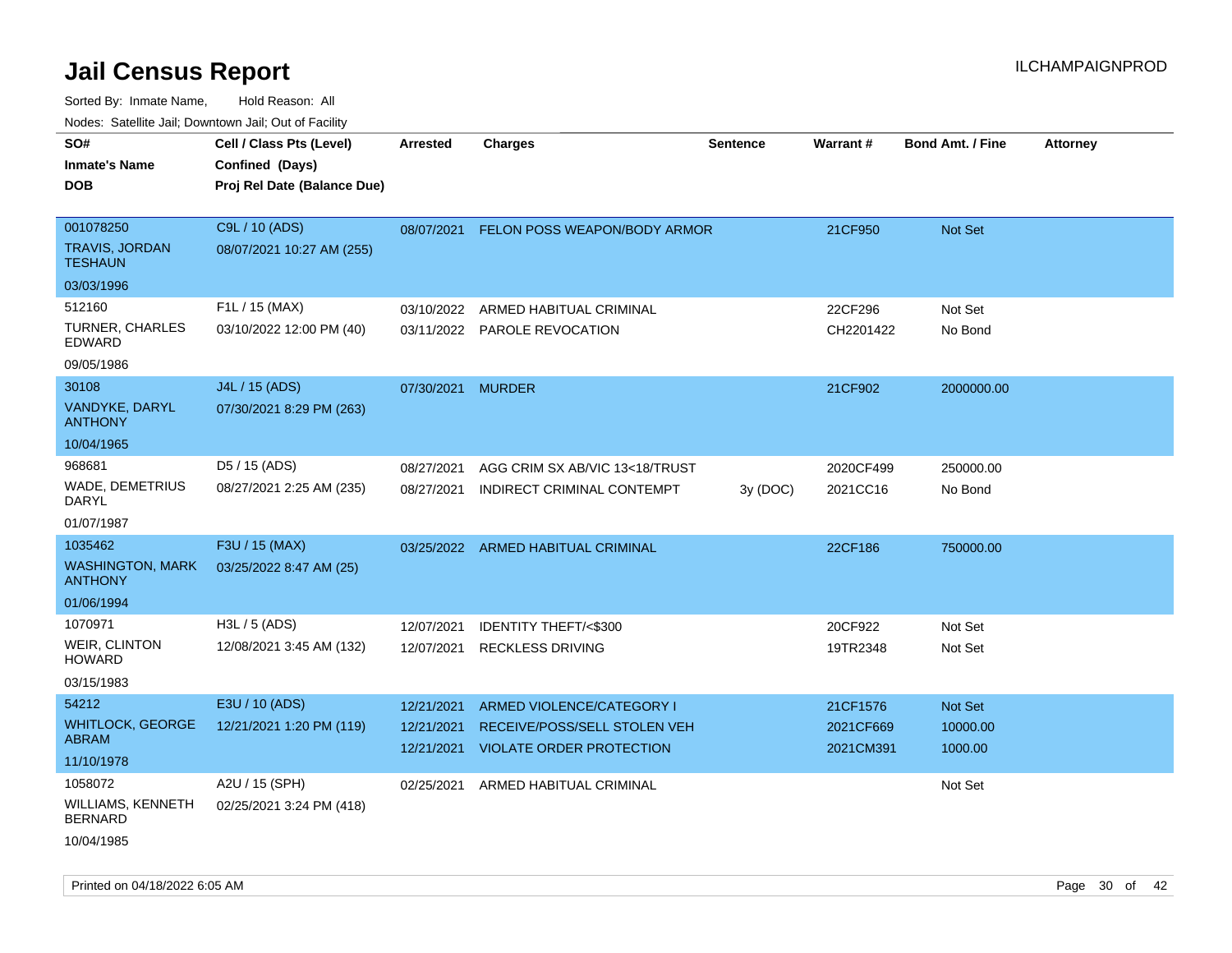| SO#                                    | Cell / Class Pts (Level)    | Arrested   | <b>Charges</b>                       | <b>Sentence</b> | Warrant# | <b>Bond Amt. / Fine</b> | <b>Attorney</b> |
|----------------------------------------|-----------------------------|------------|--------------------------------------|-----------------|----------|-------------------------|-----------------|
| <b>Inmate's Name</b>                   | Confined (Days)             |            |                                      |                 |          |                         |                 |
| <b>DOB</b>                             | Proj Rel Date (Balance Due) |            |                                      |                 |          |                         |                 |
|                                        |                             |            |                                      |                 |          |                         |                 |
| 1020914                                | F3L / 10 (MED)              | 03/06/2022 | <b>FELON POSS/USE WEAPON/FIREARM</b> |                 | 21CF1337 | 250000.00               |                 |
| <b>WILSON, BRANDON</b><br><b>LARON</b> | 03/06/2022 11:46 AM (44)    |            |                                      |                 |          |                         |                 |
| 07/05/1994                             |                             |            |                                      |                 |          |                         |                 |
| 001078995                              | $G1U / 5$ (MIN)             | 03/29/2022 | METH DELIVERY<5 GRAMS                |                 | 22CF371  | Not Set                 |                 |
| ZINK, PRESTIN L                        | 03/29/2022 11:33 PM (21)    |            | 03/29/2022 FUGITIVE FROM JUSTICE     |                 | 22CF370  | Not Set                 |                 |
| 08/19/1997                             |                             |            |                                      |                 |          |                         |                 |
| <b>Total Downtown Jail: 73</b>         |                             | Males: 73  | Females: 0<br>Unknown: 0             |                 |          |                         |                 |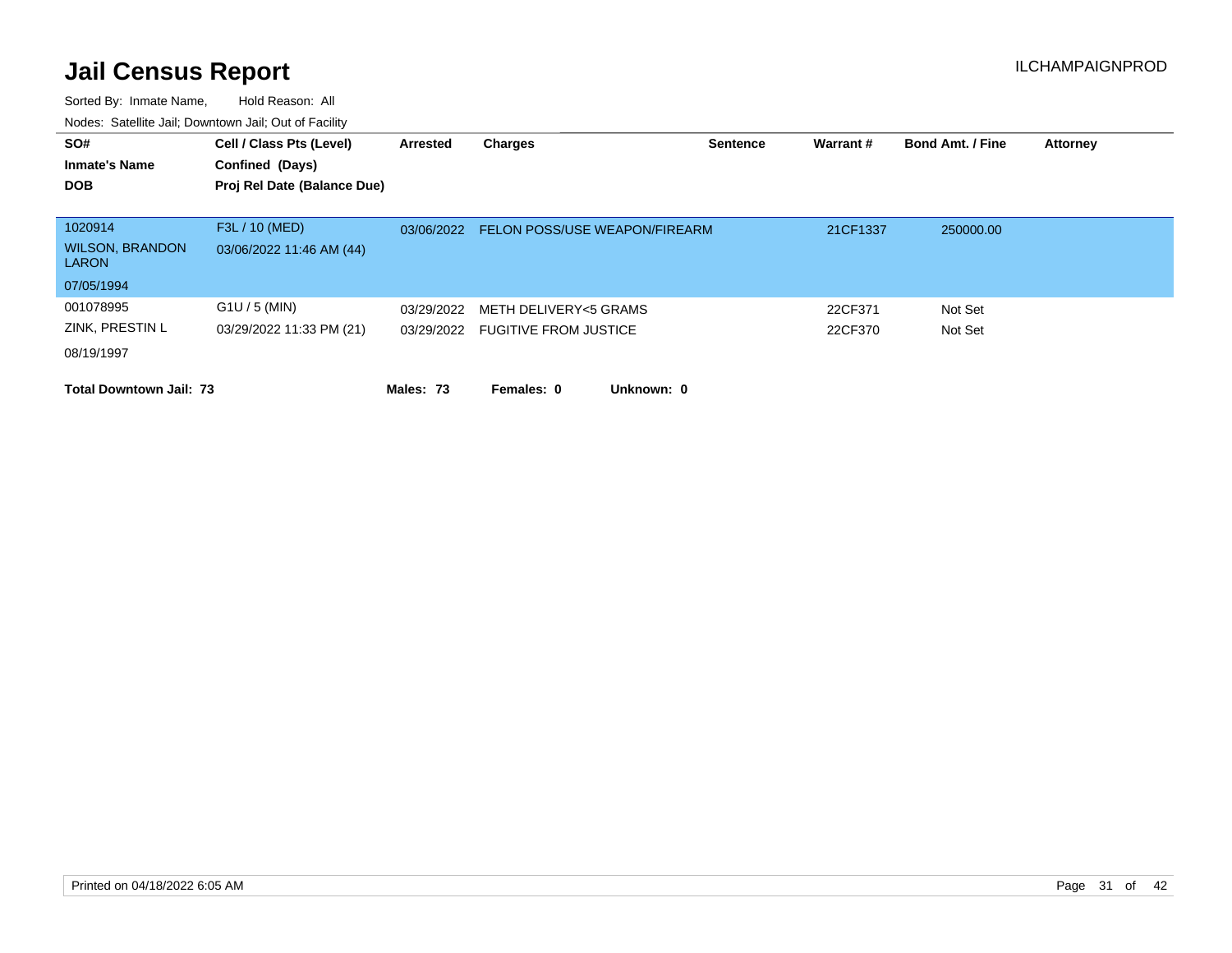|  | <b>Out of Facility</b> |  |
|--|------------------------|--|
|  |                        |  |

| SO#                                      | Cell / Class Pts (Level)                       | <b>Arrested</b> | <b>Charges</b>                   | Sentence | Warrant#   | <b>Bond Amt. / Fine</b> | <b>Attorney</b> |
|------------------------------------------|------------------------------------------------|-----------------|----------------------------------|----------|------------|-------------------------|-----------------|
| <b>Inmate's Name</b><br><b>DOB</b>       | Confined (Days)<br>Proj Rel Date (Balance Due) |                 |                                  |          |            |                         |                 |
|                                          |                                                |                 |                                  |          |            |                         |                 |
| 001078621                                | <b>KAN / 10 (MED)</b>                          | 12/23/2021      | <b>RESIDENTIAL BURGLARY</b>      |          | 21CF1582   | Not Set                 |                 |
|                                          | BAILEY, DANIEL SCOTT 12/23/2021 9:44 AM (117)  |                 | 01/14/2022 PROBATION VIOLATION   |          | 21CF1445   | Not Set                 |                 |
| 05/09/1999                               |                                                |                 |                                  |          |            |                         |                 |
| 548350                                   | EHD                                            | 03/29/2022      | AGG DUI/NO VALID DL              |          | 2020CF268  | Not Set                 |                 |
| <b>BAILEY, NORBERT</b><br><b>WILLIAM</b> | 03/29/2022 9:11 AM (21)                        |                 |                                  |          |            |                         |                 |
| 02/14/1992                               | 5/23/2022 (0.00)                               |                 |                                  |          |            |                         |                 |
| 19971                                    | <b>EHD</b>                                     | 11/09/2021      | DRIVING RVK/SUSP DUI/SSS 4-9     |          | 2021CF968  | Not Set                 |                 |
| <b>LYNN</b>                              | BARNESKE, RAYMOND 11/09/2021 9:32 AM (161)     |                 |                                  |          |            |                         |                 |
| 08/17/1961                               | 5/6/2022 (0.00)                                |                 |                                  |          |            |                         |                 |
| 516062                                   | KAN / 15 (MAX)                                 | 02/22/2021      | PHONE HARASSMENT/2+              |          | 20CF194    | 5000.00                 |                 |
| BENNETT, JOHN<br><b>MICHAEL</b>          | 02/22/2021 10:47 AM (421)                      | 02/22/2021      | AGG DISCH FIR/VEH/PC OFF/FRMAN   |          | 21CF210    | No Bond                 |                 |
| 04/30/1986                               |                                                |                 |                                  |          |            |                         |                 |
| 33993                                    | <b>KAN / 10 (MED)</b>                          | 06/14/2021      | POSSESSING A CONTROLLED SUBSTANC |          | 21CF657    | Not Set                 |                 |
| <b>BOOKER, STEPHON</b><br><b>MONTELL</b> | 06/14/2021 7:42 PM (309)                       | 06/14/2021      | AGGRAVATED DOMESTIC BATTERY      |          | 21CF688    | Not Set                 |                 |
| 06/11/1971                               |                                                | 06/14/2021      | PAROLE REVOCATION                |          | CH2103612  | No Bond                 |                 |
| 35366                                    | EHD                                            | 04/05/2022      | DRIVING RVK/SUSP DUI/SSS 4-9     |          | 2020CF1405 | Not Set                 |                 |
| <b>BRADLEY, EARNEST</b>                  | 04/05/2022 8:58 AM (14)                        | 04/05/2022      | DRIVING RVK/SUSP DUI/SSS 4-9     |          | 2021CF361  | Not Set                 |                 |
| ANGELO VALENTIN                          |                                                |                 |                                  |          |            |                         |                 |
| 07/30/1968                               | 6/2/2022 (0.00)                                |                 |                                  |          |            |                         |                 |
| 1074315                                  | <b>KAN / 15 (MAX)</b>                          | 07/27/2021      | AGG DISCHARGE FIREARM/VEH/SCH    |          | 21CF927    | Not Set                 |                 |
| <b>BRIGGS, PATRICK</b><br><b>MONTAY</b>  | 08/03/2021 4:56 PM (259)                       |                 |                                  |          |            |                         |                 |
| 08/05/2001                               |                                                |                 |                                  |          |            |                         |                 |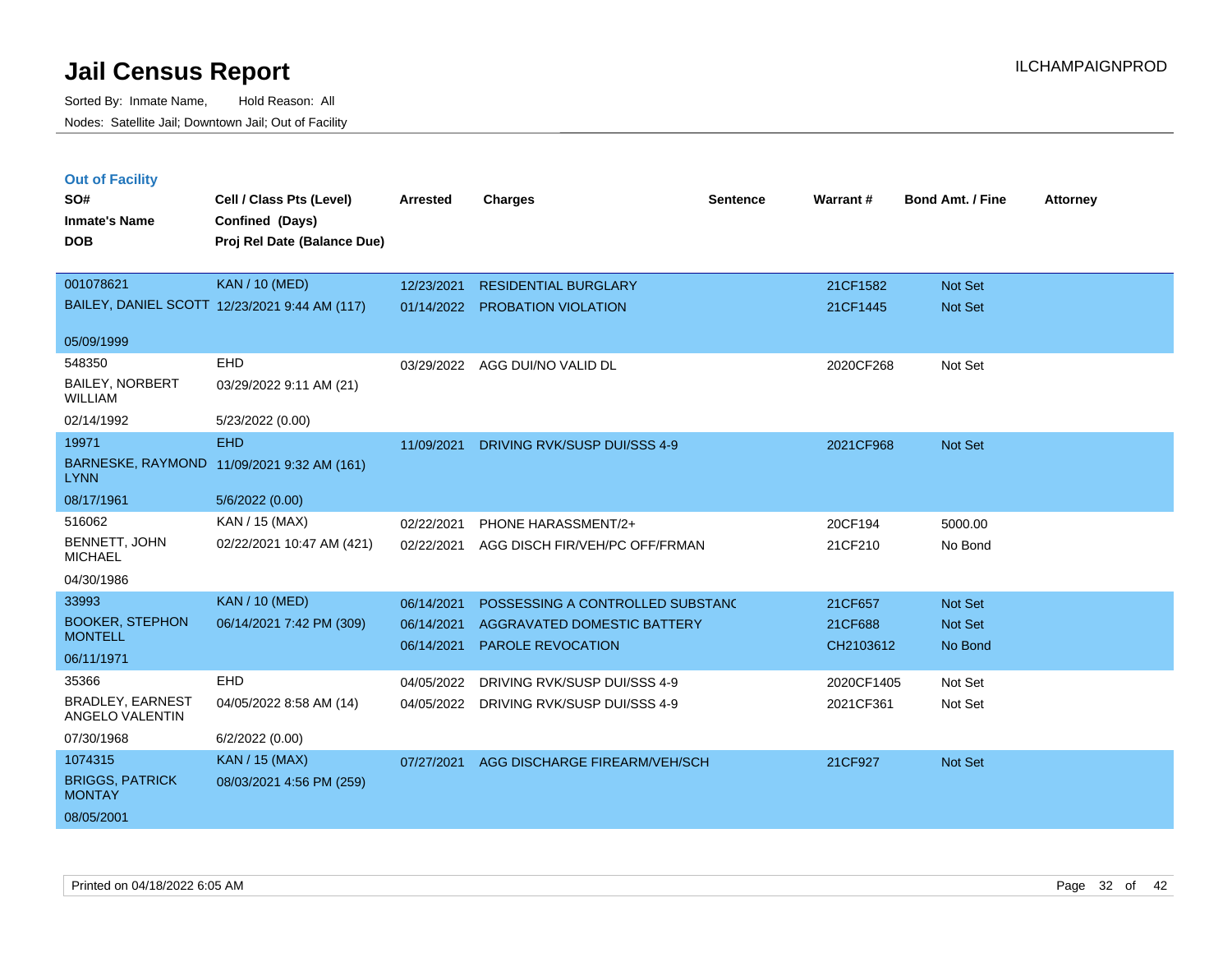| rougs. Calcinic Jan, Downtown Jan, Out of Facility |                                                                            |                 |                                           |          |             |                  |                 |
|----------------------------------------------------|----------------------------------------------------------------------------|-----------------|-------------------------------------------|----------|-------------|------------------|-----------------|
| SO#<br><b>Inmate's Name</b><br><b>DOB</b>          | Cell / Class Pts (Level)<br>Confined (Days)<br>Proj Rel Date (Balance Due) | <b>Arrested</b> | <b>Charges</b>                            | Sentence | Warrant#    | Bond Amt. / Fine | <b>Attorney</b> |
| 001078880                                          | KAN / 15 (MAX)                                                             | 02/25/2022      | <b>PAROLE REVOCATION</b>                  |          | HN-2200660  | No Bond          |                 |
| <b>BROACH, CAREU</b>                               | 02/25/2022 3:58 PM (53)                                                    | 02/25/2022      | ARMED VIOLENCE/CATEGORY I                 |          | 22CF237     | Not Set          |                 |
|                                                    |                                                                            |                 | 02/25/2022 AGG DISCHARGE FIREARM/BLDG/SCH |          | 22600096201 | No Bond          |                 |
| 02/27/2003                                         |                                                                            |                 |                                           |          |             |                  |                 |
| 001078065                                          | KAN / 10 (ADS)                                                             | 06/17/2021      | AGG BATTERY/DISCHARGE FIREARM             |          | 21CF704     | 1000000.00       |                 |
| BROWN, CHARMAN<br>LAKEEF                           | 06/17/2021 12:32 PM (306)                                                  |                 |                                           |          |             |                  |                 |
| 11/30/2002                                         |                                                                            |                 |                                           |          |             |                  |                 |
| 001078008                                          | <b>KAN / 15 (MAX)</b>                                                      |                 | 02/15/2022 AGG BATTERY/DISCHARGE FIREARM  |          | 21CF1090    | 500000.00        |                 |
| <b>BROWN, CODY</b><br><b>RUSSELL</b>               | 02/15/2022 9:17 AM (63)                                                    |                 |                                           |          |             |                  |                 |
| 02/15/2004                                         |                                                                            |                 |                                           |          |             |                  |                 |
| 1038554                                            | KAN / 15 (MAX)                                                             | 08/18/2021      | DELIVERY OF OR POSSESSION OF W/ INT       |          | 21CF1009    | No Bond          |                 |
| <b>BROWN, CORRION</b><br><b>DEVONTAE</b>           | 08/18/2021 5:40 PM (244)                                                   | 08/18/2021      | ARMED HABITUAL CRIMINAL                   |          | 21CF1162    | Not Set          |                 |
| 04/19/1995                                         |                                                                            |                 |                                           |          |             |                  |                 |
| 1038579                                            | <b>KAN</b> / 15 (MAX)                                                      | 08/18/2021      | <b>FELON POSS/USE WEAPON/FIREARM</b>      |          | 21CF1010    | <b>Not Set</b>   |                 |
| <b>BROWN, MARKEL</b><br><b>RIKKI</b>               | 08/18/2021 2:05 PM (244)                                                   |                 |                                           |          |             |                  |                 |
| 01/06/1995                                         |                                                                            |                 |                                           |          |             |                  |                 |
| 1003006                                            | KAN / 15 (MAX)                                                             | 08/19/2021      | FELON POSS/USE MACHINE GUN                |          | 21CF1011    | No Bond          |                 |
| <b>BROWN, ROCKEITH</b><br><b>JAVONTE</b>           | 08/19/2021 12:55 AM (243)                                                  |                 |                                           |          |             |                  |                 |
| 07/23/1991                                         |                                                                            |                 |                                           |          |             |                  |                 |
| 1068812                                            | KAN / 15 (MAX)                                                             | 12/21/2021      | FELON POSS/USE FIREARM PRIOR              |          | 21CF1568    | Not Set          |                 |
| BRYANT, DANNY<br><b>EUGENE</b>                     | 12/21/2021 1:50 PM (119)                                                   | 12/21/2021      | AGG DISCHARGE FIREARM/OCC VEH             |          | 21CF741     | Not Set          |                 |
| 11/22/1989                                         |                                                                            |                 |                                           |          |             |                  |                 |
| 987334                                             | KAN / 15 (MAX)                                                             | 03/10/2021      | ATTEMPT (FIRST DEGREE MURDER)             |          | 19CF689     | Not Set          |                 |
| CAIN, ISAIAH<br><b>DEPRIEST</b>                    | 03/10/2021 2:22 PM (405)                                                   |                 |                                           |          |             |                  |                 |
| 12/23/1990                                         |                                                                            |                 |                                           |          |             |                  |                 |
|                                                    |                                                                            |                 |                                           |          |             |                  |                 |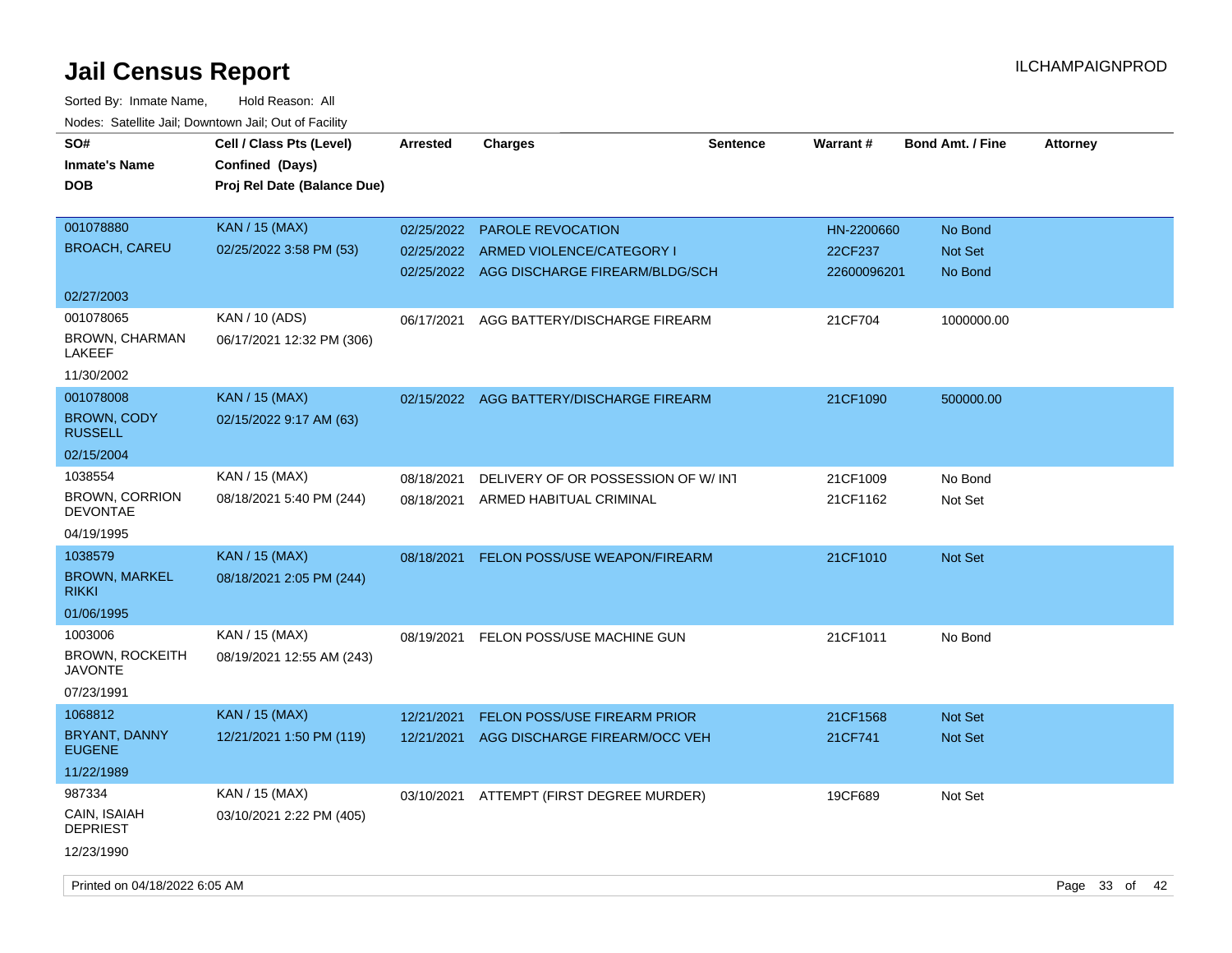Sorted By: Inmate Name, Hold Reason: All Nodes: Satellite Jail; Downtown Jail; Out of Facility

| Noues. Sateme Jan, Downtown Jan, Out or Facility |                             |                 |                                |                 |                 |                         |                 |
|--------------------------------------------------|-----------------------------|-----------------|--------------------------------|-----------------|-----------------|-------------------------|-----------------|
| SO#                                              | Cell / Class Pts (Level)    | <b>Arrested</b> | <b>Charges</b>                 | <b>Sentence</b> | <b>Warrant#</b> | <b>Bond Amt. / Fine</b> | <b>Attorney</b> |
| <b>Inmate's Name</b>                             | Confined (Days)             |                 |                                |                 |                 |                         |                 |
| <b>DOB</b>                                       | Proj Rel Date (Balance Due) |                 |                                |                 |                 |                         |                 |
|                                                  |                             |                 |                                |                 |                 |                         |                 |
| 992962                                           | <b>KAN / 15 (ADS)</b>       | 05/25/2021      | MURDER/INTENT TO KILL/INJURE   |                 | 2018CF1045      | 1000000.00              |                 |
| <b>CAMPBELL, KEITH</b><br><b>KNAQEEB</b>         | 05/25/2021 1:19 PM (329)    |                 |                                |                 |                 |                         |                 |
| 07/22/1991                                       |                             |                 |                                |                 |                 |                         |                 |
| 001078576                                        | KAN / 15 (MAX)              | 11/09/2021      | UNLAWFUL USE OF A WEAPON       |                 | 21CF1383        | Not Set                 |                 |
| CARTER, DEMONDRE<br><b>DAVON</b>                 | 11/09/2021 6:01 PM (161)    |                 |                                |                 |                 |                         |                 |
| 05/27/2001                                       |                             |                 |                                |                 |                 |                         |                 |
| 1064992                                          | <b>KAN / 15 (MAX)</b>       | 09/20/2021      | ARMED VIOLENCE/CATEGORY I      |                 | 21CF1137        | Not Set                 |                 |
| <b>CARTER, KEJUAN</b><br><b>JAVONTE</b>          | 09/20/2021 11:42 PM (211)   |                 |                                |                 |                 |                         |                 |
| 06/27/1998                                       |                             |                 |                                |                 |                 |                         |                 |
| 001078729                                        | KAN / 15 (ADS)              | 01/02/2022      | MURDER/INTENT TO KILL/INJURE   |                 | 20CF396         | 1000000.00              |                 |
| CARTER, TROY<br><b>DEMON</b>                     | 01/02/2022 10:29 AM (107)   |                 |                                |                 |                 |                         |                 |
| 01/02/2004                                       |                             |                 |                                |                 |                 |                         |                 |
| 001078461                                        | <b>KAN / 10 (MED)</b>       | 10/07/2021      | AGG DOMESTIC BATTERY/STRANGLE  | 42m (DOC)       | 2021CF1208      | <b>Not Set</b>          |                 |
| COLE, ERIC JOSE                                  | 10/08/2021 12:25 AM (193)   |                 |                                |                 |                 |                         |                 |
| 01/24/2002                                       |                             |                 |                                |                 |                 |                         |                 |
| 1048488                                          | KAN / 10 (ADS)              | 12/30/2021      | ARMED VIOLENCE/CATEGORY I      |                 | 2022CF4         | Not Set                 |                 |
| COLSON, WAYNE<br>ARTHUR, Third                   | 12/30/2021 8:27 AM (110)    |                 |                                |                 |                 |                         |                 |
| 10/14/1995                                       |                             |                 |                                |                 |                 |                         |                 |
| 57733                                            | <b>KAN / 15 (SPH)</b>       | 02/25/2020      | <b>HOMICIDE</b>                |                 | 2020-CF250      | 2000000.00              |                 |
| <b>CRAIG, ANTOINE</b><br><b>DARRELL</b>          | 02/25/2020 4:08 PM (784)    | 02/25/2020      | FELON POSS/USE WEAPON/FIREARM  |                 | 19CF-1827       | 80000.00                |                 |
| 10/09/1982                                       |                             |                 |                                |                 |                 |                         |                 |
| 001077939                                        | KAN / 10 (MED)              | 05/10/2021      | FIREARM/FOID INVALID/NOT ELIG  |                 | 21CF526         | No Bond                 |                 |
| <b>CROSS, PATRICK</b><br><b>DONTRELLE</b>        | 05/10/2021 7:31 PM (344)    | 06/02/2021      | POSS STOLEN VEHICLE > \$25,000 |                 | 21CF612         | Not Set                 |                 |
| 11/07/2001                                       |                             |                 |                                |                 |                 |                         |                 |

Printed on 04/18/2022 6:05 AM **Page 34** of 42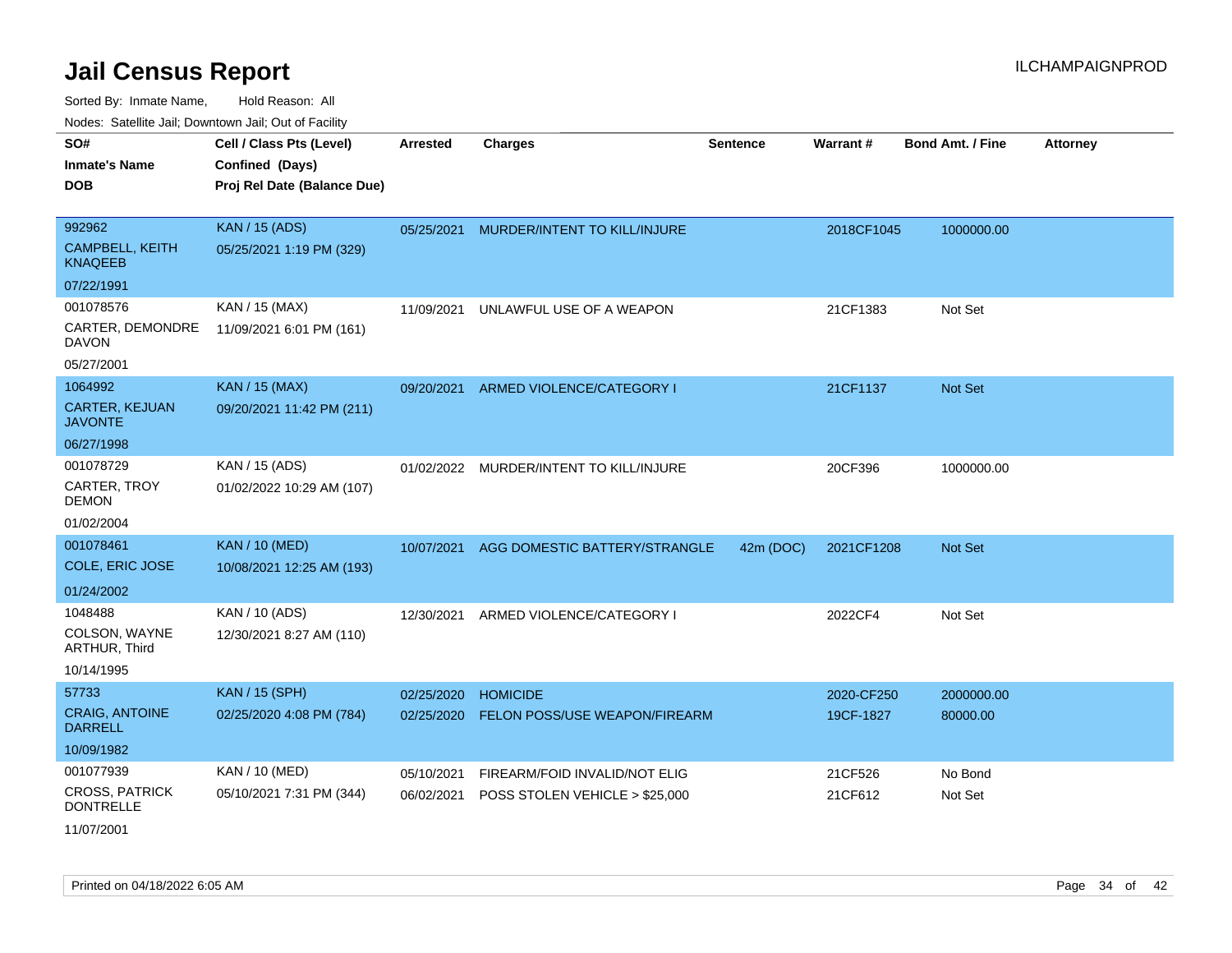Sorted By: Inmate Name, Hold Reason: All Nodes: Satellite Jail; Downtown Jail; Out of Facility

| SO#<br><b>Inmate's Name</b><br><b>DOB</b>       | Cell / Class Pts (Level)<br>Confined (Days)<br>Proj Rel Date (Balance Due) | Arrested   | <b>Charges</b>                      | <b>Sentence</b> | Warrant#  | <b>Bond Amt. / Fine</b> | <b>Attorney</b> |
|-------------------------------------------------|----------------------------------------------------------------------------|------------|-------------------------------------|-----------------|-----------|-------------------------|-----------------|
| 25022<br><b>CRUMP, ROBERT</b><br><b>ANTHONY</b> | EHD / 10 (MED)<br>02/17/2022 11:48 AM (61)                                 |            | 02/17/2022 AGG DUI/2/PASS<16        |                 | 2021CF560 | No Bond                 |                 |
| 02/06/1966                                      | 5/14/2022 (0.00)                                                           |            |                                     |                 |           |                         |                 |
| 001078538                                       | KAN / 10 (ADS)                                                             | 10/26/2021 | CRIM SEX ASSAULT/FORCE              |                 | 21CF1301  | Not Set                 |                 |
| DAWKINS, LEN                                    | 10/26/2021 8:18 PM (175)                                                   |            |                                     |                 |           |                         |                 |
| 03/23/1987                                      |                                                                            |            |                                     |                 |           |                         |                 |
| 1061304                                         | <b>KAN / 15 (MAX)</b>                                                      | 10/11/2021 | <b>ARMED HABITUAL CRIMINAL</b>      |                 | 21CF1226  | No Bond                 |                 |
| <b>DORRIS, KEMION</b><br><b>DAETOCE</b>         | 10/11/2021 7:30 PM (190)                                                   | 10/11/2021 | <b>ARMED HABITUAL CRIMINAL</b>      |                 | 21CF1227  | No Bond                 |                 |
| 11/19/1997                                      |                                                                            | 10/11/2021 | <b>HOME INVASION/FIREARM</b>        |                 | 21CF1228  | No Bond                 |                 |
| 001079018                                       | <b>EHD</b>                                                                 | 04/05/2022 | DRIVING RVK/SUSP DUI/SSS 4-9        |                 | 2022CF22  | Not Set                 |                 |
| FINLEY, KEITH DAVID                             | 04/05/2022 10:38 AM (14)                                                   |            |                                     |                 |           |                         |                 |
| 08/23/1963                                      | 10/1/2022 (0.00)                                                           |            |                                     |                 |           |                         |                 |
| 1013012                                         | <b>KAN / 15 (MAX)</b>                                                      | 07/08/2021 | ATTEMPT (FIRST DEGREE MURDER)       |                 | 2021CF790 | 1000000.00              |                 |
| <b>GARY, XAVIER LAMAR</b>                       | 07/08/2021 9:24 AM (285)                                                   | 07/08/2021 | <b>FELON POSS/USE FIREARM PRIOR</b> |                 | 2020CF650 | 25000.00                |                 |
|                                                 |                                                                            | 07/08/2021 | FELON POSS/USE FIREARM PRIOR        |                 | 21CF798   | <b>Not Set</b>          |                 |
| 12/14/1991                                      |                                                                            |            |                                     |                 |           |                         |                 |
| 1065946                                         | KAN / 10 (MED)                                                             | 09/04/2021 | AGG BATTERY/DISCHARGE FIREARM       |                 | 21CF1057  | 750000.00               |                 |
| <b>GODBOLT, DESMOND</b><br><b>DEVONTAE</b>      | 09/04/2021 1:17 AM (227)                                                   | 09/04/2021 | RESIST/OBSTRUCTING A PEACE OFFICEI  |                 | 21CM407   | Not Set                 |                 |
| 11/15/1997                                      |                                                                            |            |                                     |                 |           |                         |                 |
| 1070118                                         | <b>KAN / 15 (MAX)</b>                                                      | 08/31/2021 | AGGRAVATED DOMESTIC BATTERY         |                 | 21CF1049  | No Bond                 |                 |
| <b>GRAHAM, CORTEZ</b><br><b>LAMON</b>           | 08/31/2021 9:32 PM (231)                                                   | 09/02/2021 | <b>PROBATION VIOLATION</b>          |                 | 21CF55    | Not Set                 |                 |
| 03/31/1976                                      |                                                                            |            |                                     |                 |           |                         |                 |
| 1076506                                         | KAN / 15 (MAX)                                                             | 09/17/2021 | AGG UUW/PERSON/CM THREAT VIOL       |                 | 21CF1131  | Not Set                 |                 |
|                                                 | GRAY, JAMARH EMERE 09/17/2021 10:41 AM (214)                               | 09/20/2021 | DOMESTIC BATTERY                    |                 | 21CM430   | Not Set                 |                 |

06/21/2003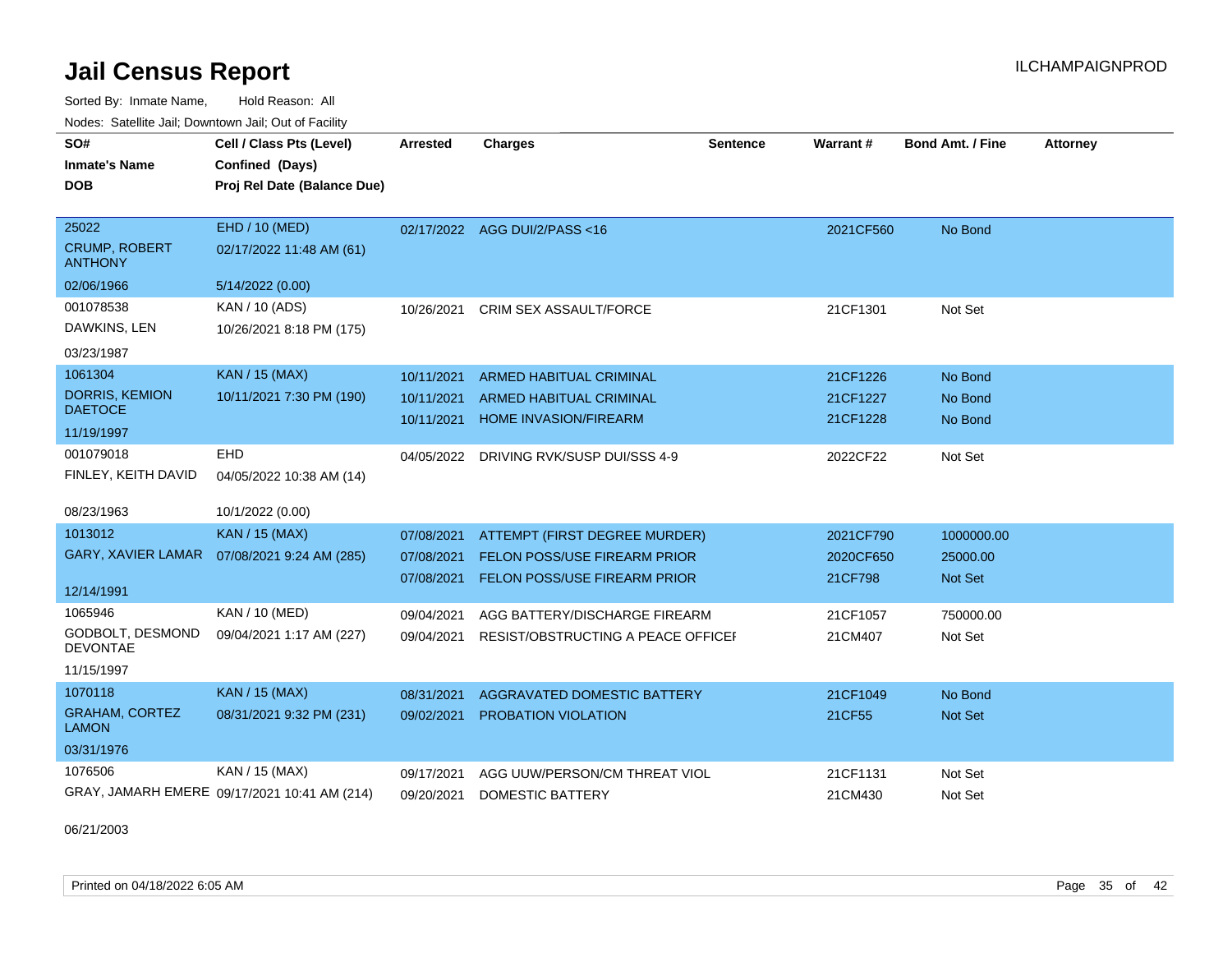| SO#                                     | Cell / Class Pts (Level)                       | <b>Arrested</b>   | <b>Charges</b>                       | Sentence | Warrant#   | <b>Bond Amt. / Fine</b> | <b>Attorney</b> |
|-----------------------------------------|------------------------------------------------|-------------------|--------------------------------------|----------|------------|-------------------------|-----------------|
| <b>Inmate's Name</b><br><b>DOB</b>      | Confined (Days)<br>Proj Rel Date (Balance Due) |                   |                                      |          |            |                         |                 |
|                                         |                                                |                   |                                      |          |            |                         |                 |
| 1055117                                 | <b>EHD</b>                                     |                   | 02/15/2022 AGG BATTERY/PUBLIC PLACE  |          | 2021CM47   | Not Set                 |                 |
| <b>GREAM, JOHN</b><br><b>ROBERT LEE</b> | 02/15/2022 10:44 AM (63)                       |                   |                                      |          |            |                         |                 |
| 08/23/1996                              | 6/13/2022 (0.00)                               |                   |                                      |          |            |                         |                 |
| 1037683                                 | EHD                                            | 02/23/2022        | AGG DUI/LIC SUSP OR REVOKED          |          | 2020CF350  | Not Set                 |                 |
| HARRISON, HAROLD<br>RAY                 | 02/23/2022 10:01 AM (55)                       |                   | 02/23/2022 AGG DUI/3                 |          | 2020CF1351 | Not Set                 |                 |
| 11/30/1963                              | 5/22/2022 (0.00)                               |                   |                                      |          |            |                         |                 |
| 1045186                                 | <b>KAN / 15 (MAX)</b>                          | 08/16/2021        | ARMED VIOLENCE/CATEGORY I            |          | 21CF934    | 1000000.00              |                 |
| HOLBROOK, JOHNNIE                       | 08/16/2021 11:07 AM (246)                      | 08/16/2021        | FELON POSS/USE WEAPON/FIREARM        |          | 19CF968    | <b>Not Set</b>          |                 |
| <b>MATHIS</b>                           |                                                | 08/16/2021        | AGG FLEEING POLICE/21 MPH OVER       |          | 21CF988    | <b>Not Set</b>          |                 |
| 07/19/1996                              |                                                | 08/16/2021        | <b>FELON POSS/USE WEAPON/FIREARM</b> |          | 21CF989    | <b>Not Set</b>          |                 |
|                                         |                                                | 03/30/2022 MURDER |                                      |          |            | 2000000.00              |                 |
| 972300                                  | KAN / 10 (MED)                                 | 12/22/2021        | RESIDENTIAL BURGLARY                 |          | 18CF1691   | 25000.00                |                 |
| HOLT. MICHAEL<br><b>TERRELL</b>         | 12/22/2021 8:36 AM (118)                       | 12/22/2021        | AGG CRIM SEX ABUSE/VICTIM <9         |          | 19CF1277   | 250000.00               |                 |
| 12/25/1989                              |                                                |                   |                                      |          |            |                         |                 |
| 001078146                               | <b>KAN / 15 (MAX)</b>                          | 07/09/2021        | AGG BATTERY/DISCHARGE FIREARM        |          | 21CF795    | 1000000.00              |                 |
| <b>HUNT. TEIGAN</b><br><b>JAZAIREO</b>  | 07/09/2021 12:41 PM (284)                      | 07/09/2021        | ARMED ROBBERY/ARMED W/FIREARM        |          | 21CF806    | <b>Not Set</b>          |                 |
| 05/14/2003                              |                                                |                   |                                      |          |            |                         |                 |
| 989743                                  | KAN / 15 (ADS)                                 | 04/13/2021        | AGGRAVATED DOMESTIC BATTERY          |          | 21CF399    | Not Set                 |                 |
| JACKSON, STEVE<br><b>ALLEN</b>          | 04/13/2021 2:45 AM (371)                       |                   |                                      |          |            |                         |                 |
| 06/04/1991                              |                                                |                   |                                      |          |            |                         |                 |
| 001078788                               | <b>KAN / 5 (ADS)</b>                           | 01/21/2022        | <b>AGGRAVATED BATTERY</b>            |          | 22CF93     | Not Set                 |                 |
| JOHNSON, BRENTON<br>ZAE.                | 01/21/2022 8:33 PM (88)                        |                   |                                      |          |            |                         |                 |
| 08/07/1987                              |                                                |                   |                                      |          |            |                         |                 |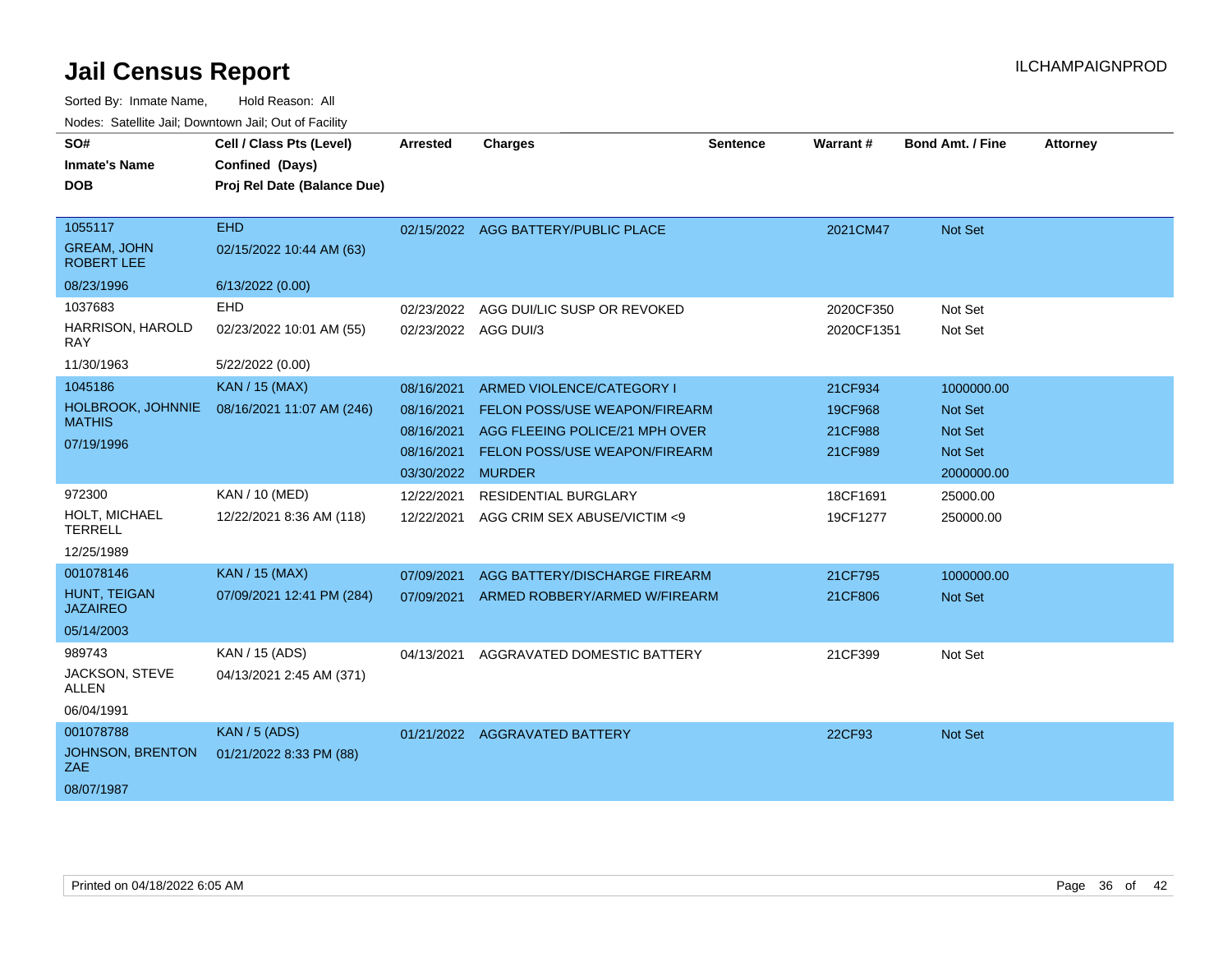| ivoues. Salellite Jali, Downtown Jali, Out of Facility |                             |                      |                                         |                 |            |                         |                 |
|--------------------------------------------------------|-----------------------------|----------------------|-----------------------------------------|-----------------|------------|-------------------------|-----------------|
| SO#                                                    | Cell / Class Pts (Level)    | <b>Arrested</b>      | <b>Charges</b>                          | <b>Sentence</b> | Warrant#   | <b>Bond Amt. / Fine</b> | <b>Attorney</b> |
| <b>Inmate's Name</b>                                   | Confined (Days)             |                      |                                         |                 |            |                         |                 |
| <b>DOB</b>                                             | Proj Rel Date (Balance Due) |                      |                                         |                 |            |                         |                 |
|                                                        |                             |                      |                                         |                 |            |                         |                 |
| 57271                                                  | <b>EHD</b>                  | 03/08/2022           | DRIVING RVK/SUSP DUI/SSS 4-9            |                 | 2021CF34   | Not Set                 |                 |
| <b>KEYS, CAPREE</b><br><b>REMONE</b>                   | 03/08/2022 9:17 AM (42)     |                      | 03/08/2022 DRIVING RVK/SUSP DUI/SSS 4-9 |                 | 2020CF1116 | Not Set                 |                 |
| 11/23/1982                                             | 9/3/2022(0.00)              |                      |                                         |                 |            |                         |                 |
| 1064445                                                | KAN / 15 (MAX)              | 04/23/2021           | FELON POSS/USE FIREARM/PAROLE           |                 | 21CF899    | Not Set                 |                 |
| LARUE, TERENCE                                         | 04/23/2021 11:18 AM (361)   | 04/23/2021           | AGG DISCHARGE FIREARM/OCC VEH           |                 | 2021CF295  | 500000.00               |                 |
| <b>TRAMEL</b>                                          |                             | 04/23/2021           | POSSESS 15<100 GRAMS COCAINE            |                 | 19CF1052   | 10000.00                |                 |
| 12/23/1998                                             |                             |                      |                                         |                 |            |                         |                 |
| 001078237                                              | <b>KAN / 15 (ADS)</b>       | 08/03/2021           | AGG DISCHARGE FIREARM/OCC VEH           |                 | 21CF928    | No Bond                 |                 |
| LAWS, TERON<br><b>RAMONTE</b>                          | 08/03/2021 6:29 PM (259)    |                      |                                         |                 |            |                         |                 |
| 04/03/2001                                             |                             |                      |                                         |                 |            |                         |                 |
| 001078470                                              | KAN / 15 (MAX)              | 10/10/2021           | MURDER/INTENT TO KILL/INJURE            |                 | 21CF1221   | Not Set                 |                 |
| LEE, AMAHRION<br><b>JA'MERE</b>                        | 10/10/2021 1:23 PM (191)    |                      |                                         |                 |            |                         |                 |
| 11/05/2002                                             |                             |                      |                                         |                 |            |                         |                 |
| 56792                                                  | <b>KAN / 10 (MED)</b>       | 02/02/2021           | <b>ARMED HABITUAL CRIMINAL</b>          |                 | 2021CF141  | 500000.00               |                 |
| LILLARD, LAWRENCE<br><b>TYRONE</b>                     | 02/02/2021 2:11 PM (441)    | 02/22/2021           | DRIVING ON REVOKED LICENSE              |                 | 21TR426    | 5000.00                 |                 |
| 10/20/1982                                             |                             |                      |                                         |                 |            |                         |                 |
| 40877                                                  | <b>EHD</b>                  | 02/01/2022 AGG DUI/3 |                                         |                 | 2020CF986  | Not Set                 |                 |
| MABRY-HALL,<br><b>REBECCA SUE</b>                      | 02/01/2022 9:32 AM (77)     |                      |                                         |                 |            |                         |                 |
| 03/21/1971                                             | 5/1/2022 (0.00)             |                      |                                         |                 |            |                         |                 |
| 001078896                                              | KAN / 15 (MAX)              |                      | 03/01/2022 ARMED HABITUAL CRIMINAL      |                 | 22CF239    | Not Set                 |                 |
| MANN, DAVID<br><b>WILBERT, Junior</b>                  | 03/01/2022 4:35 AM (49)     |                      |                                         |                 |            |                         |                 |
| 04/02/1976                                             |                             |                      |                                         |                 |            |                         |                 |
| 001078625                                              | <b>EHD</b>                  |                      | 04/13/2022 AGG DUI/NO VALID DL          |                 | 2022CF21   | Not Set                 |                 |
| MAYORGA-<br>CRISOSTOMO, OMAR                           | 04/13/2022 9:41 AM (6)      |                      |                                         |                 |            |                         |                 |
| 01/25/1992                                             | 4/22/2022 (0.00)            |                      |                                         |                 |            |                         |                 |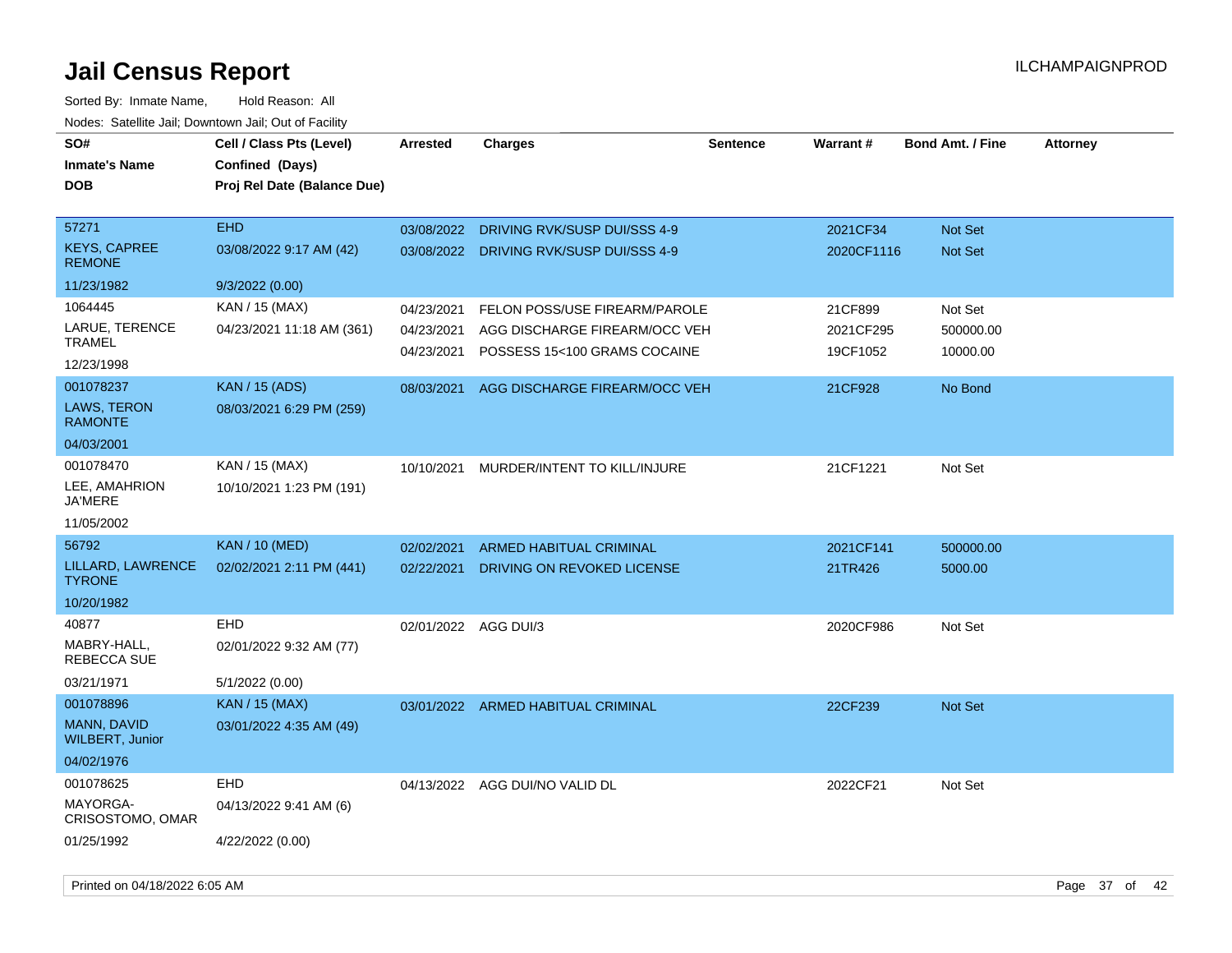Sorted By: Inmate Name, Hold Reason: All Nodes: Satellite Jail; Downtown Jail; Out of Facility

| ivuutta. Saltiilitti valli, Duwilluwii Jalli, Out ol Facility |                                           |                   |                                          |                 |             |                         |                 |
|---------------------------------------------------------------|-------------------------------------------|-------------------|------------------------------------------|-----------------|-------------|-------------------------|-----------------|
| SO#                                                           | Cell / Class Pts (Level)                  | <b>Arrested</b>   | <b>Charges</b>                           | <b>Sentence</b> | Warrant#    | <b>Bond Amt. / Fine</b> | <b>Attorney</b> |
| <b>Inmate's Name</b>                                          | Confined (Days)                           |                   |                                          |                 |             |                         |                 |
| <b>DOB</b>                                                    | Proj Rel Date (Balance Due)               |                   |                                          |                 |             |                         |                 |
|                                                               |                                           |                   |                                          |                 |             |                         |                 |
| 1004137                                                       | <b>KAN / 15 (MAX)</b>                     |                   | 02/14/2022 AGG CRIM SEX ABUSE/VIC 13-17  |                 | 22CF165     | 250000.00               |                 |
|                                                               | MCDONALD, DAVON D 02/14/2022 4:21 PM (64) |                   |                                          |                 |             |                         |                 |
| 11/08/1992                                                    |                                           |                   |                                          |                 |             |                         |                 |
| 001078575                                                     | KAN / 10 (MED)                            | 11/09/2021        | <b>GUNRUNNING</b>                        |                 | 21CF1330    | 750000.00               |                 |
| MCLAURIN, KEYON A                                             | 11/09/2021 12:41 PM (161)                 |                   |                                          |                 |             |                         |                 |
|                                                               |                                           |                   |                                          |                 |             |                         |                 |
| 11/19/2002                                                    |                                           |                   |                                          |                 |             |                         |                 |
| 1011046                                                       | <b>KAN / 15 (ADS)</b>                     |                   | 04/10/2021 ATTEMPT (FIRST DEGREE MURDER) |                 | 21CF392     | Not Set                 |                 |
| <b>MILES, DARRION</b><br><b>ANTONIO KEVONTA</b>               | 04/11/2021 12:46 AM (373)                 | 03/24/2022 MURDER |                                          |                 | 22CF346     | Not Set                 |                 |
| 03/18/1990                                                    |                                           |                   |                                          |                 |             |                         |                 |
| 001077278                                                     | KAN / 15 (MAX)                            | 10/06/2020        | MURDER/INTENT TO KILL/INJURE             |                 | 2020CF146   | 2000000.00              |                 |
| MILLER, D'ANDRE                                               | 10/06/2020 12:49 PM (560)                 | 10/06/2020        | AGG FLEEING POLICE/21 MPH OVER           |                 | 2019CF1171  | 50000.00                |                 |
| 09/08/1986                                                    |                                           |                   |                                          |                 |             |                         |                 |
| 001078712                                                     | <b>KAN / 10 (MED)</b>                     | 12/23/2021        | AGG DISCH FIREARM/1ST AID PERS           |                 | 21CF1581    | Not Set                 |                 |
| MONTGOMERY,<br><b>RASHARD MYKI</b>                            | 12/23/2021 4:27 PM (117)                  |                   |                                          |                 |             |                         |                 |
| 11/05/2001                                                    |                                           |                   |                                          |                 |             |                         |                 |
| 1026477                                                       | KAN / 15 (ADS)                            | 09/21/2021        | AGG DISCHARGE FIREARM/OCC VEH            |                 | 21CF1138    | Not Set                 |                 |
| NEWBILL, DEVONTRE                                             | 09/21/2021 2:27 AM (210)                  |                   | 09/22/2021 PROBATION VIOLATION           |                 | 20CF577     | Not Set                 |                 |
| <b>LAMONT</b>                                                 |                                           |                   |                                          |                 |             |                         |                 |
| 11/22/1993                                                    |                                           |                   |                                          |                 |             |                         |                 |
| 1072907                                                       | <b>KAN</b>                                | 07/14/2021        | CRIMINAL DAMAGE <\$500/SCHOOL            |                 | 2021CF840   | 5000.00                 |                 |
| NIKOLAEV, YEVGENIY                                            | 07/14/2021 10:10 PM (279)                 |                   | 07/14/2021 ATTEMPT (FIRST DEGREE MURDER) |                 | 2021-CF-832 | 2000000.00              |                 |
| 10/06/1983                                                    |                                           |                   |                                          |                 |             |                         |                 |
| 001078558                                                     | KAN / 10 (MED)                            | 11/03/2021        | UNLAWFUL USE OF A WEAPON                 | 3y(DOC)         | 21CF1352    | Not Set                 |                 |
| PARRISH, DOMINIC<br><b>WALTER</b>                             | 11/03/2021 1:25 PM (167)                  |                   |                                          |                 |             |                         |                 |
| 08/23/2001                                                    |                                           |                   |                                          |                 |             |                         |                 |

Printed on 04/18/2022 6:05 AM **Page 38** of 42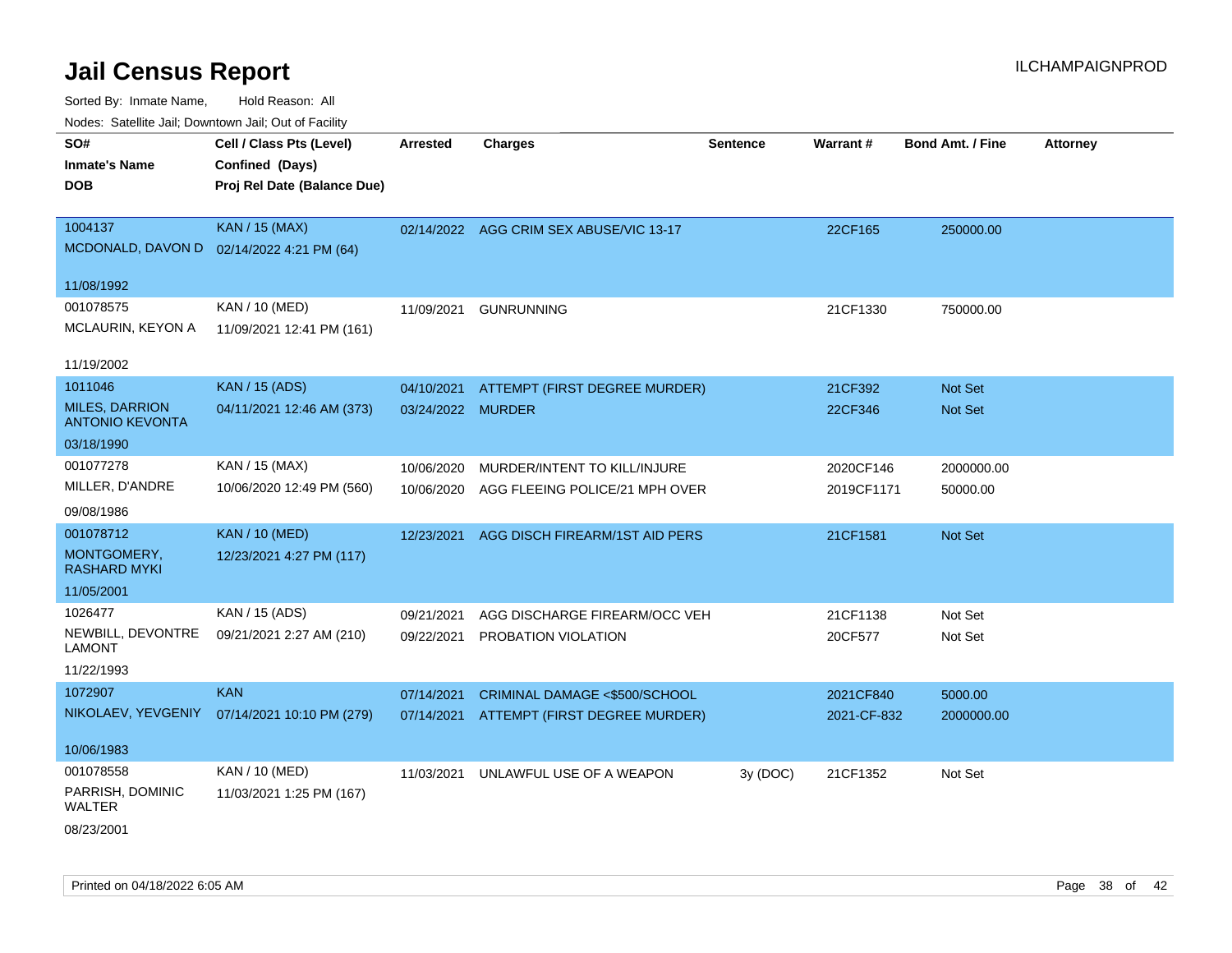| SO#                               | Cell / Class Pts (Level)                      | Arrested   | <b>Charges</b>                           | <b>Sentence</b> | <b>Warrant#</b> | <b>Bond Amt. / Fine</b> | <b>Attorney</b> |
|-----------------------------------|-----------------------------------------------|------------|------------------------------------------|-----------------|-----------------|-------------------------|-----------------|
| <b>Inmate's Name</b>              | Confined (Days)                               |            |                                          |                 |                 |                         |                 |
| <b>DOB</b>                        | Proj Rel Date (Balance Due)                   |            |                                          |                 |                 |                         |                 |
|                                   |                                               |            |                                          |                 |                 |                         |                 |
| 001078063                         | <b>KAN / 15 (MAX)</b>                         | 06/15/2021 | AGG CRIM SEX ASSAULT/WEAPON              |                 | 2021CF678       | 1000000.00              |                 |
|                                   | PERRY, ROBERT Junior 06/15/2021 4:37 PM (308) | 06/15/2021 | <b>ROBBERY</b>                           |                 | 2021CF159       | 25000.00                |                 |
| 12/21/1990                        |                                               |            |                                          |                 |                 |                         |                 |
| 001078799                         | KAN / 10 (MED)                                |            | 01/27/2022 FIREARM/FOID INVALID/NOT ELIG |                 | 22CF116         | Not Set                 |                 |
| PURNELL, MARKISE<br><b>MONROE</b> | 01/27/2022 9:50 AM (82)                       |            |                                          |                 |                 |                         |                 |
| 07/13/2002                        |                                               |            |                                          |                 |                 |                         |                 |
| 001077614                         | <b>KAN / 15 (MAX)</b>                         |            | 01/17/2021 ATTEMPT (FIRST DEGREE MURDER) |                 | 21CF66          | Not Set                 |                 |
| <b>DEVON</b>                      | ROBINSON, DONTRELL 01/17/2021 3:08 PM (457)   |            |                                          |                 |                 |                         |                 |
| 09/22/2002                        |                                               |            |                                          |                 |                 |                         |                 |
| 1061216                           | KAN / 10 (MED)                                | 06/22/2021 | <b>HOME INVASION/FIREARM</b>             |                 | 21CF727         | Not Set                 |                 |
| RUNGE, ANDRE<br><b>MARSEAN</b>    | 06/22/2021 4:42 PM (301)                      |            |                                          |                 |                 |                         |                 |
| 12/05/1997                        |                                               |            |                                          |                 |                 |                         |                 |
| 650295                            | <b>PIA / 50 (MAX)</b>                         | 04/22/2020 | <b>CRIMINAL SEXUAL ASSAULT</b>           |                 | 2020-CF407      | 750000.00               |                 |
| SANDAGE, JERALD                   | 04/22/2020 6:30 AM (727)                      | 04/22/2020 | <b>CRIMINAL SEXUAL ASSAULT</b>           |                 | 2020-CF408      | 750000.00               |                 |
| <b>EUGENE</b>                     |                                               | 04/22/2020 | <b>CRIMINAL SEXUAL ABUSE</b>             |                 | 2020-CF409      | 750000.00               |                 |
| 06/07/1971                        |                                               | 04/22/2020 | <b>CRIMINAL SEXUAL ASSAULT</b>           |                 | 2020-CF410      | 750000.00               |                 |
|                                   |                                               | 04/22/2020 | <b>OFFICIAL MISCONDUCT</b>               |                 | 2019-CF1811     | 25000.00                |                 |
| 59178                             | KAN / 15 (MAX)                                | 12/13/2021 | AGG DISCHARGE FIREARM/OCC VEH            |                 | 21CF1274        | 1500000.00              |                 |
| SANDERS, MICHAEL<br>JEAN          | 12/13/2021 4:17 PM (127)                      |            |                                          |                 |                 |                         |                 |
| 12/22/1967                        |                                               |            |                                          |                 |                 |                         |                 |
| 001078704                         | <b>KAN / 15 (MAX)</b>                         | 12/21/2021 | MURDER/INTENT TO KILL/INJURE             |                 | 21CF1575        | <b>Not Set</b>          |                 |
| SHORTER, JAQUAN<br><b>MAURICE</b> | 12/23/2021 1:23 AM (117)                      |            |                                          |                 |                 |                         |                 |
| 10/08/1998                        |                                               |            |                                          |                 |                 |                         |                 |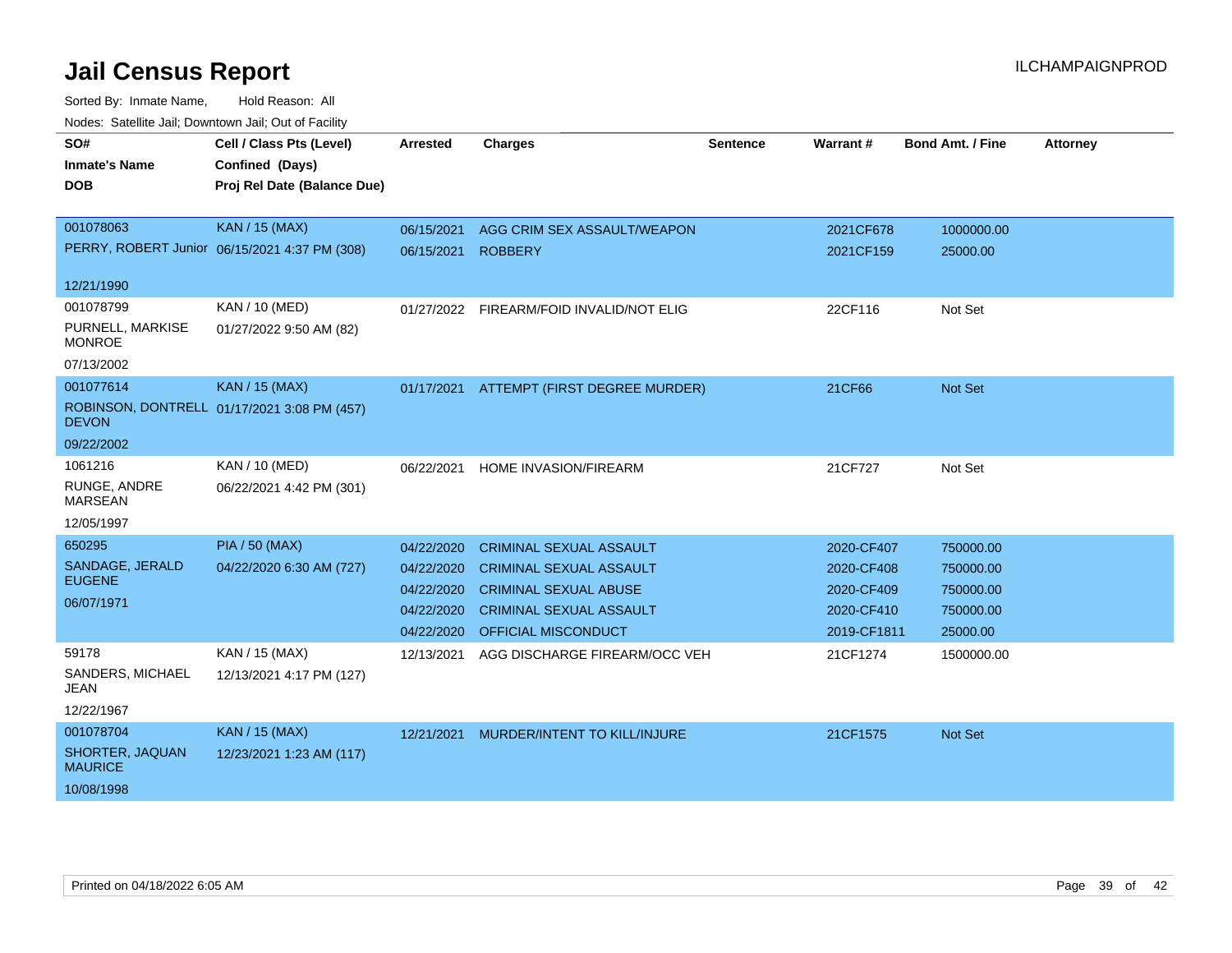Sorted By: Inmate Name, Hold Reason: All Nodes: Satellite Jail; Downtown Jail; Out of Facility

| SO#<br><b>Inmate's Name</b>      | Cell / Class Pts (Level)<br>Confined (Days)   | <b>Arrested</b> | <b>Charges</b>                          | <b>Sentence</b> | Warrant#   | <b>Bond Amt. / Fine</b> | <b>Attorney</b> |
|----------------------------------|-----------------------------------------------|-----------------|-----------------------------------------|-----------------|------------|-------------------------|-----------------|
| <b>DOB</b>                       | Proj Rel Date (Balance Due)                   |                 |                                         |                 |            |                         |                 |
| 1062194                          | <b>KAN / 15 (MAX)</b>                         | 02/27/2020      | MURDER/OTHER FORCIBLE FELONY            |                 | 20CF-247   | 1000000.00              |                 |
| <b>SIMMONS, MICHAEL</b><br>JAMAL | 02/27/2020 1:11 PM (782)                      | 09/23/2020      | AGG BATTERY/DISCHARGE FIREARM           |                 | 20CF1061   | Not Set                 |                 |
| 11/03/1997                       |                                               |                 |                                         |                 |            |                         |                 |
| 1038158                          | KAN / 10 (MED)                                |                 | 02/04/2022 CRIMINAL SEX ASSAULT/CONSENT |                 | 22CF146    | Not Set                 |                 |
| SMITH, RASHAD<br><b>JARECE</b>   | 02/04/2022 11:42 PM (74)                      |                 |                                         |                 |            |                         |                 |
| 09/16/1995                       |                                               |                 |                                         |                 |            |                         |                 |
| 001077868                        | <b>KAN / 15 (MAX)</b>                         | 04/21/2021      | ARMED ROBBERY/ARMED W/FIREARM           |                 | 21CF445    | Not Set                 |                 |
| SPEARMENT,<br><b>KENTRELL</b>    | 04/21/2021 9:48 PM (363)                      | 08/19/2021      | FLEEING/ATTEMPT ELUDE OFFICER           |                 | 2021TR1053 | 1000.00                 |                 |
| 01/21/2002                       |                                               |                 |                                         |                 |            |                         |                 |
| 001078182                        | $EHD / 5$ (MIN)                               | 12/20/2021      | DRIVING ON REVOKED LICENSE              |                 | 2021CF800  | No Bond                 |                 |
| STRONG, KEVIN<br><b>GARDNER</b>  | 12/20/2021 4:34 PM (120)                      |                 |                                         |                 |            |                         |                 |
| 02/12/1963                       | 6/18/2022 (0.00)                              |                 |                                         |                 |            |                         |                 |
| 65920                            | KAN / 15 (MAX)                                | 12/21/2021      | ARMED ROBBERY/ARMED W/FIREARM           |                 | 21CF1543   | 100000.00               |                 |
| TAPSCOTT,<br><b>CORNELIUS</b>    | 12/21/2021 10:57 PM (119)                     |                 |                                         |                 |            |                         |                 |
| 07/14/1985                       |                                               |                 |                                         |                 |            |                         |                 |
| 1046632                          | KAN / 15 (MAX)                                | 09/14/2021      | ARMED VIOLENCE/CATEGORY II              |                 | 21CF912    | 750000.00               |                 |
|                                  | TATE, JAVON MARQUIS 09/14/2021 12:10 PM (217) |                 |                                         |                 |            |                         |                 |
| 08/10/1996                       |                                               |                 |                                         |                 |            |                         |                 |
| 1033031                          | <b>KAN / 15 (MAX)</b>                         | 08/19/2020      | *AGG BATTERY W/FIREARM/PERSON           |                 | 2020-CF923 | 500000.00               |                 |
| TOMS, ANDREW<br><b>CHUCKY</b>    | 08/19/2020 5:59 PM (608)                      |                 |                                         |                 |            |                         |                 |
| 09/28/1978                       |                                               |                 |                                         |                 |            |                         |                 |
| 1004142                          | KAN / 15 (MAX)                                | 10/27/2021      | POSSESSION OF METH/15<100GRAMS          |                 | 2021CF1298 | 1500000.00              |                 |
| TOY, KAYON LARENZ                | 10/22/2021 1:01 PM (179)                      |                 |                                         |                 |            |                         |                 |
|                                  |                                               |                 |                                         |                 |            |                         |                 |

09/12/1991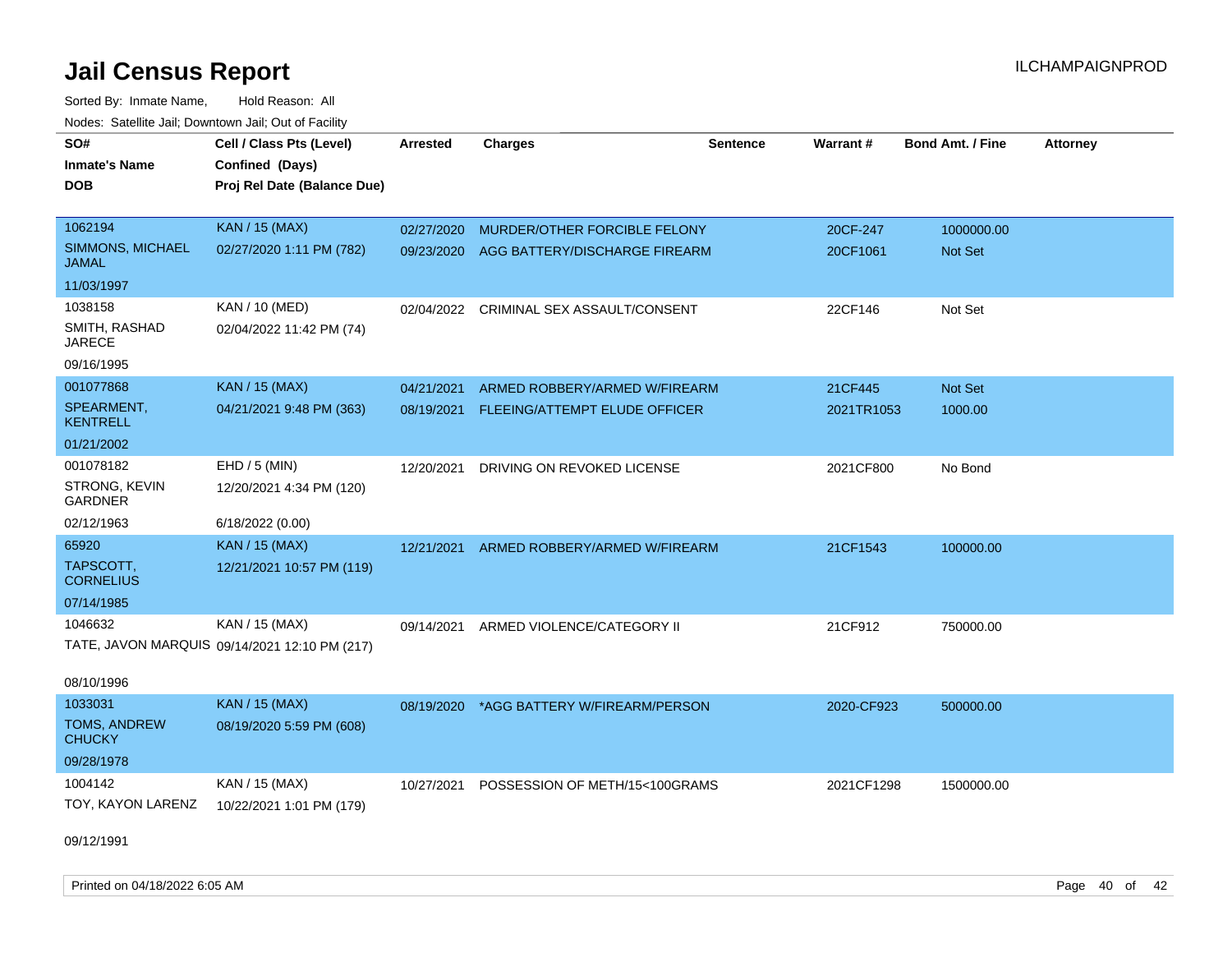| SO#<br><b>Inmate's Name</b><br><b>DOB</b>  | Cell / Class Pts (Level)<br>Confined (Days)<br>Proj Rel Date (Balance Due) | <b>Arrested</b> | <b>Charges</b>                           | <b>Sentence</b> | Warrant#      | <b>Bond Amt. / Fine</b> | <b>Attorney</b> |
|--------------------------------------------|----------------------------------------------------------------------------|-----------------|------------------------------------------|-----------------|---------------|-------------------------|-----------------|
| 001078386                                  | <b>KAN / 10 (MED)</b>                                                      | 09/14/2021      | POSSESSION OF STOLEN FIREARM             | 3y (DOC)        | 2021CF1099    | No Bond                 |                 |
| <b>TURNER, AMARIO</b>                      | 09/14/2021 11:42 PM (217)                                                  |                 |                                          |                 |               |                         |                 |
| 09/23/2002                                 |                                                                            |                 |                                          |                 |               |                         |                 |
| 961786                                     | KAN / 15 (ADS)                                                             | 01/24/2022      | ARMED HABITUAL CRIMINAL                  |                 | 22CF104       | Not Set                 |                 |
| WARREN, DESIE<br><b>ARNEZ</b>              | 01/24/2022 7:23 AM (85)                                                    |                 |                                          |                 |               |                         |                 |
| 04/28/1988                                 |                                                                            |                 |                                          |                 |               |                         |                 |
| 1062558                                    | <b>KAN / 10 (MED)</b>                                                      |                 | 10/02/2021 FELON POSS/USE WEAPON/FIREARM |                 | 21CF1185      | Not Set                 |                 |
| <b>WELLS, JIAMANTE</b><br><b>AMORE</b>     | 10/02/2021 8:29 PM (199)                                                   |                 |                                          |                 |               |                         |                 |
| 09/02/1995                                 |                                                                            |                 |                                          |                 |               |                         |                 |
| 1002033                                    | KAN / 15 (MAX)                                                             | 09/08/2021      | DRIVING ON SUSPENDED LICENSE             |                 | 2019-TR-11944 | 5000.00                 |                 |
| <b>WEST, ANTONIO</b>                       | 09/08/2021 11:01 PM (223)                                                  | 09/08/2021      | ARMED ROBBERY/ARMED W/FIREARM            |                 | 2020-CF-1406  | 500000.00               |                 |
| <b>DEONTA</b>                              |                                                                            | 09/08/2021      | AGG UNLAWFUL USE OF WEAPON/VEH           |                 | 2021-CF-AWOW  | Not Set                 |                 |
| 04/15/1992                                 |                                                                            | 09/08/2021      | OBSTRCT JUSTICE/LEAVE STATE              |                 | 2021-CF-AWOW  | Not Set                 |                 |
|                                            |                                                                            | 09/08/2021      | ARMED VIOLENCE/CATEGORY I                |                 | 2021-CF-AWOW  | Not Set                 |                 |
| 1022068                                    | <b>KAN / 15 (ADS)</b>                                                      | 10/10/2021      | FELON POSS/USE WEAPON/FIREARM            |                 | 21CF1212      | Not Set                 |                 |
| <b>WILKINS, MICHAEL</b><br><b>CARL</b>     | 10/10/2021 5:07 AM (191)                                                   |                 |                                          |                 |               |                         |                 |
| 07/10/1992                                 |                                                                            |                 |                                          |                 |               |                         |                 |
| 001078709                                  | KAN / 15 (MAX)                                                             | 12/22/2021      | ARMED VIOLENCE/CATEGORY I                |                 | 21CF1586      | Not Set                 |                 |
| WILLIAMS, DAVID LEE                        | 12/22/2021 11:00 AM (118)                                                  |                 |                                          |                 |               |                         |                 |
| 12/18/1989                                 |                                                                            |                 |                                          |                 |               |                         |                 |
| 1075313                                    | <b>KAN / 15 (ADS)</b>                                                      | 01/29/2022      | POSSESSION OF STOLEN FIREARM             | 3y (DOC)        | 22CF132       | Not Set                 |                 |
| <b>WILLIAMS, EARDIS</b><br>ANTONIO, Junior | 01/29/2022 1:23 AM (80)                                                    |                 |                                          |                 |               |                         |                 |
| 01/21/1999                                 |                                                                            |                 |                                          |                 |               |                         |                 |